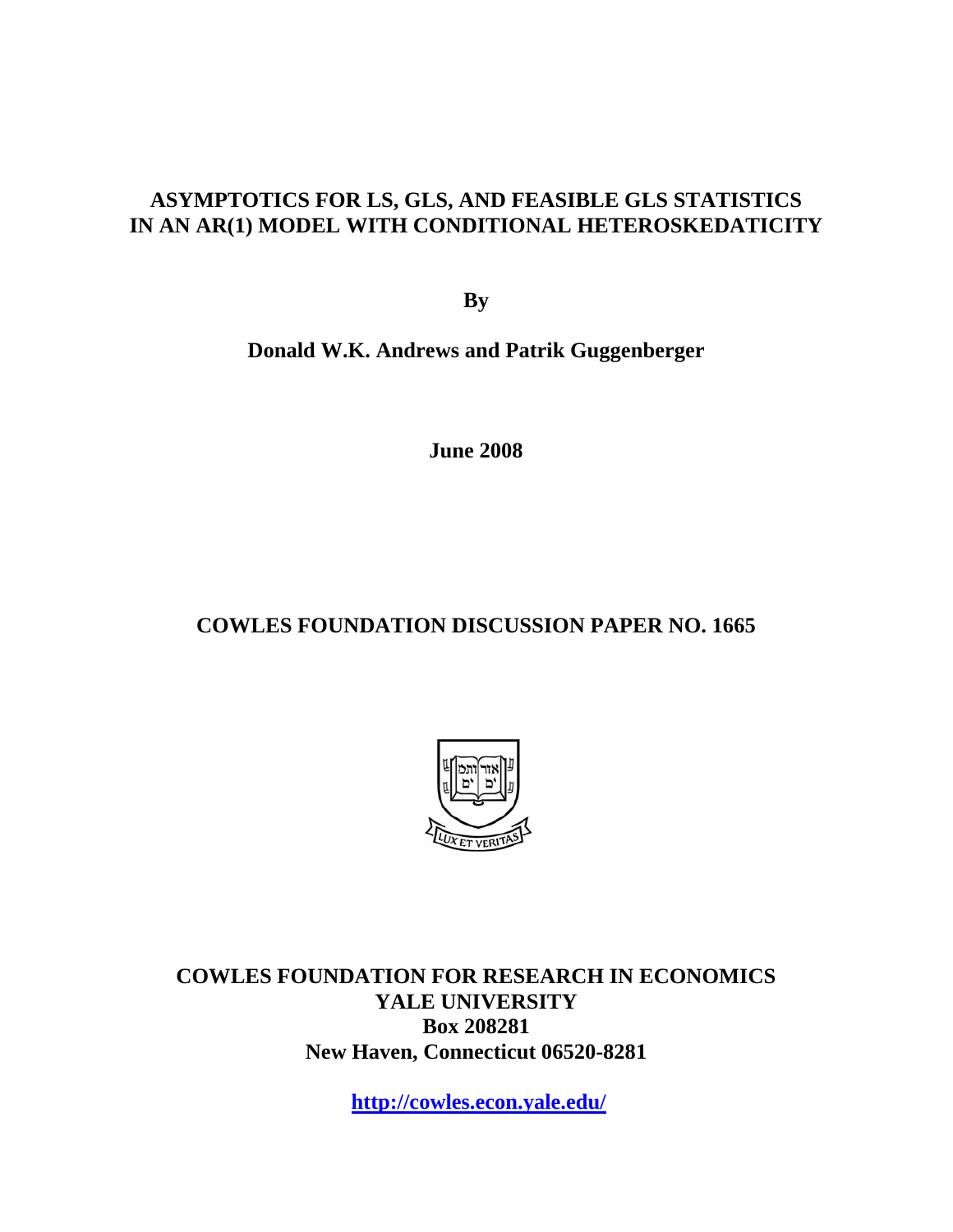# Asymptotics for LS, GLS, and Feasible GLS Statistics in an AR(1) Model with Conditional Heteroskedaticity

Donald W. K. Andrews<sup>∗</sup> Cowles Foundation for Research in Economics Yale University

> Patrik Guggenberger Department of Economics UCLA

> > April 2008

<sup>∗</sup> Andrews gratefully acknowledges the research support of the National Science Foundation via grant number SES-0417911. Guggenberger gratefully acknowledges research support the National Science Foundation via grant number SES-0748922.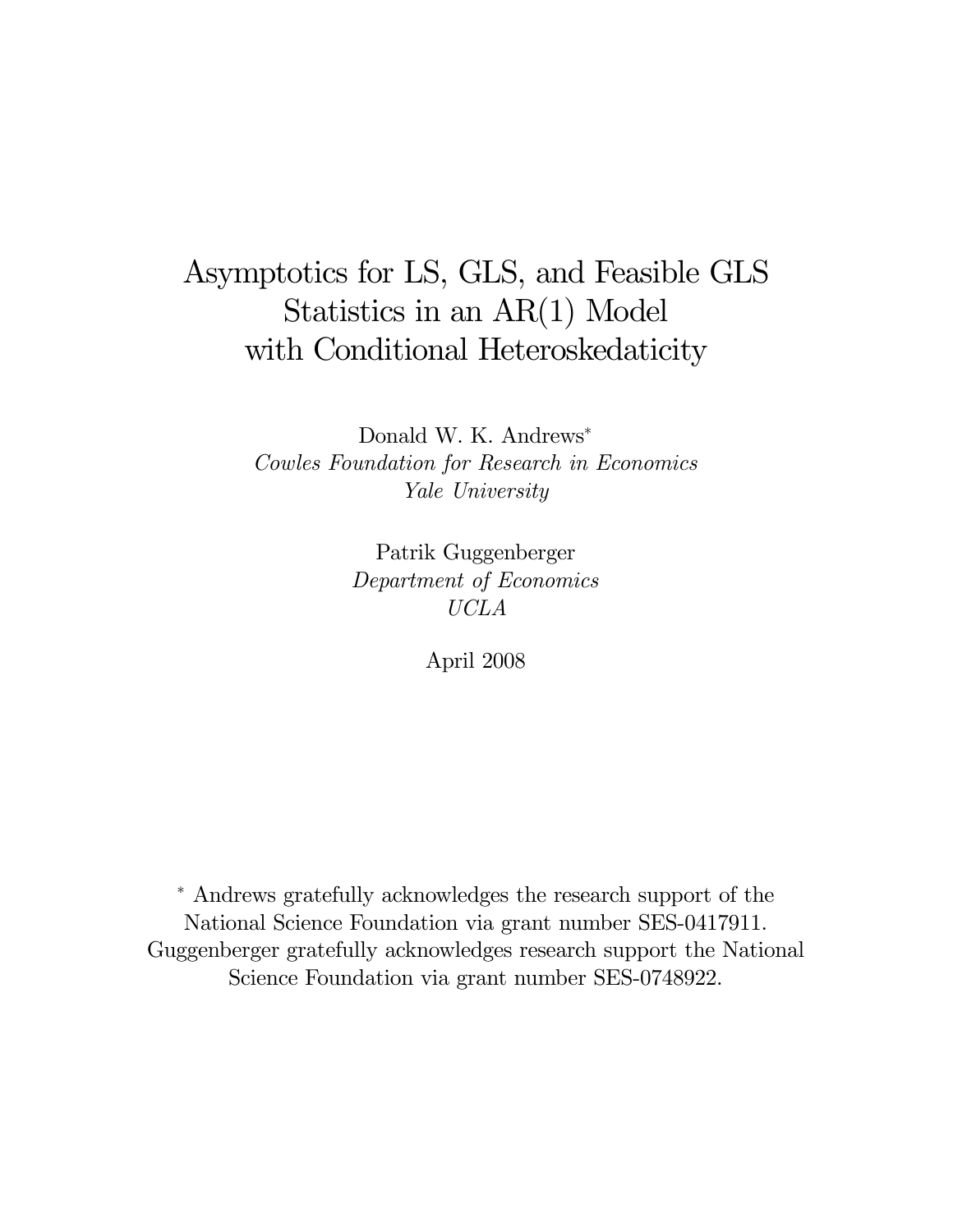#### Abstract

This paper considers a first-order autoregressive model with conditionally heteroskedastic innovations. The asymptotic distributions of least squares (LS), infeasible generalized least squares (GLS), and feasible GLS estimators and  $t$  statistics are determined. The GLS procedures allow for misspecification of the form of the conditional heteroskedasticity and, hence, are referred to as quasi-GLS procedures. The asymptotic results are established for drifting sequences of the autoregressive parameter and the distribution of the time series of innovations. In particular, we consider the full range of cases in which the autoregressive parameter  $\rho_n$  satisfies (i)  $n(1 - \rho_n) \to \infty$  and (ii)  $n(1 - \rho_n) \to h_1 < \infty$  as  $n \to \infty$ , where *n* is the sample size. Results of this type are needed to establish the uniform asymptotic properties of the LS and quasi-GLS statistics.

Keywords: Asymptotic distribution, autoregression, conditional heteroskedasticity, generalized least squares, least squares.

JEL Classification Numbers: C22.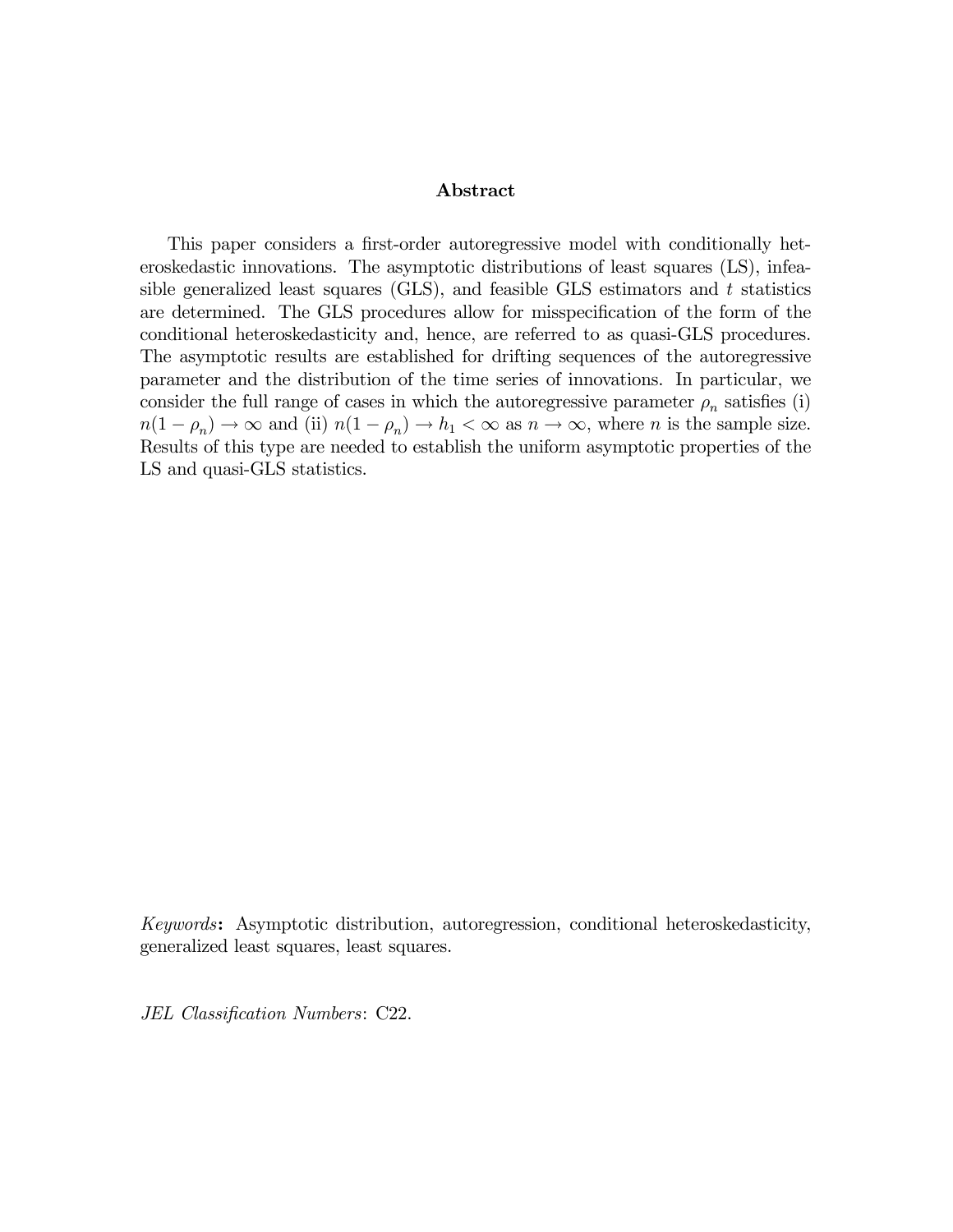# 1 Introduction

This paper establishes the asymptotic distributions of quasi-GLS statistics in an AR(1) model with intercept and conditional heteroskedasticity. The statistics considered include infeasible and feasible quasi-GLS estimators, heteroskedasticityconsistent (HC) standard error estimators, and the t statistics formed from these estimators. The paper considers the cases where the autoregressive parameter  $\rho_n$ satisfies (i)  $n(1 - \rho_n) \to \infty$  and (ii)  $n(1 - \rho_n) \to h_1 < \infty$  as  $n \to \infty$ . In case (i), the quasi-GLS t statistic is shown to have a standard normal asymptotic distribution. In case (ii), its asymptotic distribution is shown to be that of a convex linear combination of a random variable with a "demeaned near unit-root distribution" and an independent standard normal random variable. The weights on the two random variables depend on the correlation between the innovation, say  $U_i$ , and the innovation rescaled by the quasi-conditional variance, say  $U_i/\phi_i^2$ . Here  $\phi_i^2$  is the (possibly misspecified) conditional variance used by the GLS estimator. In the case of LS, we have  $\phi_i^2 = 1$ , the correlation between  $U_i$  and  $U_i/\phi_i^2$  is one, and the asymptotic distribution is a demeaned near unit-root distribution (based on an Ornstein-Uhlenbeck process).

An AR(1) model with conditional heteroskedasticity and  $\rho = 1$ , which falls within case (ii) above, has been considered by Seo (1999) and Guo and Phillips (2001). The results given here make use of ideas in these two papers. For an AR(1) model without conditional heteroskedasticity, case (i) is studied by Park (2002), Giraitis and Phillips (2006), and Phillips and Magdalinos (2007). Case (ii) is the "near integrated" case that has been studied in AR models without conditional heteroskedasticity by Bobkowski (1983), Cavanagh (1985), Chan and Wei (1987), Phillips (1987), Elliott (1999), Elliott and Stock (2001), and Müller and Elliott (2003). The latter three papers consider the situation that also is considered here in which the initial condition yields a stationary process.

As noted above, in the present paper, we consider a heteroskedasticity-consistent (HC) standard error estimator. Such an estimator is needed in order for the quasi-GLS  $t$  statistic to have a standard normal asymptotic distribution in case (i) when the form of the conditional heteroskedasticity is misspecified.

The paper provides high-level conditions under which infeasible and feasible quasi-GLS estimators are asymptotically equivalent. The high-level conditions are verified for cases in which the GLS estimator employs a parametric model, with parameter  $\pi$ , for the form of the conditional heteroskedasticity. For technical reasons, we take the estimator of  $\pi$  to be a discretized estimator and we require the parametric form of the conditional heteroskedasticity to be such that the conditional variance depends upon a finite number of lagged squared innovations. Neither of these conditions is particularly restrictive because (a) the grid size for the discretized estimator can be defined such that there is little difference between the discretized and non-discretized versions of the estimator of  $\pi$ , (b) the parametric model for the conditional heteroskedasticity may be misspecified, and (c) any parametric model with stationary conditional het-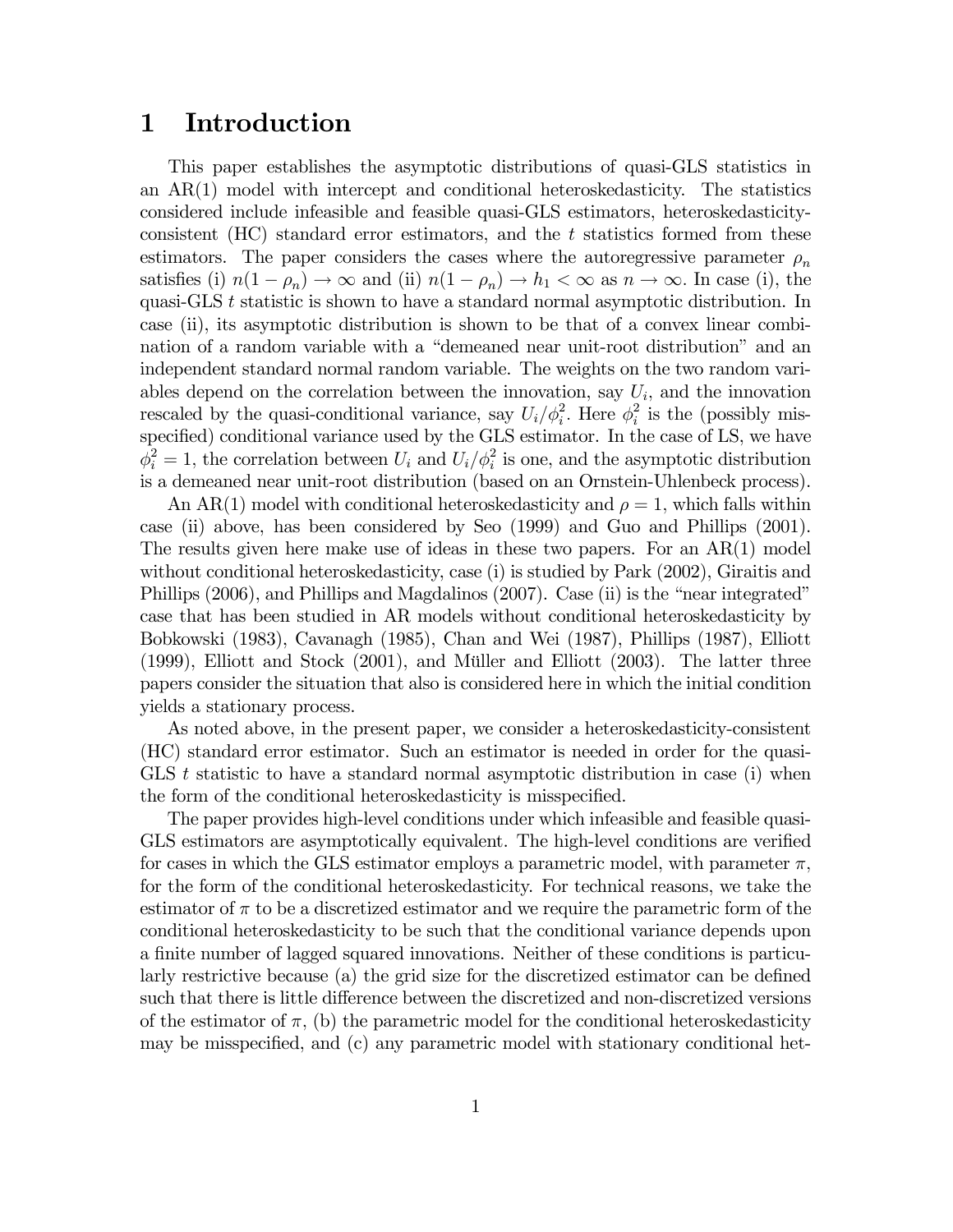eroskedasticity, such as a  $GARCH(1,1)$  model, can be approximated arbitrarily well by a model with a large finite number of lags.

The results of this paper are used in Andrews and Guggenberger (2005) to show that symmetric two-sided subsampling confidence intervals (based on the quasi-GLS t statistic described above) have correct asymptotic size in an AR(1) model with conditional heteroskedasticity. (Here "asymptotic size" is defined to be the limit as the sample size  $n$  goes to infinity of the exact, i.e., finite-sample, size.) This result requires uniformity in the asymptotics and, hence, relies on asymptotic results in which the autoregressive parameter and the innovation distribution may depend on  $n$ . In addition, Andrews and Guggenberger (2005) shows that upper and lower one-sided and symmetric and equal-tailed two-sided hybrid-subsampling confidence intervals have correct asymptotic size. No other confidence intervals in the literature, including those in Stock (1991), Andrews (1993), Andrews and Chen (1994), Nankervis and Savin (1996), Hansen (1999), Chen and Deo (2007), and Mikusheva (2007), have correct asymptotic size in an AR(1) model with conditional heteroskedasticity.

The remainder of the paper is organized as follows. Section 2 introduces the model and statistics considered. Section 3 gives the assumptions, normalization constants, and asymptotic results. Section 4 provides proofs of the results.

# 2 Model, Estimators, and t Statistic

We use the unobserved components representation of the AR(1) model. The observed time series  $\{Y_i : i = 0, ..., n\}$  is based on a latent no-intercept AR(1) time series  $\{Y_i^* : i = 0, ..., n\}$ :

$$
Y_i = \alpha + Y_i^*,
$$
  
\n
$$
Y_i^* = \rho Y_{i-1}^* + U_i, \text{ for } i = 1, ..., n,
$$
\n(2.1)

where  $\rho \in [-1 + \varepsilon, 1]$  for some  $0 < \varepsilon < 2$ ,  $\{U_i : i = ..., 0, 1, ...\}$  are stationary and ergodic with conditional mean 0 given a  $\sigma$ -field  $\mathcal{G}_{i-1}$  defined below, conditional variance  $\sigma_i^2 = E(U_i^2 | \mathcal{G}_{i-1})$ , and unconditional variance  $\sigma_U^2 \in (0, \infty)$ . The distribution of  $Y_0^*$  is the distribution that yields strict stationarity for  $\{Y_i^* : i \leq n\}$  when  $\rho < 1$ , i.e.,  $Y_0^* = \sum_{j=0}^{\infty} \rho^j U_{-j}$ , and is arbitrary when  $\rho = 1$ .

The model can be rewritten as

$$
Y_i = \tilde{\alpha} + \rho Y_{i-1} + U_i, \text{ where } \tilde{\alpha} = \alpha (1 - \rho), \tag{2.2}
$$

for  $i = 1, ..., n$ .<sup>1</sup>

We consider a feasible quasi-GLS (FQGLS) estimator of  $\rho$  and a t statistic based on it. The FQGLS estimator depends on estimators  $\{\widehat{\phi}_{n,i}^2 : i \leq n\}$  of the conditional

<sup>&</sup>lt;sup>1</sup>By writing the model as in (2.1), the case  $\rho = 1$  and  $\tilde{\alpha} \neq 0$  is automatically ruled out. Doing so is desirable because when  $\rho = 1$  and  $\tilde{\alpha} \neq 0$ , Y<sub>i</sub> is dominated by a deterministic trend and the LS estimator of  $\rho$  converges at rate  $n^{3/2}$ .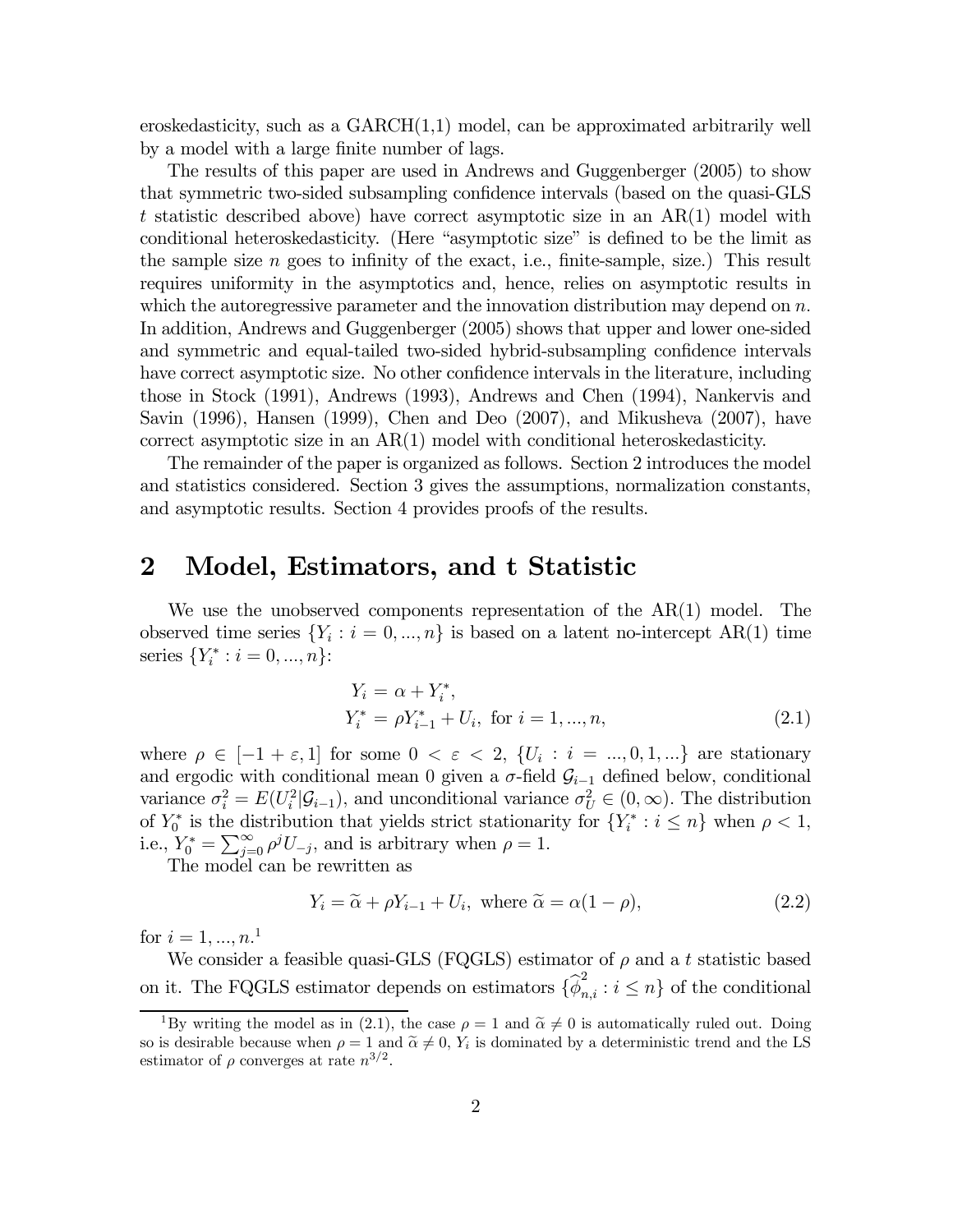variances  $\{\sigma_i^2 : i \leq n\}$ . The estimators  $\{\widehat{\phi}_{n,i}^2 : i \leq n\}$  may be from a parametric specification of the conditional heteroskedasticity, e.g., a GARCH(1, 1) model, or from a nonparametric estimator, e.g., one based on  $q$  lags of the observations. We do not assume that the conditional heteroskedasticity estimator is consistent. For example, we allow for incorrect specification of the parametric model in the former case and conditional heteroskedasticity that depends on more than  $q$  lags in the latter case. The estimated conditional variances  $\{\widehat{\phi}_{n,i}^2 : i \leq n\}$  are defined such that they approximate a stationary  $\mathcal{G}_{i-1}$ -adapted sequence  $\{\phi_i^2 : i \leq n\}$  in the sense that certain normalized sums have the same asymptotic distribution whether  $\hat{\phi}_{n,i}^2$  or  $\phi_i^2$  appears in the sum. This is a typical property of feasible and infeasible GLS estimators.

As an example, the results allow for the case where (i)  $\{\hat{\phi}_{n,i}^2 : i \leq n\}$  are from a  $GARCH(1,1)$  parametric model estimated using LS residuals with  $GARCH$  and LS parameter estimators  $\tilde{\pi}_n$  and  $(\tilde{\alpha}_n, \tilde{\rho}_n)$ , respectively, (ii)  $(\tilde{\alpha}_n, \tilde{\rho}_n)$  have probability limit given by the true values  $(\tilde{\alpha}_0, \rho_0)$ , see (2.2), (iii)  $\tilde{\pi}_n$  has a probability limit given by the "pseudo-true" value  $\pi_0$ , (iv)  $\hat{\phi}_{n,i}^2 = \phi_{i,1}^2(\tilde{\alpha}_n, \tilde{\rho}_n, \tilde{\pi}_n)$ , where  $\phi_{i,1}^2(\tilde{\alpha}, \rho, \pi)$  is the *i*-th<br>CAPCU soultimed reviewes head as a start we at time 1 and recovating  $(\tilde{\chi}_{n,n})$ GARCH conditional variance based on a start-up at time 1 and parameters  $(\tilde{\alpha}, \rho, \pi)$ , and (v)  $\phi_{i,-\infty}^2(\tilde{\alpha}, \rho, \pi)$  is the GARCH conditional variance based on a start-up at time  $-\infty$  and parameters  $(\tilde{\alpha}, \rho, \pi)$ . In this case,  $\phi_i^2 = \phi_{i, -\infty}^2(\tilde{\alpha}_0, \rho_0, \pi_0)$ . Thus,  $\phi_i^2$  is just  $\widehat{\phi}_{n,i}^2$  with the estimation error and start-up truncation eliminated.

Under the null hypothesis that  $\rho = \rho_n$ , the studentized t statistic is

$$
T_n^*(\rho_n) = \frac{n^{1/2}(\widehat{\rho}_n - \rho_n)}{\widehat{\sigma}_n},\tag{2.3}
$$

where  $\widehat{\rho}_n$  is the LS estimator from the regression of  $Y_i/\widehat{\phi}_{n,i}$  on  $Y_{i-1}/\widehat{\phi}_{n,i}$  and  $1/\widehat{\phi}_{n,i}$ , and  $\hat{\sigma}_n^2$  is the (1, 1) element of the standard heteroskedasticity-robust variance estimator for the LS estimator in the preceding regression.

To define  $T_n^*(\rho_n)$  more explicitly, let Y, U, X<sub>1</sub>, and X<sub>2</sub> be *n*-vectors with *i*th elements given by  $Y_i/\hat{\phi}_{n,i}$ ,  $U_i/\hat{\phi}_{n,i}$ ,  $Y_{i-1}/\hat{\phi}_{n,i}$ , and  $1/\hat{\phi}_{n,i}$ , respectively. Let  $\Delta$  be the diagonal  $n \times n$  matrix with *i*th diagonal element given by the *i*th element of the residual vector  $M_X Y$ , where  $X = [X_1 : X_2]$  and  $M_X = I_n - X(X'X)^{-1}X'$ . That is,  $\Delta = Diag(M_XY)$ . Then, by definition,

$$
\widehat{\rho}_n = \left(X_1' M_{X_2} X_1\right)^{-1} X_1' M_{X_2} Y, \text{ and } \qquad (2.4)
$$
\n
$$
\widehat{\sigma}_n^2 = \left(n^{-1} X_1' M_{X_2} X_1\right)^{-1} \left(n^{-1} X_1' M_{X_2} \Delta^2 M_{X_2} X_1\right) \left(n^{-1} X_1' M_{X_2} X_1\right)^{-1}.
$$

By assumption,  $\{(U_i, \phi_i^2) : i \geq 1\}$  are stationary and strong mixing. We define  $\mathcal{G}_i$ to be some non-decreasing sequence of  $\sigma$ -fields for  $i \geq 1$  for which  $(U_j, \phi_{j+1}^2) \in \mathcal{G}_i$  for all  $j \leq i$ .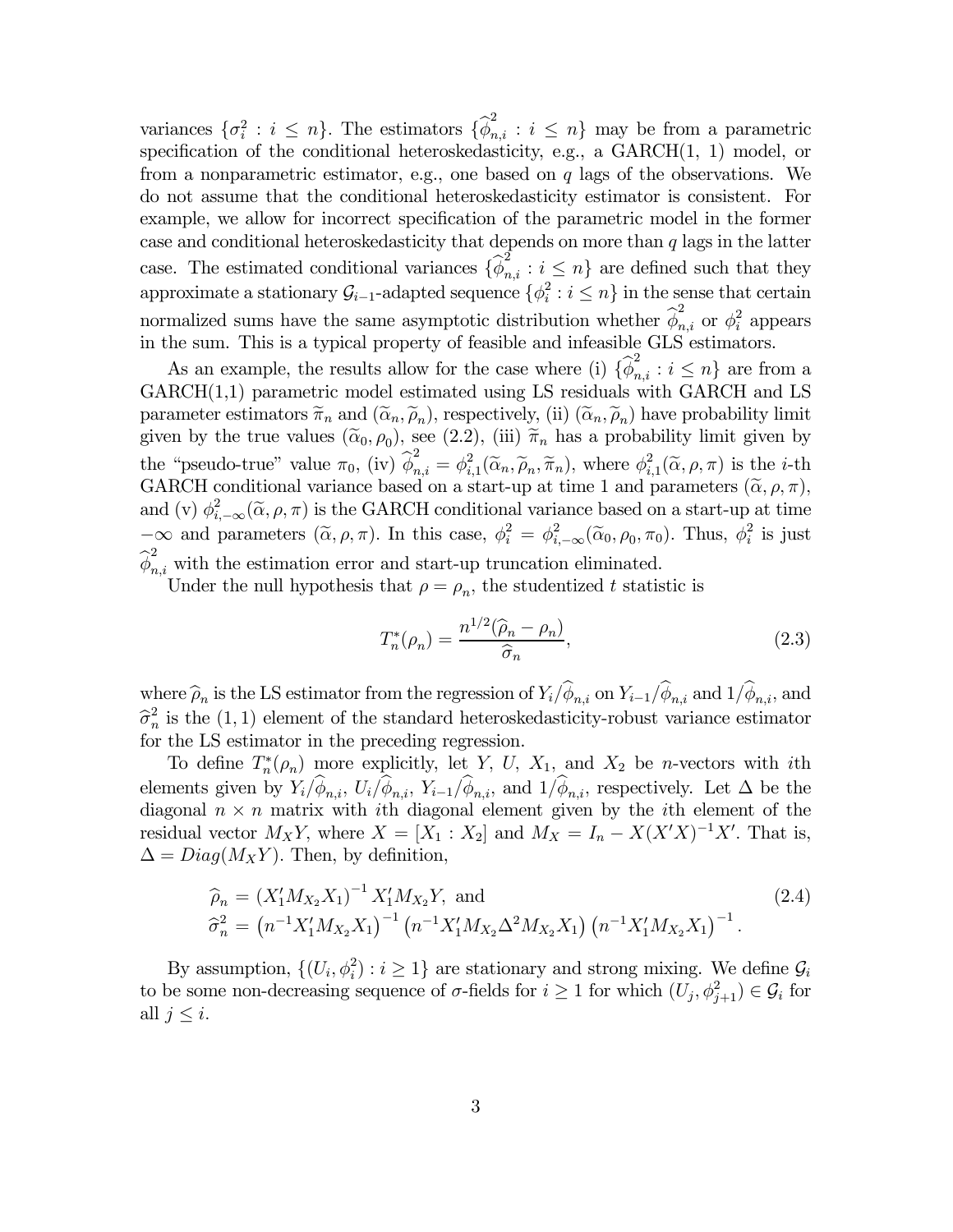# 3 Asymptotic Results

#### 3.1 Assumptions

We let F denote the distribution of  $\{(U_i, \phi_i^2) : i = ..., 0, 1, ...\}$ . Our asymptotic results below are established under drifting sequences  $\{(\rho_n, F_n) : n \geq 1\}$  of autoregressive parameters  $\rho_n$  and distributions  $F_n$ . In particular, we provide results for the cases  $n(1-\rho_n) \to \infty$  and  $n(1-\rho_n) \to h_1 < \infty$ . When  $F_n$  depends on  $n, \{ (U_i, \phi_i^2) : i \leq n \}$ for  $n \geq 1$  form a triangular array of random variables and  $(U_i, \phi_i^2) = (U_{n,i}, \phi_{n,i}^2)$ . We now specify assumptions on  $(U_{n,i}, \phi_{n,i}^2)$ . The assumptions place restrictions on the drifting sequence of distributions  $\{F_n : n \geq 1\}$  that are considered.

The statistics  $\hat{\rho}_n$ ,  $\hat{\sigma}_n$ , and  $T_n^*(\rho_n)$  are invariant to the value of  $\alpha$ . Hence, without loss of generality, from now on we take  $\alpha = 0$  and  $Y_{n,i} = Y_{n,i}^*$ .

**Assumption INNOV.** (i) For each  $n \geq 1$ ,  $\{(U_{n,i}, \phi_{n,i}^2) : i = ..., 0, 1, ...\}$  are stationary and strong mixing with  $E(U_{n,i}|\mathcal{G}_{n,i-1})=0$  a.s.,  $E(U_{n,i}^2|\mathcal{G}_{n,i-1})=\sigma_{n,i}^2$  a.s. where  $\mathcal{G}_{n,i}$  is some non-decreasing sequence of  $\sigma$ -fields for  $i = ..., 1, 2, ...$  for  $n \geq 1$  for which  $(U_{n,j}, \phi_{n,j+1}^2) \in \mathcal{G}_{n,i}$  for all  $j \leq i$ , (ii) the strong-mixing numbers  $\{\alpha_n(m) : m \geq 1\}$ satisfy  $\alpha(m) = \sup_{n>1} \alpha_n(m) = O(m^{-3\zeta/(\zeta-3)})$  as  $m \to \infty$  for some  $\zeta > 3$ , (iv)  $\sup_{n,i,s,t,u,v,A} E_{F_n} | \prod_{a \in A} a | \zeta < \infty$ , where  $0 \leq i, s, t, u, v < \infty$ ,  $n \geq 1$ , and A is any nonempty subset of  $\{U_{n,i-s}, U_{n,i-t}, U_{n,i+1}^2, U_{n,-u}, U_{n,-v}, U_{n,1}^2\}$ , (v)  $\phi_{n,i}^2 \ge \delta > 0$  a.s., (vi)  $\lambda_{\min} E(X^1 X^{1} U_{n,1}^2/\phi_{n,1}^2) \ge \delta > 0$ , where  $X^1 = (Y_{n,0}^*/\phi_{n,1}, \phi_{n,1}^{-1})'$ , and (vii) the following limits exist and are positive:  $h_{2,1} = \lim_{n \to \infty} EU_{n,i}^2$ ,  $h_{2,2} = \lim_{n \to \infty} E(U_{n,i}^2/\phi_{n,i}^4)$ ,  $h_{2,3} = \lim_{n \to \infty} E(U_{n,i}^2/\phi_{n,i}^2), h_{2,4} = \lim_{n \to \infty} E\phi_{n,i}^{-1}, h_{2,5} = \lim_{n \to \infty} E\phi_{n,i}^{-2},$  and  $h_{2,6} =$  $\lim_{n\to\infty} E\phi_{n,i}^{-4}$ .

Given that  $\phi_{n,i}$  is bounded away from zero by Assumption INNOV(v), Assumption INNOV(iv) implies that  $\sup_{n,i,s,t,u,v,A^*} E_{F_n} \left| \prod_{a \in A^*} a \right|^\zeta < \infty$ , where  $0 \leq i, s, t, u, v <$  $\infty, n \ge 1$ , and  $A^*$  is a non-empty subset of  $\{U_{n,i-s}, U_{n,i-t}, U_{n,i+1}^2/\phi_{n,i+1}^4, U_{n,-u}, U_{n,-v},\}$  $U_{n,1}^2/\phi_{n,1}^4$  or a subset of  $\{U_{n,i-s}, U_{n,i-t}, \phi_{n,i+1}^{-k}, U_{n,-u}, U_{n,-v}, \phi_{n,1}^{-k}\}\)$  for  $k=2,3,4$ . The uniform bound on these expectations is needed in the proofs of Lemmas 7 and 8 below.

If  $\rho_n = 1$ , the initial condition  $Y_{n,0}^*$  is arbitrary. If  $\rho_n < 1$ , then the initial condition satisfies the following assumption:

# Assumption STAT.  $Y_{n,0}^* = \sum_{j=0}^{\infty} \rho_n^j U_{n,-j}$ .

We determine the asymptotic distributions  $\hat{\rho}_n$ ,  $\hat{\sigma}_n^2$ , and  $T_n^*(\rho_n)$  under sequences  $\{(\rho_n, F_n) : n \geq 1\}$  such that (a) Assumption INNOV holds and if  $\rho_n < 1$  Assumption STAT also holds, and

(b) 
$$
n(1 - \rho_n) \to h_1
$$
 for (i)  $h_1 = \infty$  and (ii)  $0 \le h_1 < \infty$ . (3.1)

The asymptotic distributions of  $\hat{\rho}_n$  and  $\hat{\sigma}_n^2$  are shown to depend on the parameters  $h_1, h_{2,1}$ , and  $h_{2,2}$  (where  $h_{2,1}$  and  $h_{2,2}$  are defined in Assumption INNOV(vi)) and the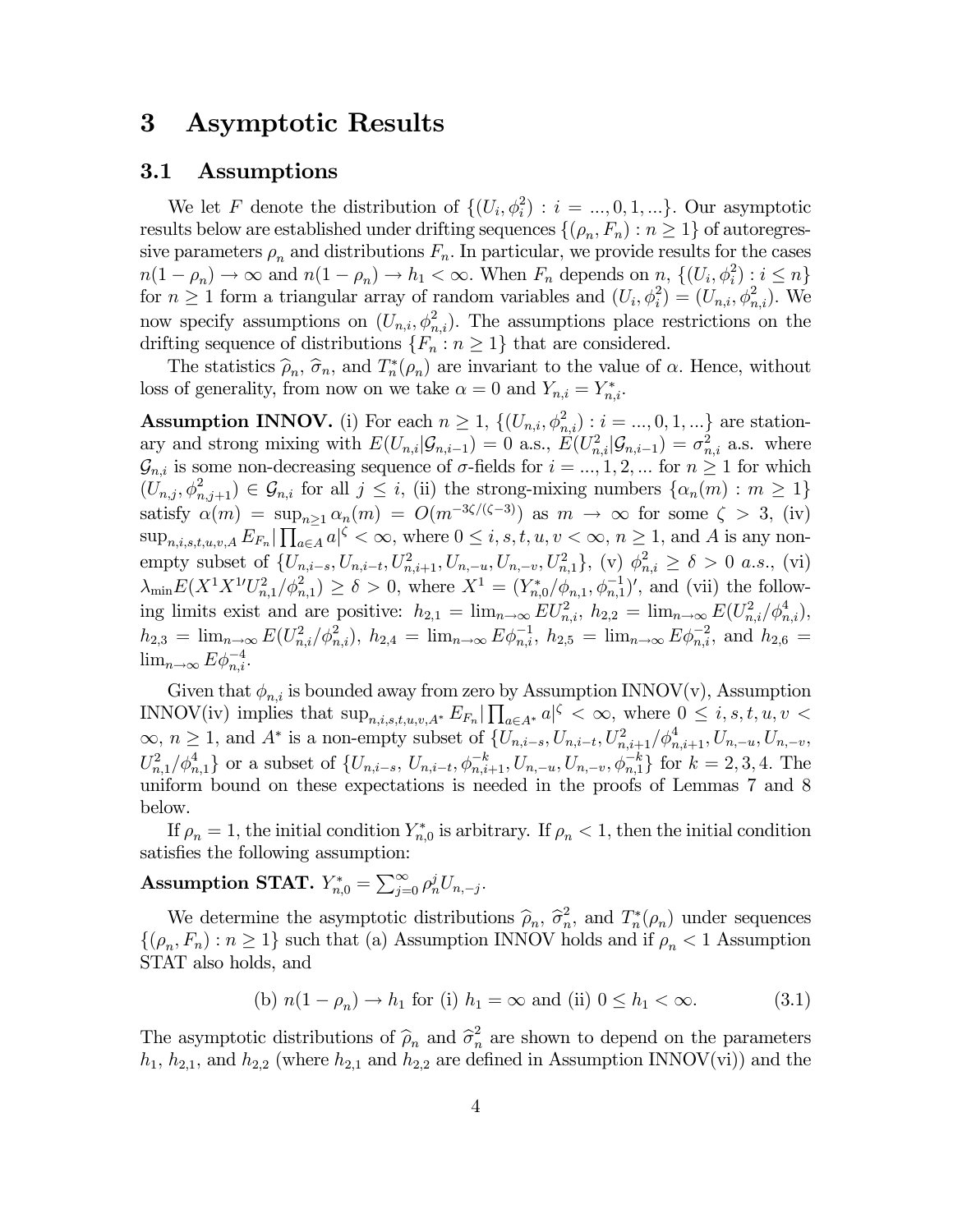parameter  $h_{2,7}$ , which is defined by

$$
h_{2,7} = \frac{h_{2,3}}{(h_{2,1}h_{2,2})^{1/2}} = \lim_{n \to \infty} Corr_{F_n}(U_{n,i}, U_{n,i}/\phi_{n,i}^2)).
$$
\n(3.2)

The asymptotic distribution of  $T_n^*(\rho_n)$  is shown to depend only on  $h_1$  and  $h_{2,7}$ .

Define

$$
h_2 = (h_{2,1}, ..., h_{2,7})' \text{ and}
$$
  
\n
$$
h = (h_1, h'_2)' \in H = R_{+,\infty} \times H_2,
$$
\n(3.3)

where  $R_+ = \{x \in R : x \ge 0\}$ ,  $R_{+,\infty} = R_+ \cup \{\infty\}$ , and  $H_2 \subset (0,\infty)^6 \times (0,1]$ .

For notational simplicity, we index the asymptotic distributions of  $\hat{\rho}_n$ ,  $\hat{\sigma}_n^2$ , and  $T_n^*(\rho_n)$  by h below (even though they only depend on a subvector of h).

#### 3.2 Normalization Constants

The normalization constants  $a_n$  and  $d_n$  used to obtain the asymptotic distributions of  $\widehat{\rho}_n$  and  $\widehat{\sigma}_n^2$  depend on  $(\rho_n, F_n)$  and are denoted  $a_n(\rho_n, F_n)$  and  $d_n(\rho_n, F_n)$ . They are defined as follows. Let  $\{\rho_n : n \geq 1\}$  be a sequence for which  $n(1 - \rho_n) \to \infty$  or  $n(1 - \rho_n) \to h_1 < \infty$ . Define the 2-vectors

$$
X^{1} = (Y_{n,0}^{*}/\phi_{n,1}, \phi_{n,1}^{-1})' \text{ and}
$$
  
\n
$$
Z = (1, -E_{F_n}(Y_{n,0}^{*}/\phi_{n,1}^{2})/E_{F_n}(\phi_{n,1}^{-2}))'. \qquad (3.4)
$$

Define

$$
a_n = a_n(\rho_n, F_n) = n^{1/2} d_n(\rho_n, F_n) \text{ and}
$$
\n
$$
d_n = d_n(\rho_n, F_n) = \begin{cases} \frac{E_{F_n}(Y_{n,0}^*/\phi_{n,1}^2) - (E_{F_n}(Y_{n,0}^*/\phi_{n,1}^2))^2 / E_{F_n}(\phi_{n,1}^{-2})}{(Z' E_{F_n}(X^1 X^1 U_{n,1}^2 / \phi_{n,1}^2) Z)^{1/2}} & \text{if } n(1 - \rho_n) \to \infty\\ n^{1/2} & \text{if } n(1 - \rho_n) \to h_1 < \infty. \end{cases}
$$
\n
$$
(3.5)
$$

Note that the normalization constant for the t statistic  $T_n^*(\rho_n)$  is  $a_n(\rho_n, F_n)/d_n(\rho_n, F_n)$  $=n^{1/2}.$ 

In certain cases, the normalization constants simplify. In the case where  $n(1 \rho_n$   $\rightarrow \infty$  and  $\rho_n \rightarrow 1$ , the constants  $a_n$  and  $d_n$  in (3.5) simplify to

$$
a_n = n^{1/2} \frac{E_{F_n}(Y_{n,0}^{*2}/\phi_{n,1}^2)}{(E_{F_n}(Y_{n,0}^{*2}U_{n,1}^2/\phi_{n,1}^4))^{1/2}} \text{ and } d_n = \frac{E_{F_n}(Y_{n,0}^{*2}/\phi_{n,1}^2)}{(E_{F_n}(Y_{n,0}^{*2}U_{n,1}^2/\phi_{n,1}^4))^{1/2}}
$$
(3.6)

up to lower order terms. This holds because by Lemma 6 below

$$
Z'E_{F_n}(X^1X^{1\prime}U_{n,1}^2/\phi_{n,1}^2)Z
$$
  
=  $E_{F_n}(Y_{n,0}^{*2}U_{n,1}^2/\phi_{n,1}^4) - 2E_{F_n}(Y_{n,0}^{*}U_{n,1}^2/\phi_{n,1}^4)E_{F_n}(Y_{n,0}^{*}/\phi_{n,1}^2)/E_{F_n}(\phi_{n,1}^{-2})$   
+ $(E_{F_n}(Y_{n,0}^{*}/\phi_{n,1}^2))^2E_{F_n}(U_{n,1}^2/\phi_{n,1}^4)/(E_{F_n}(\phi_{n,1}^{-2}))^2$   
=  $E_{F_n}(Y_{n,0}^{*2}U_{n,1}^2/\phi_{n,1}^4)(1+O(1-\rho_n))$  (3.7)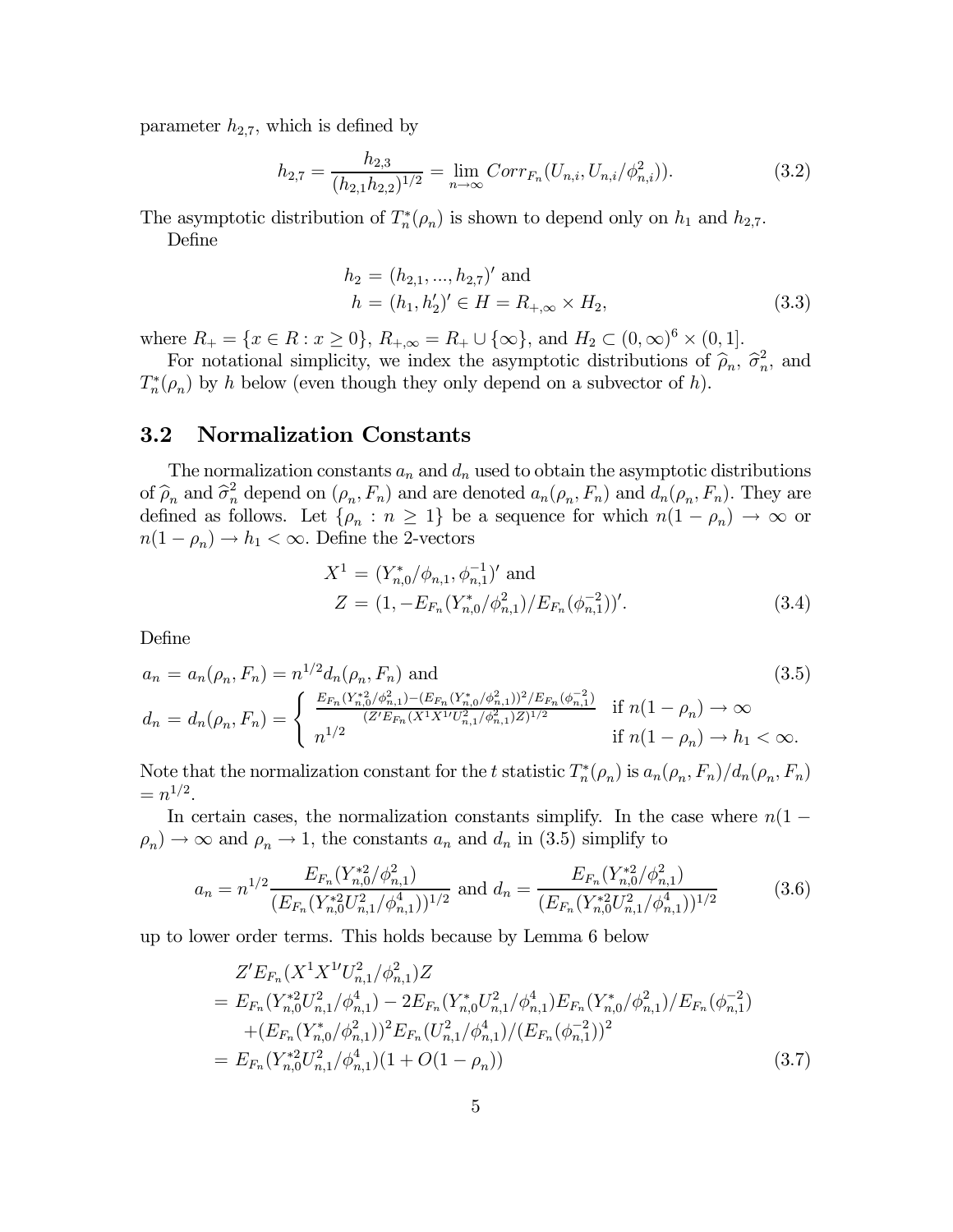and

$$
E_{F_n}(Y_{n,0}^{*2}/\phi_{n,1}^2) - (E_{F_n}(Y_{n,0}^{*}/\phi_{n,1}^2))^2 / E_{F_n}(\phi_{n,1}^{-2}) = E_{F_n}(Y_{n,0}^{*2}/\phi_{n,1}^2)(1 + O(1 - \rho_n)).
$$
 (3.8)

If, in addition,  $\{U_{n,i} : i = ..., 0, 1, ...\}$  are i.i.d. with mean 0, variance  $\sigma_{U,n}^2 \in (0, \infty)$ , and distribution  $F_n$  and  $\phi_{n,i}^2 = 1$ , then the constants  $a_n$  and  $d_n$  simplify to

$$
a_n = n^{1/2} (1 - \rho_n^2)^{-1/2} \text{ and } d_n = (1 - \rho_n^2)^{-1/2}.
$$
 (3.9)

This follows because in the present case  $\phi_{n,i}^2 = 1$ ,  $E_{F_n} Y_{n,0}^{*2} = \sum_{j=0}^{\infty} \rho_n^{2j} E_{F_n} U_{n,-j}^2 =$  $(1-\rho_n^2)^{-1}\sigma_{U,n}^2$ , and  $E_{F_n}(Y_{n,0}^{*2}U_{n,1}^2/\phi_{n,1}^2) = (1-\rho_n^2)^{-1}\sigma_{n,U}^4$ . The expression for  $a_n$  in (3.9) is as in Giraitis and Phillips (2006).

#### 3.3 Results for LS and Infeasible QGLS

In this section, we provide results for the (infeasible) QGLS estimator based on  $\{\phi_{n,i}^2 : i \leq n\}$  rather than  $\{\widehat{\phi}_{n,i}^2 : i \leq n\}$ . Conditions under which feasible and infeasible QGLS estimators are asymptotically equivalent are given in Section 3.4 below. The LS estimator is covered by the results of this section by taking  $\phi_{n,i}^2 = 1$ for all  $n, i$ .

Let  $W(\cdot)$  and  $W_2(\cdot)$  be independent standard Brownian motions on [0, 1]. Let  $Z_1$ be a standard normal random variable that is independent of  $W(\cdot)$  and  $W_2(\cdot)$ . By definition,

$$
I_h(r) = \int_0^r \exp(-(r - s)h_1)dW(s),
$$
  
\n
$$
I_h^*(r) = I_h(r) + \frac{1}{\sqrt{2h_1}} \exp(-h_1r)Z_1 \text{ for } h_1 > 0 \text{ and } I_h^*(r) = W(r) \text{ for } h_1 = 0,
$$
  
\n
$$
I_{D,h}^*(r) = I_h^*(r) - \int_0^1 I_h^*(s)ds, \text{ and }
$$
  
\n
$$
Z_2 = \left(\int_0^1 I_{D,h}^*(r)^2 dr\right)^{-1/2} \int_0^1 I_{D,h}^*(r) dW_2(r).
$$
\n(3.10)

As defined,  $I_h(r)$  is an Ornstein-Uhlenbeck process. Note that the conditional distribution of  $Z_2$  given  $W(\cdot)$  and  $Z_1$  is standard normal. Hence, its unconditional distribution is standard normal and it is independent of  $W(\cdot)$  and  $Z_1$ .

The asymptotic distribution of the infeasible QGLS estimator and t statistic are given in the following Theorem.

**Theorem 1** Suppose (i) Assumption INNOV holds, (ii) Assumption STAT holds when  $\rho_n < 1$ , (iii)  $\rho_n \in [-1 + \varepsilon, 1]$  for some  $0 < \varepsilon < 2$ , and (iv)  $\rho_n = 1 - h_{n,1}/n$  and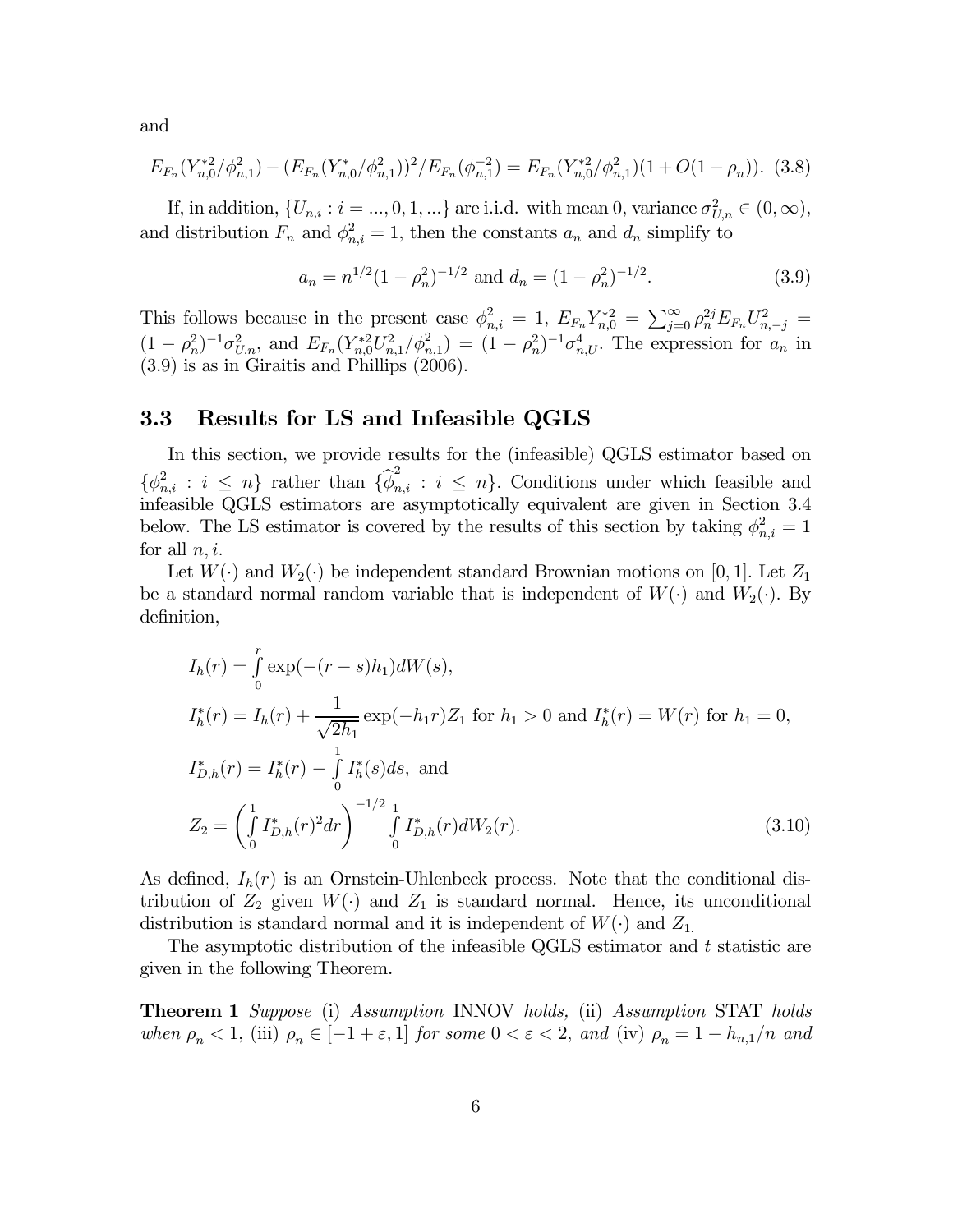$h_{n,1} \to h_1 \in [0,\infty]$ . Then, the infeasible QGLS estimator  $\widehat{\rho}_n$  and t statistic  $T_n^*(\rho_n)$ (defined in (2.3) and (2.4) with  $\phi_{n,i}$  in place of  $\widehat{\phi}_{n,i}$ ) satisfy

$$
a_n(\widehat{\rho}_n - \rho_n) \to_d V_h, \ d_n\widehat{\sigma}_n \to_d Q_h, \ and \ T_n^*(\rho_n) = \frac{n^{1/2}(\widehat{\rho}_n - \rho_n)}{\widehat{\sigma}_n} \to_d J_h,
$$

where  $a_n$ ,  $d_n$ ,  $V_h$ ,  $Q_h$ , and  $J_h$  are defined as follows. (a) For  $h_1 \in [0,\infty)$ ,  $a_n = n$ ,  $d_n = n^{1/2}$ ,  $V_h$  is the distribution of

$$
h_{2,7} \frac{\int_0^1 I_{D,h}^*(r) dW(r)}{h_{2,2}^{1/2} h_{2,1}^{1/2} \int_0^1 I_{D,h}^*(r)^2 dr} + (1 - h_{2,7}^2)^{1/2} \frac{\int_0^1 I_{D,h}^*(r) dW_2(r)}{h_{2,2}^{1/2} h_{2,1}^{1/2} \int_0^1 I_{D,h}^*(r)^2 dr},
$$
(3.11)

 $Q_h$  is the distribution of

$$
h_{2,2}^{-1/2}h_{2,1}^{-1/2}\left[\int\limits_{0}^{1}I_{D,h}^{*}(r)^{2}dr\right]^{-1/2},\tag{3.12}
$$

and  $J_h$  is the distribution of

$$
h_{2,7} \frac{\int_0^1 I_{D,h}^*(r) dW(r)}{\left(\int_0^1 I_{D,h}^*(r)^2 dr\right)^{1/2}} + (1 - h_{2,7}^2)^{1/2} Z_2.
$$
 (3.13)

(b) For  $h_1 = \infty$ ,  $a_n$  and  $d_n$  are defined as in (3.5),  $V_h$  is a  $N(0, 1)$  distribution,  $Q_h$ is the distribution of the constant one, and  $J_h$  is a  $N(0, 1)$  distribution.

**Comments.** 1. Theorem 1 shows that the asymptotic distribution of the QGLS  $t$ statistic is a standard normal distribution when  $n(1 - \rho_n) \to \infty$  and a mixture of a standard normal distribution and a "demeaned near unit-root distribution" when  $n(1 - \rho_n) \to h_1 < \infty$ . In the latter case, the mixture depends on  $h_{2,7}$ , which is the asymptotic correlation between the innovation  $U_{n,i}$  and the rescaled innovation  $U_{n,i}/\phi_{n,i}^2$ . When the LS estimator is considered (which corresponds to  $\phi_{n,i}^2 = 1$ ), we have  $h_{2,7} = 1$  and the asymptotic distribution is a "demeaned near unit-root distribution."

2. The asymptotic results of Theorem 1 apply to a first-order AR model. They should extend without essential change to a  $p$ -th order autoregressive model in which  $\rho$  equals the "sum of the AR coefficients." Of course, the proofs will be more complex. We do not provide them here.

3. Theorem 1 is used in the AR(1) example of Andrews and Guggenberger (2005) to verify Assumptions BB(i) and (iii) for the (infeasible) QGLS estimator (with  $Q_h$  playing the role of  $W_h$  in Assumption BB). In turn, the results of Andrews and Guggenberger (2005) show that whether or not conditional heteroskedasticity is present: (i) the symmetric two-sided subsampling confidence interval for  $\rho$  has correct asymptotic size (defined to be the limit as  $n \to \infty$  of exact size) and (ii) upper and lower one-sided and symmetric and equal-tailed two-sided hybrid-subsampling confidence intervals for  $\rho$  have correct asymptotic size. These results hold even if the form of the conditional heteroskedasticity is misspecified.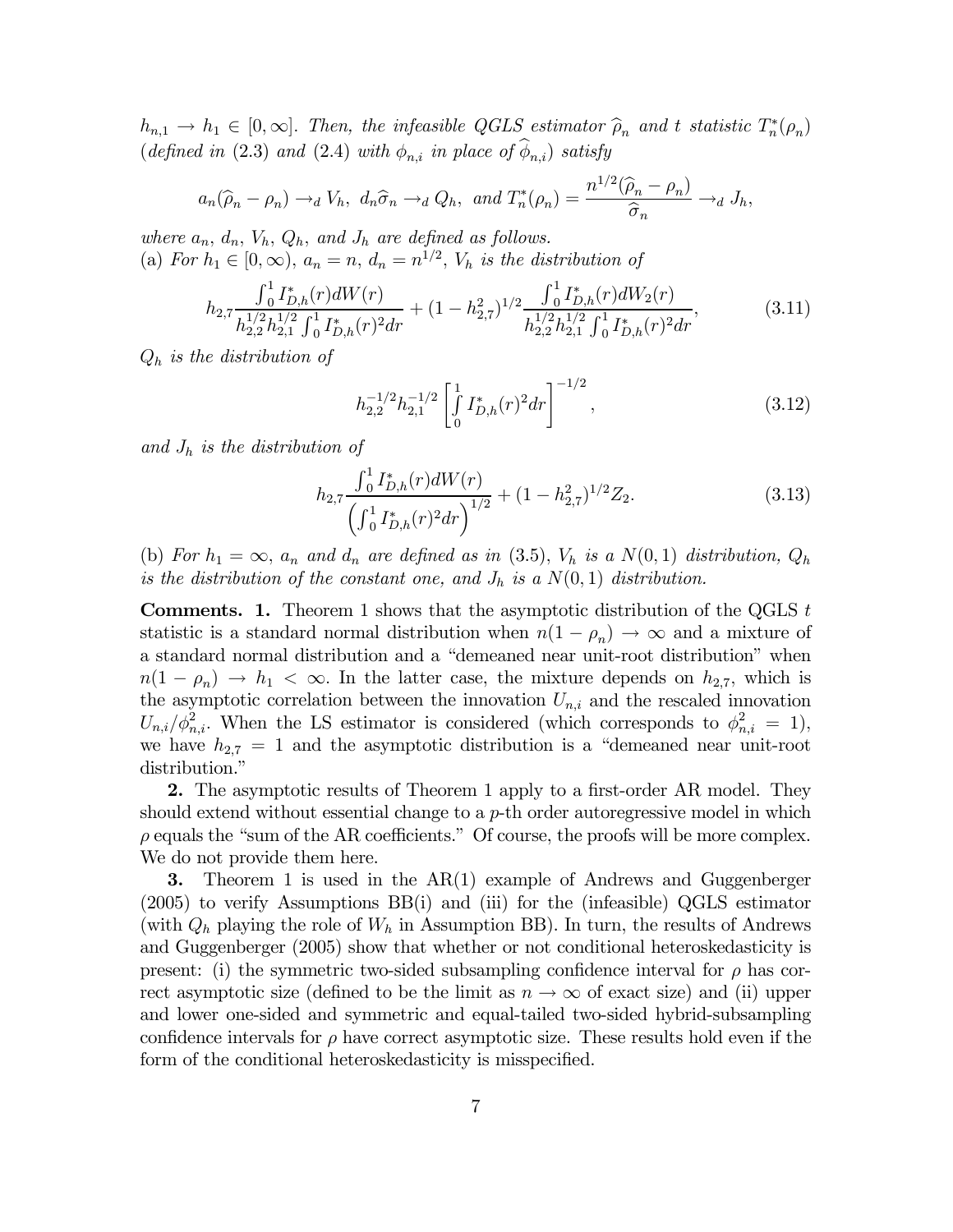#### 3.4 Asymptotic Equivalence of Feasible and Infeasible QGLS

Here we provide sufficient conditions for the feasible and infeasible QGLS statistics to be asymptotically equivalent. In particular, we give conditions under which Theorem 1 holds when  $\hat{\rho}_n$  is defined using the feasible conditional heteroskedasticity estimators  $\{\phi_{n,i} : i \leq n\}.$ 

We assume that the conditional heteroskedasticity estimators (CHE)  $\{\widehat{\phi}_{n,i}^2 : i \leq n\}$ satisfy the following assumption.

**Assumption CHE.** (i) For some  $\varepsilon > 0$ ,  $\hat{\phi}_{n,i}^2 \geq \varepsilon$  a.s. for all  $i \leq n, n \geq 1$ . (ii) For random variables  $\{(U_{n,i}, \phi_{n,i}^2) : i = ..., 0, 1, ...\}$  for  $n \ge 1$  that satisfy Assumption INNOV and for  $Y_{n,i} = \alpha + Y_{n,i}^*$ ,  $Y_{n,i}^* = \rho_n Y_{n,i-1}^* + U_{n,i}$ , with  $\alpha = 0$ , that satisfies Assumption STAT when  $\rho_n < 1$  and  $n(1 - \rho_n) \to h_1 \in [0, \infty]$ , we have (a) when  $h_1 \in [0, \infty)$ ,  $n^{-1/2} \sum_{i=1}^n (n^{-1/2} Y_{n,i-1}^*)^j U_{n,i} (\widehat{\phi}_{n,i}^{-2} - \phi_{n,i}^{-2}) = o_p(1)$  for  $j = 0, 1$ , (b) when  $h_1 \in [0, \infty), n^{-1} \sum_{i=1}^n |U_{n,i}|^d |\widehat{\phi}_{n,i}^{-j} - \phi_{n,i}^{-j}| = o_p(1)$  for  $(d, j) = (0, 1), (1, 2),$  and  $(2, 2), (c)$ when  $h_1 = \infty$ ,  $n^{-1/2} \sum_{i=1}^n ((1-\rho_n)^{1/2} Y_{n,i-1}^*)^j U_{n,i}(\widehat{\phi}_{n,i}^{-2} - \phi_{n,i}^{-2}) = o_p(1)$  for  $j = 0, 1$ , and (d) when  $h_1 = \infty$ ,  $n^{-1} \sum_{i=1}^n |U_{n,i}|^k |\widehat{\phi}_{n,i}^{-j} - \phi_{n,i}^{-j}|^d = o_p(1)$  for  $(d, j, k) = (1, 2, 0), (2, 2, 0),$ and  $(2, 4, k)$  for  $k = 0, 2, 4$ .

Assumption CHE(i) is not restrictive. For example, if  $\widehat{\phi}_{n,i}$  is obtained by specifying a parametric model for the conditional heteroskedasticity, then Assumption CHE(i) holds provided the specified parametric model (which is user chosen) consists of an intercept that is bounded away from zero plus a non-negative random component (as in (3.14) below). Most parametric models in the literature have this form and it is always possible to use one that does. Typically, Assumptions CHE $(ii)(a)$  and  $(c)$  are more difficult to verify than Assumptions CHE(ii)(b) and (d) because they have the scale factor  $n^{-1/2}$  rather than  $n^{-1}$ .

Theorem 2 Suppose (i) Assumptions CHE and INNOV hold, (ii) Assumption STAT holds when  $\rho_n < 1$ , (iii)  $\rho_n \in [-1 + \varepsilon, 1]$  for some  $0 < \varepsilon < 2$ , and (iv)  $\rho_n = 1 - h_{n,1}/n$ and  $h_{n,1} \to h_1 \in [0,\infty]$ . Then, the feasible QGLS estimator  $\widehat{\rho}_n$  and t statistic  $T_n^*(\rho_n)$ (defined in (2.3) and (2.4) using  $\phi_{n,i}$ ) satisfy

$$
a_n(\widehat{\rho}_n - \rho_n) \to_d V_h
$$
,  $d_n\widehat{\sigma}_n \to_d Q_h$ , and  $T_n^*(\rho_n) = \frac{n^{1/2}(\widehat{\rho}_n - \rho_n)}{\widehat{\sigma}_n} \to_d J_h$ ,

where  $a_n$ ,  $d_n$ ,  $V_h$ ,  $Q_h$ , and  $J_h$  are defined as in Theorem 1 (that is, with  $a_n$  and  $d_n$ defined using  $\phi_{n,i}$ , not  $\widehat{\phi}_{n,i}$ ).

Comment. Theorem 2 shows that the infeasible and feasible QGLS statistics have the same asymptotic distributions under Assumption CHE.

We now provide sufficient conditions for Assumption CHE. Suppose  $\{\widehat{\phi}_{n,i}^2 : i \leq n\}$ are based on a parametric model with conditional heteroskedasticity parameter  $\pi$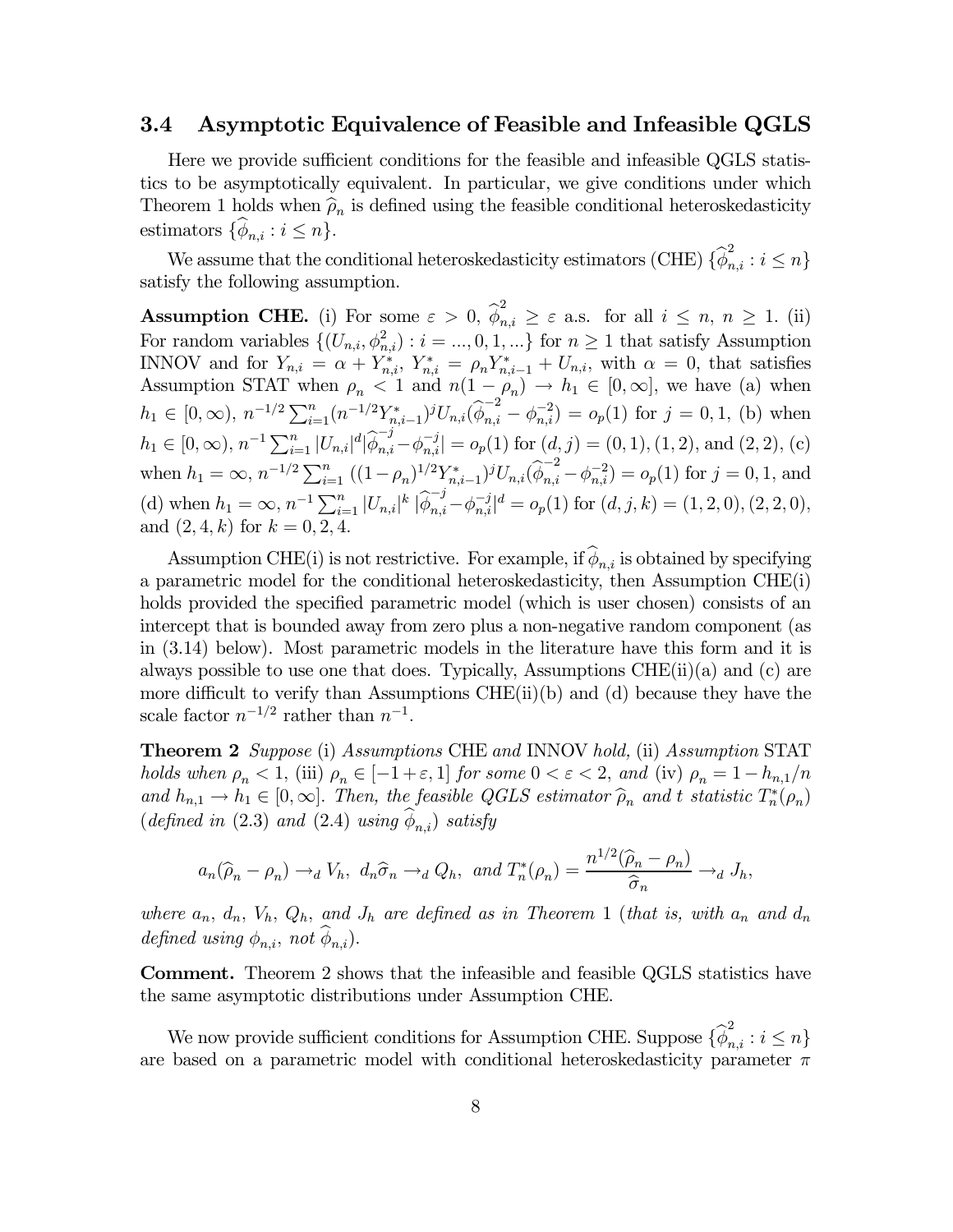estimated using residuals. Let  $\tilde{\pi}_n$  be the estimator of  $\pi$  and let  $(\tilde{\alpha}_n, \tilde{\rho}_n)$  be the estimators of  $(\tilde{\alpha}, \rho)$  used to construct the residuals, where  $\tilde{\alpha}$  is the intercept when the model is written in regression form, see (2.2). For example,  $\tilde{\pi}_n$  may be an estimator of  $\pi$  based on residuals in place of the true errors and  $(\tilde{\alpha}_n, \tilde{\rho}_n)$  may be the LS estimators (whose properties are covered by the asymptotic results given in Theorem 1 by taking  $\phi_{n,i} = 1$ ). In particular, suppose that

$$
\widehat{\phi}_{n,i}^2 = \phi_{n,i}^2(\widetilde{\alpha}_n, \widetilde{\rho}_n, \widetilde{\pi}_n), \text{ where}
$$

$$
\phi_{n,i}^2(\widetilde{\alpha}, \rho, \pi) = \omega + \sum_{j=1}^{L_i} \mu_j(\pi) \widehat{U}_{n,i-j}^2(\widetilde{\alpha}, \rho),
$$

$$
\widehat{U}_{n,i}(\widetilde{\alpha}, \rho) = Y_{n,i} - \widetilde{\alpha} - \rho Y_{n,i-1},
$$
\n(3.14)

 $L_i = \min\{i-1, L\}$ , and  $\omega$  is an element of  $\pi$ . Here  $L < \infty$  is a bound on the maximum number of lags allowed. Any model with stationary conditional heteroskedasticity (bounded away from the nonstationary region), such as a  $GARCH(1,1)$  model, can be approximated arbitrarily well by taking  $L$  sufficiently large. Hence, the restriction to finite lags is not overly restrictive. The upper bound  $L_i$ , rather than  $L$ , on the number of lags in the sum in (3.14) takes into account the truncation at 1 that naturally occurs because one does not observe residuals for  $i < 1$ .

The parameter space for  $\pi$  is  $\Pi$ , which is a bounded subset of  $R^{d_{\pi}}$ , for some  $d_{\pi} > 0$ . Let  $\hat{\pi}_n \in \Pi$  be an  $n^{\hat{\delta}_1}$ -consistent estimator of  $\pi$  for some  $\delta_1 > 0$ . For technical reasons, we base  $\hat{\phi}_{n,i}^2$  on an estimator  $\tilde{\pi}_n$  that is a discretized version of  $\hat{\pi}_n$  that takes values in a finite set  $\Pi_n$  ( $\subset \Pi$ ) for  $n \geq 1$ , where  $\Pi_n$  consists of points on a uniform grid with grid size that goes to zero as  $n \to \infty$  and hence the number of elements of  $\Pi_n$ diverges to infinity as  $n \to \infty$ . The reason for considering a discretized estimator is that when the grid size goes to zero more slowly than  $n^{-\delta_1}$ , then wp→ 1 the estimators  $\{\widetilde{\pi}_n : n \geq 1\}$  take values in a sequence of finite sets  $\{\Pi_{n,0} : n \geq 1\}$  whose numbers of elements is bounded as  $n \to \infty$ . The latter property makes it easier to verify Assumption CHE(ii). The set  $\Pi_n$  can be defined such that there is very little difference between  $\hat{\pi}_n$  and  $\tilde{\pi}_n$  in a finite sample of size *n*.

We employ the following sufficient condition for the FQGLS estimator to be asymptotically equivalent to the (infeasible) QGLS estimator.

**Assumption CHE2.** (i)  $\hat{\phi}_{n,i}^2$  satisfies (3.14) with  $L < \infty$  and  $\mu_j(\cdot) \geq 0$  for all  $j = 1, ..., L$ , (ii)  $\phi_{n,i}^2 = \omega_n + \sum_{j=1}^L \mu_j(\pi_n) U_{n,i-j}^2$  and  $\pi_n \to \pi_0$  for some  $\pi_0 \in \Pi$  (and  $\pi_0$ ) may depend on the sequence), where  $\omega_n$  is an element of  $\pi_n$ , (iii)  $a_n(\tilde{\rho}_n-\rho_n)=O_p(1)$ ,  $n^{1/2}\widetilde{\alpha}_n = O_p(1)$ , and  $n^{\delta_1}(\widehat{\pi}_n - \pi_n) = o_p(1)$  for some  $\delta_1 > 0$  under any sequence  $(U_{n,i}, \phi_{n,i}^2)$  that satisfies Assumption INNOV and for  $Y_{n,i}$  defined as in Assumption CHE with  $\alpha = \beta = 0$  satisfying Assumption STAT when  $\rho_n < 1$ , and with  $\rho = \rho_n$ that satisfies  $n(1 - \rho_n) \to h_1 \in [0, \infty]$ , where  $a_n$  is defined in (3.5), (iv)  $\tilde{\pi}_n$  minimizes  $||\pi - \hat{\pi}_n||$  over  $\pi \in \Pi_n$  for  $n \geq 1$ , where  $\Pi_n \subset \Pi$  consists of points on a uniform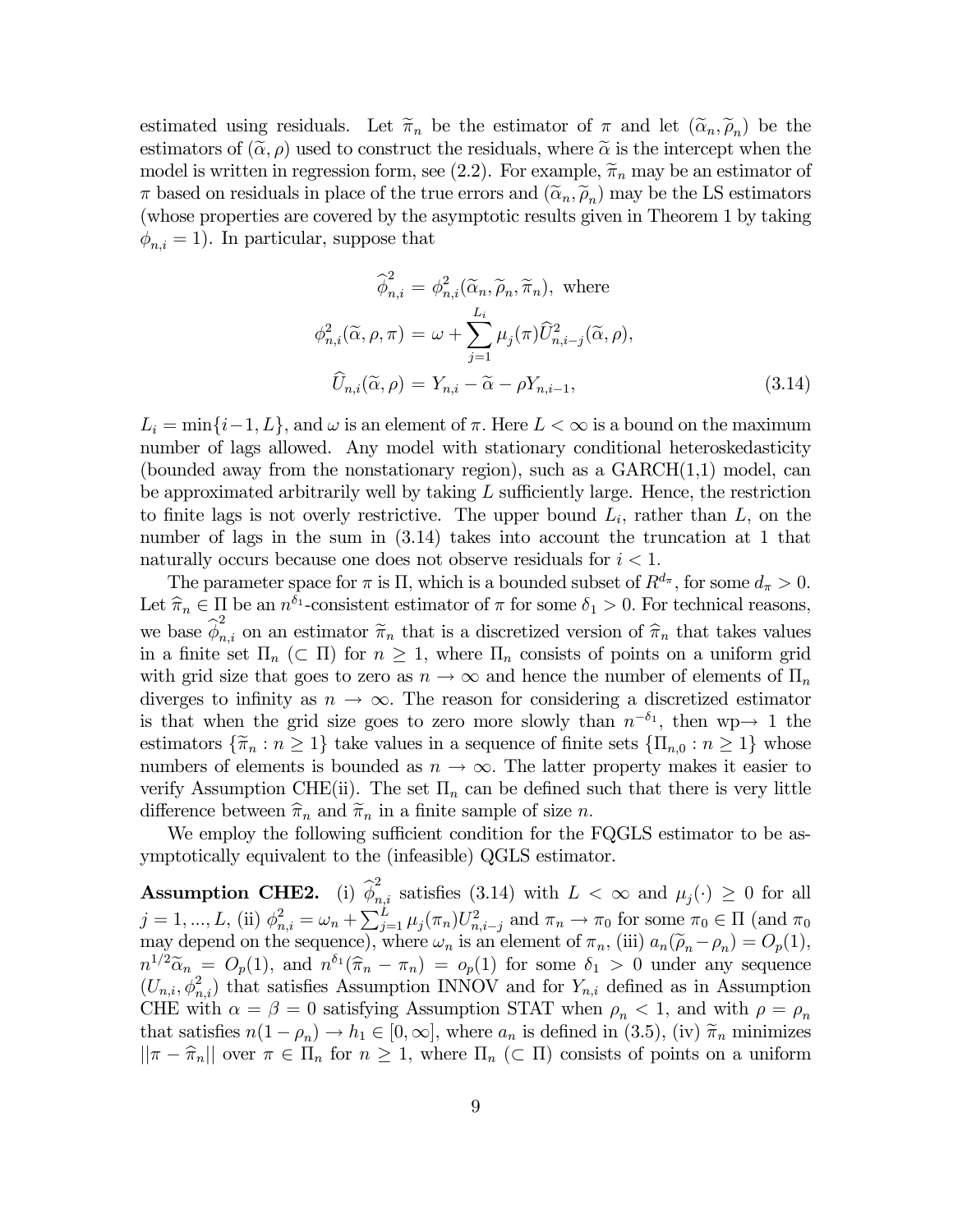grid with grid size  $Cn^{-\delta_2}$  for some  $0 < \delta_2 < \delta_1$  and  $0 < C < \infty$ , (v)  $\Pi$  bounds the intercept  $\omega$  away from zero, and (vi)  $\mu_i(\pi)$  is continuous on  $\Pi$  for  $j = 1, ..., L$ .

The part of Assumption CHE2(iii) concerning  $\tilde{\rho}_n$  holds for the LS estimator by Theorem 1(a) (by taking  $\phi_{n,i} = 1$ ), the part concerning  $\tilde{\alpha}_n$  holds for the LS estimator by similar, but simpler, arguments, and typically the part concerning  $\hat{\pi}_n$  holds for all  $\delta_1$  < 1/2. Assumptions CHE2(iv)-(vi) can always be made to hold by choice of  $\hat{\pi}_n$ , Π, and  $\mu_j(\pi)$ .

Lemma 1 Assumption CHE2 implies Assumption CHE.

**Comment.** The use of a discretized estimator  $\tilde{\pi}_n$  and a finite bound L on the number of lags in Assumption CHE2 are made for technical convenience. Undoubtedly, they are not necessary for the Lemma to hold (although other conditions may be needed in their place).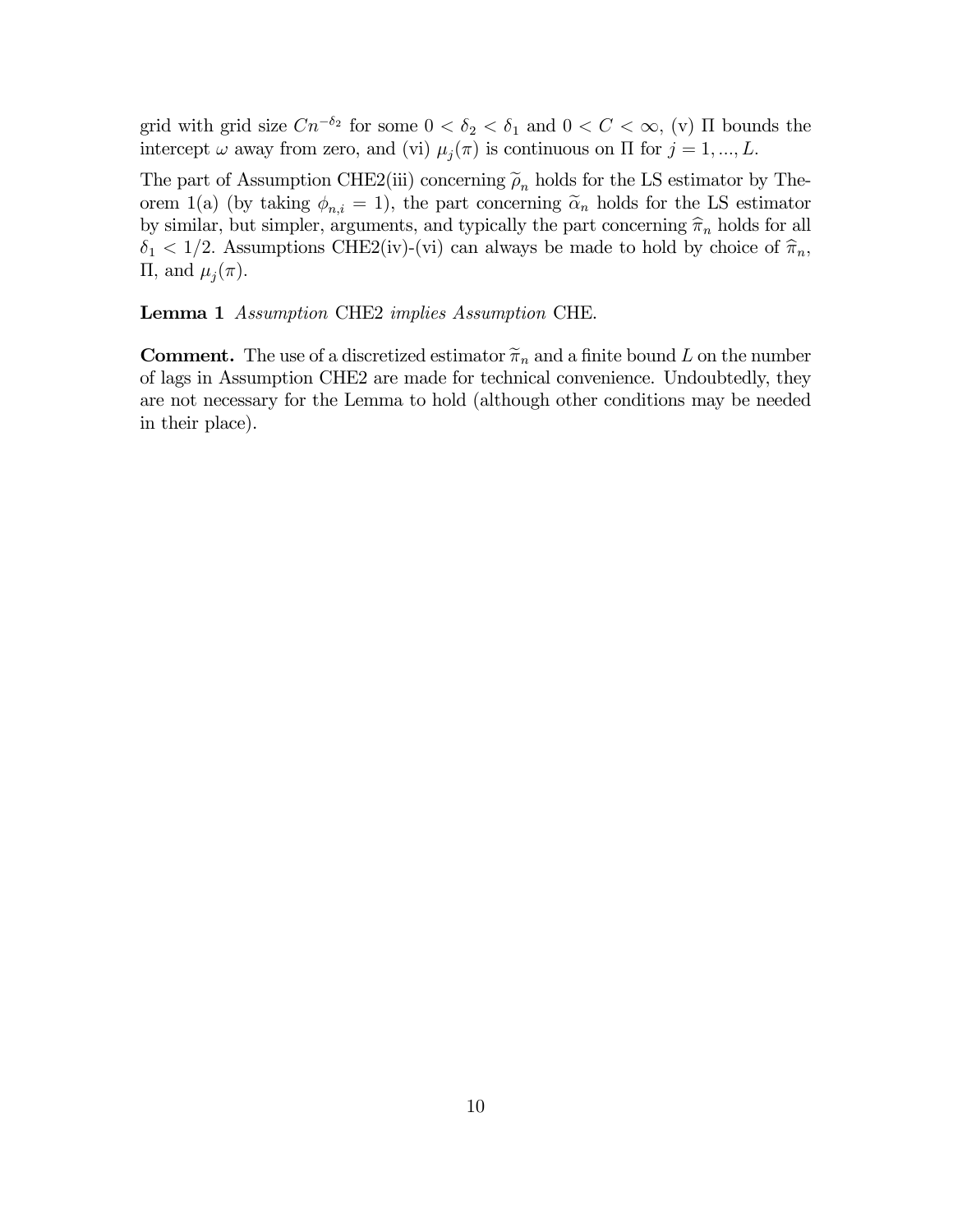### 4 Proofs

This section provides proofs of Theorems 1 and 2 and Lemma 1. Section 4.1.1 states Lemmas 2-9, which are used in the proof of Theorem 1. Section 4.1.2 proves Theorem 1. Section 4.1.3 proves Lemmas 2-9. Section 4.2 proves Theorem 2. Section 4.3 proves Lemma 1.

To simplify notation, in the remainder of the paper we omit the subscript  $F_n$  on expectations.

#### 4.1 Proof of Theorem 1

#### 4.1.1 Lemmas 2-9

The proof of Theorem 1 uses eight lemmas that we state in this section. The first four lemmas deal with the case of  $h_1 \in [0,\infty)$ . The last four deal with the case of  $h_1 = \infty$ .

In integral expressions below, we often leave out the lower and upper limits zero and one, the argument  $r$ , and  $dr$  to simplify notation when there is no danger of confusion. For example,  $\int_0^1 I_h(r)^2 dr$  is typically written as  $\int I_h^2$ . By "  $\Rightarrow$  " we denote weak convergence as  $n \to \infty$ .

**Lemma 2** Suppose Assumptions INNOV and STAT hold,  $\rho_n \in (-1,1)$  and  $\rho_n =$  $1-h_{n,1}/n$  where  $h_{n,1} \to h_1 \in [0,\infty)$  as  $n \to \infty$ . Then,

$$
(2h_{n,1}/n)^{1/2}Y_{n,0}^*/\lambda_{n,1}^{1/2}\to_d Z_1\sim N(0,1).
$$

Define  $h_{n,1}^* \geq 0$  by  $\rho_n = \exp(-h_{n,1}^*/n)$ . As shown in the proof of Lemma 2,  $h_{n,1}^*/h_{n,1} \to 1$  when  $h_1 \in [0,\infty)$ . By recursive substitution, we have

$$
Y_{n,i}^{*} = \tilde{Y}_{n,i} + \exp(-h_{n,1}^{*}i/n)Y_{n,0}^{*}, \text{ where}
$$
  
\n
$$
\tilde{Y}_{n,i} = \sum_{j=1}^{i} \exp(-h_{n,1}^{*}(i-j)/n)U_{n,j}.
$$
\n(4.1)

Let  $BM(\Omega)$  denote a bivariate Brownian motion on [0, 1] with variance matrix  $\Omega$ . The next lemma is used to establish the simplified form of the asymptotic distribution that appears in Theorem 1(a).

**Lemma 3** Suppose  $(h_{2,1}^{1/2}W(r), M(r))' = BM(\Omega)$ , where

$$
\Omega = \left[ \begin{array}{cc} h_{2,1} & h_{2,3} \\ h_{2,3} & h_{2,2} \end{array} \right].
$$

Then,  $M(r)$  can be written as  $M(r) = h_{2,2}^{1/2} (h_{2,7} W(r) + (1 - h_{2,7}^2)^{1/2} W_2(r))$ , where  $(W(r), W_2(r))' = BM(I_2)$  and  $h_{2,7} = h_{2,3}/(h_{2,1}h_{2,2})^{1/2}$  is the correlation that arises in the variance matrix  $\Omega$ .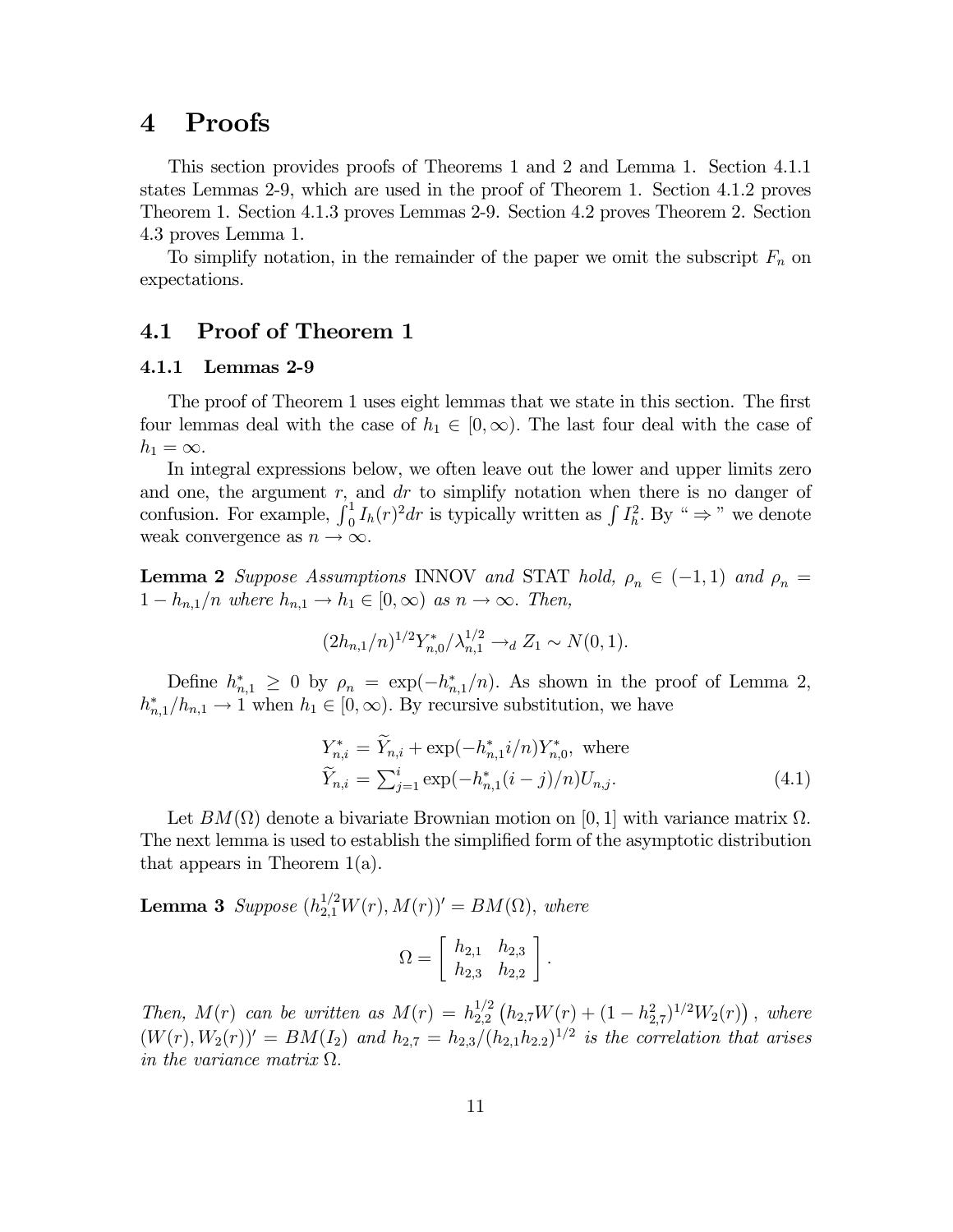The following Lemma states some general results on weak convergence of certain statistics to stochastic integrals. It is proved using Theorems 4.2 and 4.4 of Hansen (1992) and Lemma 2 above. Let ⊗ denote the Kronecker product.

**Lemma 4** Suppose  $\{v_{n,i} : i \leq n, n \geq 1\}$  is a triangular array of row-wise strictlystationary strong-mixing random  $d_v$ -vectors with (i) strong-mixing numbers  $\{\alpha_n(m):$  $m \geq 1, n \geq 1$  that satisfy  $\alpha(m) = \sup_{n \geq 1} \alpha_n(m) = O(m^{-\zeta \tau/(\zeta - \tau)})$  as  $m \to \infty$ for some  $\zeta > \tau > 2$ , and (ii)  $\sup_{n\geq 1} ||v_{n,i}||_{\zeta} < \infty$ . Suppose  $n^{-1}EV_nV_n' \to \Omega_0$  as  $n \rightarrow \infty$ , where  $V_n = \sum_{i=1}^n v_{n,i}$ , and  $\Omega_0$  is some  $d_v \times d_v$  variance matrix. Let  $X_{n,i} = \rho_n X_{n,i-1} + v_{n,i}$ , where  $n(1 - \rho_n) \to h_1 \in [0, \infty)$ . If  $h_1 > 0$ , the first element of  $X_{n,i}$  has a stationary initial condition and all of the other elements have zero initial conditions. If  $h_1 = 0$ , all of the elements of  $X_{n,i}$  have zero initial conditions, i.e.,  $X_{n,0} = 0$ . Let  $\Lambda = \lim_{n \to \infty} n^{-1} \sum_{i=1}^{n} \sum_{j=i+1}^{n} E v_{n,i} v'_{n,j}$ . Let  $K_h(r) =$  $\int_0^r \exp((r-s)h_1)dB(s)$ , where  $B(\cdot)$  is a  $d_v$ -vector  $\overline{BM}(\Omega_0)$  on  $[0,1]$ . If  $h_1 > 0$ , let  $K_h^*(r) = K_h(r) + e_1(2h_1)^{-1/2} \exp(-h_1r) \Omega_{0,1,1}^{1/2} Z_1$ , where  $Z_1 \sim N(0, 1)$  is independent of  $B(\cdot), e_1 = (1, 0, ..., 0)' \in R^{d_v}$ , and  $\Omega_{0,1,1}$  denotes the  $(1, 1)$  element of  $\Omega_0$ . If  $h_1 = 0$ , let  $K_h^*(r) = K_h(r)$ . Then, (a)  $n^{-1/2}X_{n,[nr]} \Rightarrow K_h^*(r),$ (b)  $n^{-1} \sum_{i=1}^{n} X_{n,i-1} v'_{n,i} \rightarrow_d \int K_h^* dB' + \Lambda$ , and (c) for  $\tau \geq 3$ ,  $n^{-3/2} \sum_{i=1}^{n} (X_{n,i-1} \otimes X_{n,i-1}) v'_{n,i}$  →  $\int (K_h^* \otimes K_h^*) d^{i}$  +  $(\Lambda \otimes \int K_h^*)$  $+\left(\int K_h^*\otimes \Lambda\right)$ .

We now use Lemma 4 to establish the following results which are key in the proof of Theorem 1(a). Let  $[a]$  denote the integer part of a.

**Lemma 5** Suppose Assumptions INNOV and STAT hold,  $\rho_n \in (-1, 1], \rho_n = 1$  $h_{n,1}/n$  where  $h_{n,1} \to h_1 \in (0,\infty)$ . Then, the following results (a)-(k) hold jointly, (a)  $n^{-1/2} Y_{n,[nr]}^* \Rightarrow h_{2,1}^{1/2} I_h^*(r)$ , (b)  $n^{-1} \sum_{i=1}^{n} \phi_{n,i}^{-j} \rightarrow_{p} \lim_{n \to \infty} E \phi_{n,i}^{-j} = h_{2,(j+3)}$  for  $j = 1, 2, 4$ , (c)  $n^{-1} \sum_{i=1}^{n} U_{n,i} / \phi_{n,i}^4 \rightarrow_p \lim_{n \to \infty} E(U_{n,i} / \phi_{n,i}^4) = 0,$ (d)  $n^{-1} \sum_{i=1}^{n} U_{n,i}^{2} / \phi_{n,i}^{4} \rightarrow_{p} \lim_{n \to \infty} E(U_{n,i}^{2} / \phi_{n,i}^{4}) = h_{2,2},$ (e)  $n^{-1/2} \sum_{i=1}^{n} U_{n,i} / \phi_{n,i}^2 \rightarrow_d M(1) = \int dM = h_{2,2}^{1/2} \int d[h_{2,7}W(r) + (1-h_{2,7}^2)^{1/2}W_2(r)],$ (f)  $n^{-3/2} \sum_{i=1}^n Y_{n,i-1}^* / \phi_{n,i}^2 = n^{-3/2} \sum_{i=1}^n Y_{n,i-1}^* E \phi_{n,i}^{-2} + O_p(n^{-1/2}) \longrightarrow_d h_{2,5} h_{2,1}^{1/2} \int I_h^*,$ (g)  $n^{-1} \sum_{i=1}^{n} Y_{n,i-1}^{*} U_{n,i} / \phi_{n,i}^2 \rightarrow_d h_{2,1}^{1/2} \int I_h^* dM = h_{2,2}^{1/2} h_{2,1}^{1/2} \int I_h^* d[h_{2,7}W(r) +$  $(1-h_{2,7}^2)^{1/2}W_2(r)$ (h)  $n^{-2} \sum_{i=1}^{n} Y_{n,i-1}^{*2} / \phi_{n,i}^2 = n^{-2} \sum_{i=1}^{n} Y_{n,i-1}^{*2} E \phi_{n,1}^{-2} + O_p(n^{-1/2}) \rightarrow_d h_{2,5} h_{2,1} \int I_n^{*2}$ (i)  $n^{-3/2} \sum_{i=1}^n Y^*_{n,i-1} U_{n,i}^2 / \phi_{n,i}^4 = n^{-3/2} \sum_{i=1}^n Y^*_{n,i-1} E(U_{n,1}^2 / \phi_{n,1}^4) + O_p(n^{-1/2})$  $\rightarrow_d h_{2,2} h_{2,1}^{1/2} \int_{a} I_h^*$  $\begin{aligned} \n\rightarrow d \, & \mu_{2,2} \mu_{2,1} \, \int I_h, \\
\text{(j)} \, & n^{-2} \sum_{i=1}^n Y_{n,i-1}^{*2} U_{n,i}^2 / \phi_{n,i}^4 = n^{-2} \sum_{i=1}^n Y_{n,i-1}^{*2} E(U_{n,1}^2 / \phi_{n,1}^4) + O_p(n^{-1/2})\n\end{aligned}$  $\rightarrow_d \overline{h_{2,2}h_{2,1}} \int I_h^{*2}$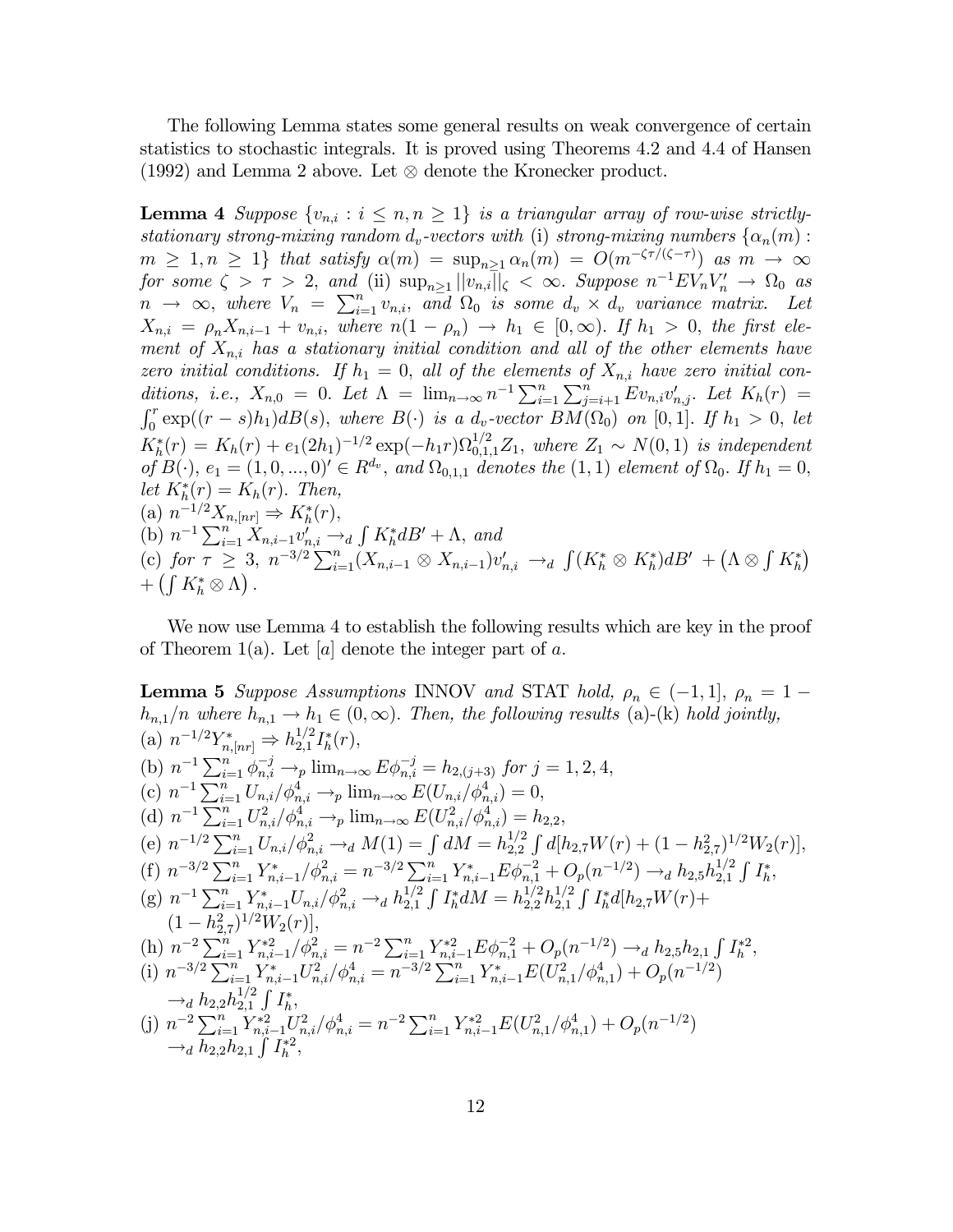(k)  $n^{-1-\ell_1/2} \sum_{i=1}^n Y_{n,i-1}^{*\ell_1} U_{n,i}^{\ell_2} / \phi_{n,i}^4 = o_p(n)$  for  $(\ell_1, \ell_2) = (1, 0), (1, 1), (2, 0), (2, 1),$  $(3,0), (3,1), and (4,0), and$ (l) when  $h_1 = 0$ , parts (a) and (f)-(k) hold with  $Y^*_{n,i-1}$  replaced by  $Y_{n,i-1}$ .

In the proof of Theorem 1(b), we use the following well-known strong-mixing covariance inequality, see e.g. Doukhan  $(1994, Thm. 3, p. 9)$ . Let X and Y be strong-mixing random variables with respect to  $\sigma$ -fields  $\mathcal{F}^j_i$  (for integers  $i \leq j$ ) such that  $X \in \mathcal{F}_{-\infty}^n$  and  $Y \in \mathcal{F}_{n+m}^{\infty}$  with strong-mixing numbers  $\{\alpha(m) : m \geq 1\}$ . For  $p, q > 0$  such that  $1 - p^{-1} - q^{-1} > 0$ , let  $||X||_p = (E|X|^p)^{1/p}$  and  $||Y||_q = (E|Y|^q)^{1/q}$ . Then, the following inequality holds

$$
Cov(X,Y) \le 8||X||_p||Y||_q \alpha(k)^{1-p^{-1}-q^{-1}}.
$$
\n(4.2)

The proof of Theorem 1(b) uses the following technical Lemmas. The Lemmas make repeated use of the mixing inequality (4.2) applied with  $p = q = \zeta > 3$ , where ζ appears in Assumption INNOV.

**Lemma 6** Suppose  $n(1 - \rho_n) \to \infty$ ,  $\rho_n \to 1$ , and Assumptions INNOV and STAT hold, then we have

$$
E(Y_{n,0}^{*2}U_{n,1}^{2}/\phi_{n,1}^{4}) - (1 - \rho_{n}^{2})^{-1}(EU_{n,1}^{2})^{2}/\phi_{n,1}^{4} = O(1),
$$
  
\n
$$
E(Y_{n,0}^{*2}/\phi_{n,1}^{2}) - (1 - \rho_{n}^{2})^{-1}EU_{n,1}^{2}E\phi_{n,1}^{-2} = O(1),
$$
  
\n
$$
E(Y_{n,0}^{*}/\phi_{n,1}^{2}) = O(1), \text{ and}
$$
  
\n
$$
E(Y_{n,0}^{*}U_{n,1}^{2}/\phi_{n,1}^{4}) = O(1).
$$

**Lemma 7** Suppose  $n(1 - \rho_n) \to \infty$ ,  $\rho_n \to 1$  and Assumptions INNOV and STAT hold, then we have

$$
E\left(\sum_{i=1}^n [E\zeta_{n,i}^2 - E(\zeta_{n,i}^2 | \mathcal{G}_{n,i-1})] \right)^2 \to 0, \text{ where } \zeta_{n,i} \equiv n^{-1/2} \frac{Y_{n,i-1}^* U_{n,i} / \phi_{n,i}^2}{(E(Y_{n,0}^{*2} U_{n,1}^2 / \phi_{n,1}^4))^{1/2}}.
$$

**Lemma 8** Suppose  $n(1 - \rho_n) \to \infty$ ,  $\rho_n \to 1$ , and Assumptions INNOV and STAT hold, then we have

(a)  $n^{-1}(1-\rho_n)^{1/2}X_1'X_2 = o_p(1),$ (b)  $E(Y_{n,0}^{*2}/\phi_{n,1}^2)^{-1}n^{-1}X_1'X_1 \to_p 1$ , (c)  $(E(Y_{n,0}^{*2}U_{n,1}^2/\phi_{n,1}^4))^{-1}n^{-1}\sum_{i=1}^n (Y_{n,i-1}^{*2}U_{n,i}^2/\phi_{n,i}^4) \to_p 1$ (d)  $(X'X)^{-1}X'U = (O_p((1-\rho_n)^{1/2}n^{-1/2}), O_p(n^{-1/2}))',$ (e)  $(E(Y_{n,0}^{*2}U_{n,1}^2/\phi_{n,1}^4))^{-1}n^{-1}X_1'\Delta^2 X_1 \to_p 1$ , (f)  $(1 - \rho_n)^{1/2} n^{-1} (X_2' \Delta^2 X_1) = O_p(1)$ , and (g)  $n^{-1}(X_2'\Delta^2 X_2) = O_p(1)$ .

**Lemma 9** Suppose  $n(1 - \rho_n) \to \infty$ ,  $\rho_n \to 1$ , and Assumptions INNOV and STAT hold, we have  $\sum_{i=1}^{n} E(\zeta_{n,i}^2 1(|\zeta_{n,i}| > \delta) | \mathcal{G}_{n,i-1}) \to_p 0$  for any  $\delta > 0$ .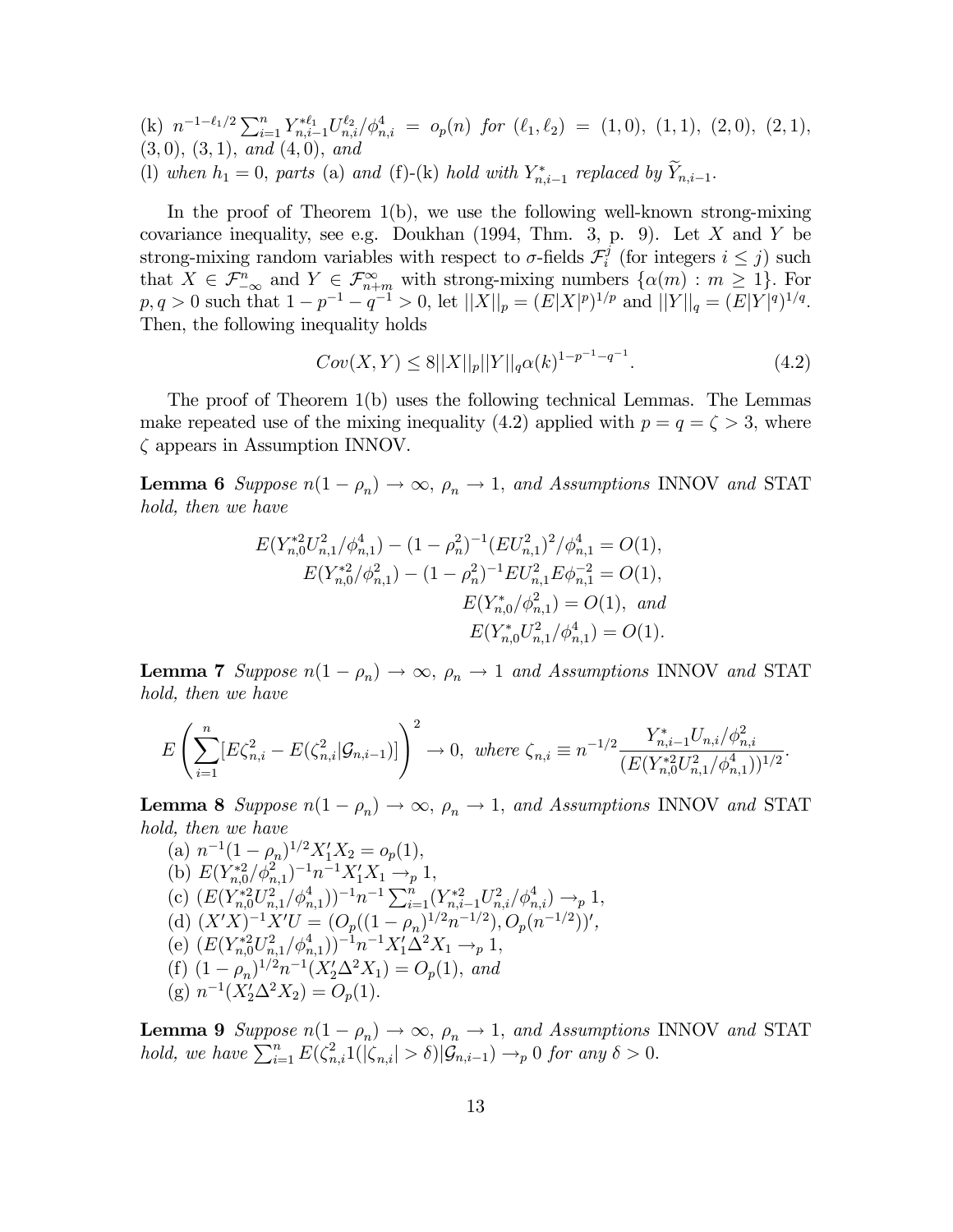#### 4.1.2 Proof of Theorem 1

To simplify notation, in the remainder of the paper we often leave out the subscript *n*. For example, instead of  $\rho_n$ ,  $\sigma_{U,n}^2$ ,  $Y_{n,i}^*$ ,  $U_{n,i}$ ,  $\phi_{n,i}$ ,  $\phi_{n,i}$ , and  $\zeta_{n,i}$ , we write  $\rho$ ,  $\sigma_U^2$ ,  $Y_i^*$ ,  $U_i$ ,  $\phi_i, \hat{\phi}_i$ , and  $\zeta_i$ . We do not drop n from  $h_{n,1}$  because  $h_{n,1}$  and  $h_1$  are different quantities. As above, we omit the subscript  $F_n$  on expectations.

In the proofs of Theorem 1 and Lemmas 2-9 below,  $X_1$ ,  $X_2$ ,  $U$ ,  $\Delta$ , and Y are defined as in the paragraph containing (2.4), but with  $\phi_i$  in place of  $\phi_{n,i}$ .

**Proof of Theorem 1.** First we prove part (a) of the Theorem when  $h_1 > 0$ . In this case,  $a_n = n$  and  $d_n = n^{1/2}$ . We can write

$$
n(\widehat{\rho}_n - \rho) = \left(n^{-2} X_1' M_{X_2} X_1\right)^{-1} n^{-1} X_1' M_{X_2} U \text{ and}
$$
  

$$
n\widehat{\sigma}_n^2 = \left(n^{-2} X_1' M_{X_2} X_1\right)^{-1} \left(n^{-2} X_1' M_{X_2} \Delta^2 M_{X_2} X_1\right) \left(n^{-2} X_1' M_{X_2} X_1\right)^{-1} .
$$
 (4.3)

We consider the terms in  $(4.3)$  one at a time. First, we have

$$
n^{-2}X_1'M_{X_2}X_1
$$
  
=  $n^{-2}\sum_{i=1}^n \left(Y_{i-1}^*/\phi_i - \left(\sum_{j=1}^n Y_{j-1}^*/\phi_j^2\right) \left(\sum_{j=1}^n \phi_j^{-2}\right)^{-1} \phi_i^{-1}\right)^2$   
=  $n^{-2}\sum_{i=1}^n Y_{i-1}^{*2}/\phi_i^2 - \left(n^{-3/2}\sum_{j=1}^n Y_{j-1}^*/\phi_j^2\right)^2 \left(n^{-1}\sum_{j=1}^n \phi_j^{-2}\right)^{-1}$   
 $\rightarrow_d h_{2,5}h_{2,1} \int I_h^{*2} - \left(h_{2,5}h_{2,1}^{1/2} \int I_h^*\right)^2 h_{2,5}^{-1} = h_{2,5}h_{2,1} \int I_{D,h}^{*2},$  (4.4)

where the first two equalities hold by definitions and some algebra, and the convergence holds by Lemma 5(b), (f), and (h) with  $j = 2$  in part (b).

Similarly, we have

$$
n^{-1}X_1'M_{X_2}U
$$
  
=  $n^{-1}\sum_{i=1}^n \left(Y_{i-1}^*/\phi_i - \left(\sum_{j=1}^n Y_{j-1}^*/\phi_j^2\right) \left(\sum_{j=1}^n \phi_j^{-2}\right)^{-1} \phi_i^{-1}\right) U_i/\phi_i$   
=  $n^{-1}\sum_{i=1}^n Y_{i-1}^* U_i/\phi_i^2 - \left(n^{-3/2}\sum_{j=1}^n Y_{j-1}^*/\phi_j^2\right) \left(n^{-1}\sum_{j=1}^n \phi_j^{-2}\right)^{-1} n^{-1/2} \sum_{i=1}^n U_i/\phi_i^2$   
 $\rightarrow_d h_{2,1}^{1/2} \int I_h^* dM - h_{2,1}^{1/2} \int I_h^* \int dM = h_{2,1}^{1/2} \int I_{D,h}^* dM,$  (4.5)

where the first two equalities hold by definitions and some algebra, and the convergence holds by Lemma 5(b) and (e)-(g) with  $j = 2$  in part (b).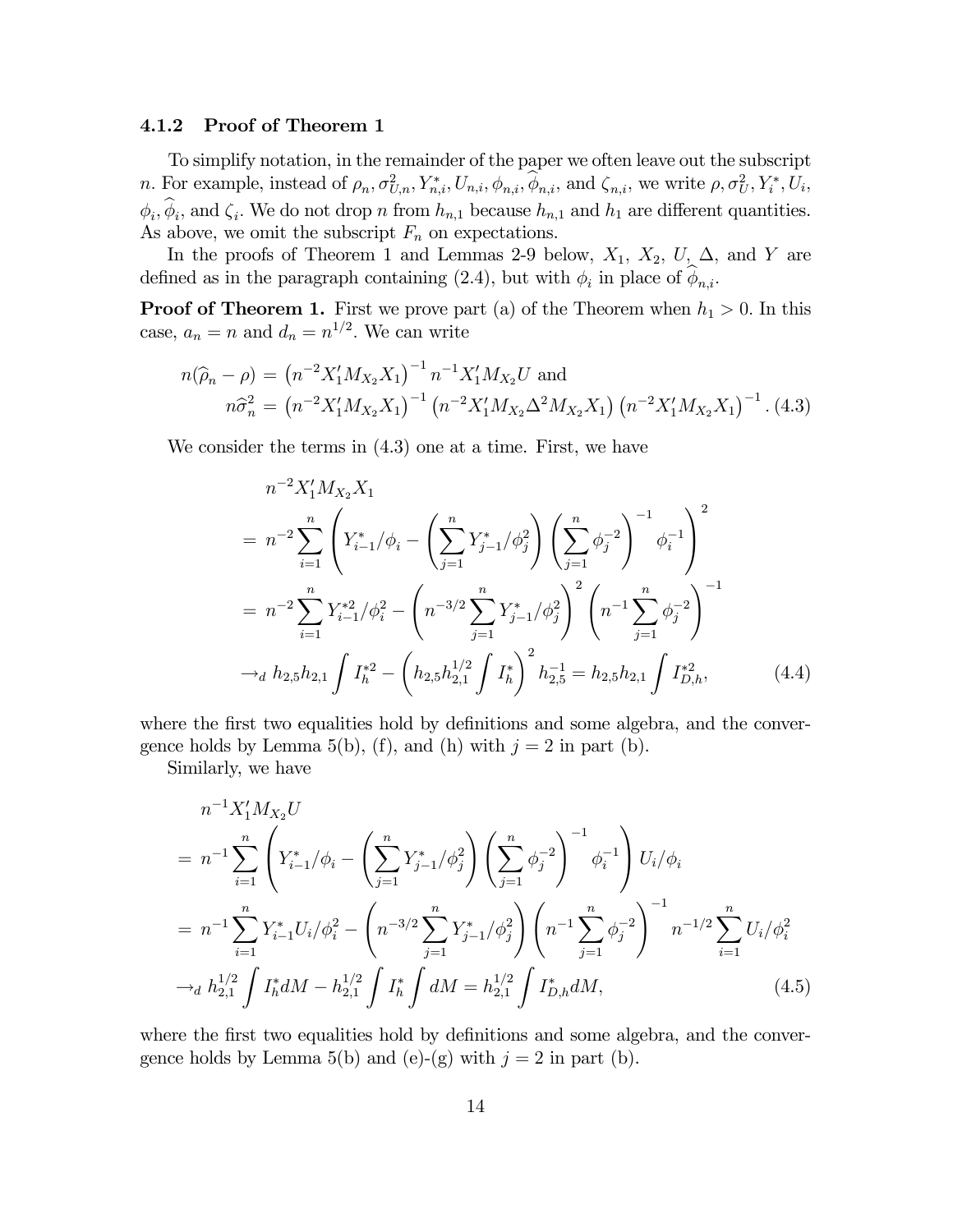To determine the asymptotic distribution of  $n^{-2} X_1' M_{X_2} \Delta^2 M_{X_2} X_1$ , we make the following preliminary calculations. Let  $\widehat{U}_i/\phi_i$  denote the *i*th element of  $M_X Y = M_X U$ . That is,

$$
\widehat{U}_{i}/\phi_{i} = U_{i}/\phi_{i} - A'_{n}B_{n}^{-1}\left(\frac{n^{-1/2}\phi_{i}^{-1}}{n^{-1}Y_{i-1}^{*}/\phi_{i}}\right), \text{ where}
$$
\n
$$
A_{n} = \left(\frac{n^{-1/2}\sum_{j=1}^{n}U_{j}/\phi_{j}^{2}}{n^{-1}\sum_{j=1}^{n}Y_{j-1}^{*}U_{j}/\phi_{j}^{2}}\right) \text{ and}
$$
\n
$$
B_{n} = \left(\frac{n^{-1}\sum_{j=1}^{n}\phi_{j}^{-2}}{n^{-3/2}\sum_{j=1}^{n}Y_{j-1}^{*}/\phi_{j}^{2}}\right).
$$
\n(4.6)

Using  $(4.6)$ , we have

$$
n^{-2} \sum_{i=1}^{n} Y_{i-1}^{*2} \hat{U}_{i}^{2} / \phi_{i}^{4} = n^{-2} \sum_{i=1}^{n} Y_{i-1}^{*2} U_{i}^{2} / \phi_{i}^{4} - 2n^{-1} A'_{n} B_{n}^{-1} \left( \begin{array}{c} n^{-3/2} \sum_{i=1}^{n} Y_{i-1}^{*2} U_{i} / \phi_{i}^{4} \\ n^{-2} \sum_{i=1}^{n} Y_{i-1}^{*3} U_{i} / \phi_{i}^{4} \end{array} \right) + n^{-1} A'_{n} B_{n}^{-1} \left( \begin{array}{c} n^{-2} \sum_{i=1}^{n} Y_{i-1}^{*2} / \phi_{i}^{4} & n^{-5/2} \sum_{i=1}^{n} Y_{i-1}^{*3} / \phi_{i}^{4} \\ n^{-5/2} \sum_{i=1}^{n} Y_{i-1}^{*3} / \phi_{i}^{4} & n^{-3} \sum_{i=1}^{n} Y_{i-1}^{*3} / \phi_{i}^{4} \end{array} \right) B_{n}^{-1} A_{n}
$$
  
= 
$$
n^{-2} \sum_{i=1}^{n} Y_{i-1}^{*2} U_{i}^{2} / \phi_{i}^{4} + o_{p}(1),
$$
 (4.7)

where the second equality holds using Lemma  $5(k)$  with  $(\ell_1, \ell_2) = (2, 1), (3, 1), (2, 0),$ (3,0), and (4,0) and to show that  $A_n$  and  $B_n^{-1}$  are  $O_p(1)$  we use Lemma 5(b) and (e)-(h) with  $j = 2$  in part (b).

Similarly to (4.7) but with  $Y_{i-1}^*$  in place of  $Y_{i-1}^{*2}$ , and then with  $Y_{i-1}^{*2}$  deleted, we have

$$
n^{-3/2} \sum_{i=1}^{n} Y_{i-1}^{*} \widehat{U}_{i}^{2} / \phi_{i}^{4} = n^{-3/2} \sum_{i=1}^{n} Y_{i-1}^{*} U_{i}^{2} / \phi_{i}^{4} + o_{p}(1) \text{ and}
$$

$$
n^{-1} \sum_{i=1}^{n} \widehat{U}_{i}^{2} / \phi_{i}^{4} = n^{-1} \sum_{i=1}^{n} U_{i}^{2} / \phi_{i}^{4} + o_{p}(1) \tag{4.8}
$$

using Lemma 5 as above to show that  $A_n$  and  $B_n^{-1}$  are  $O_p(1)$ , using Lemma 5(k) with  $(\ell_1, \ell_2) = (1, 1), (2, 1), (1, 0), (2, 0),$  and  $(3, 0)$  for the first result, and using Lemma 5(k) with  $(\ell_1, \ell_2) = (1, 1), (1, 0)$ , and  $(2, 0)$ , Lemma 5(b) with  $j = 4$ , and Lemma 5(c) for the second result.

We now have

$$
n^{-2} X_1' M_{X_2} \Delta^2 M_{X_2} X_1
$$
  
=  $n^{-2} \sum_{i=1}^n \left( \widehat{U}_i^2 / \phi_i^2 \right) \left( Y_{i-1}^* / \phi_i - \left( \sum_{j=1}^n Y_{j-1}^* / \phi_j^2 \right) \left( \sum_{j=1}^n \phi_j^{-2} \right)^{-1} \phi_i^{-1} \right)^2$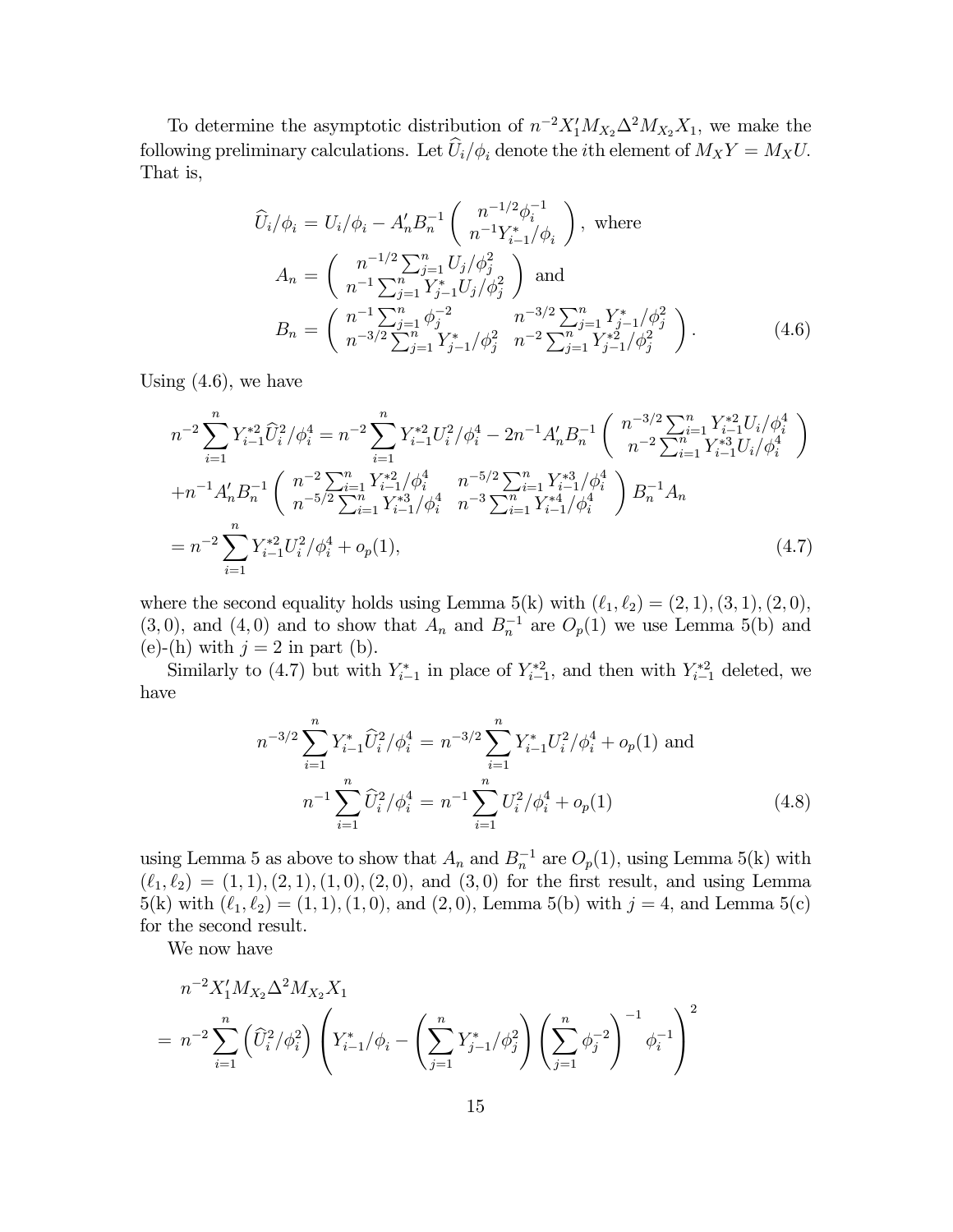$$
= n^{-2} \sum_{i=1}^{n} Y_{i-1}^{*2} \hat{U}_{i}^{2} / \phi_{i}^{4} - 2 \left( n^{-3/2} \sum_{j=1}^{n} Y_{j-1}^{*} / \phi_{j}^{2} \right) \left( n^{-1} \sum_{j=1}^{n} \phi_{j}^{-2} \right)^{-1} n^{-3/2} \sum_{i=1}^{n} Y_{i-1}^{*} \hat{U}_{i}^{2} / \phi_{i}^{4} + \left( n^{-3/2} \sum_{j=1}^{n} Y_{j-1}^{*} / \phi_{j}^{2} \right)^{2} \left( n^{-1} \sum_{j=1}^{n} \phi_{j}^{-2} \right)^{-2} n^{-1} \sum_{i=1}^{n} \hat{U}_{i}^{2} \phi_{i}^{-4} = n^{-2} \sum_{i=1}^{n} Y_{i-1}^{*2} U_{i}^{2} / \phi_{i}^{4} - 2 \left( n^{-3/2} \sum_{j=1}^{n} Y_{j-1}^{*} / \phi_{j}^{2} \right) \left( n^{-1} \sum_{j=1}^{n} \phi_{j}^{-2} \right)^{-1} n^{-3/2} \sum_{i=1}^{n} Y_{i-1}^{*} U_{i}^{2} / \phi_{i}^{4} + \left( n^{-3/2} \sum_{j=1}^{n} Y_{j-1}^{*} / \phi_{j}^{2} \right)^{2} \left( n^{-1} \sum_{j=1}^{n} \phi_{j}^{-2} \right)^{-2} n^{-1} \sum_{i=1}^{n} U_{i}^{2} / \phi_{i}^{4} + O_{p}(n^{-1}) \rightarrow a h_{2,2} h_{2,1} \int I_{h}^{*2} - 2h_{2,1}^{1/2} \int I_{h}^{*} \cdot \left( h_{2,2} h_{2,1}^{1/2} \int I_{h}^{*} \right) + \left( h_{2,1}^{1/2} \int I_{h}^{*} \right)^{2} h_{2,2} = h_{2,2} h_{2,1} \int \left( I_{h}^{*} - \int I_{h}^{*} \right)^{2} = h_{2,2} h_{2,1} \int I_{D,h}^{*2}, \tag{4.9}
$$

where the first two equalities follow from definitions and some algebra, the third equality holds by  $(4.7)$ ,  $(4.8)$ , and Lemma 5(b), (d), (f), (i), and (j) with  $j = 2$  in part (b), and the convergence holds by the same parts of Lemma 5.

Putting the results of (4.3), (4.4), (4.5), (4.9), and Lemma 3 together gives

$$
T_n^*(\rho_n) \to_d \frac{h_{2,1}^{1/2} \int I_{D,h}^* dM}{(h_{2,2}h_{2,1} \int I_{D,h}^{*2})^{1/2}}
$$
  
= 
$$
\frac{h_{2,2}^{1/2} \int I_{D,h}^* d\left(h_{2,7}W + (1 - h_{2,7}^2)^{1/2}W_2\right)}{h_{2,2}^{1/2} \left(\int I_{D,h}^{*2}\right)^{1/2}}
$$
  
= 
$$
h_{2,7} \left(\int I_{D,h}^{*2}\right)^{-1/2} \int I_{D,h}^* dW + (1 - h_{2,7}^2)^{1/2} Z_2,
$$
 (4.10)

where the last equality uses the definition of  $Z_2$  in (3.10). This completes the proof of part (a) of the Theorem when  $h_1 > 0$ .

Next, we consider the case where  $h_1 = 0$ . In this case, (4.3)-(4.10) hold except that the convergence results in (4.4), (4.5), and (4.9) only hold with  $Y_{i-1}^*$  replaced by  $Y_{i-1}$ because Lemma 5(l) only applies to random variables based on a zero initial condition when  $h_1 = 0$ . Hence, we need to show that the difference between the second last line of (4.4) with  $Y_{i-1}^*$  appearing and with  $Y_{i-1}$  appearing is  $o_p(1)$  and that analogous results hold for  $(4.5)$  and  $(4.9)$ .

For  $h_1 = 0$ , by a mean value expansion, we have

$$
\max_{0 \le j \le 2n} |1 - \rho^j| = \max_{0 \le j \le 2n} |1 - \exp(-h_{n,1}^* j/n)| = \max_{0 \le j \le 2n} |1 - (1 - h_{n,1}^* j \exp(m_j)/n)|
$$
  
\n
$$
\le 2h_{n,1}^* \max_{0 \le j \le 2n} |\exp(m_j)| = O(h_{n,1}^*),
$$
\n(4.11)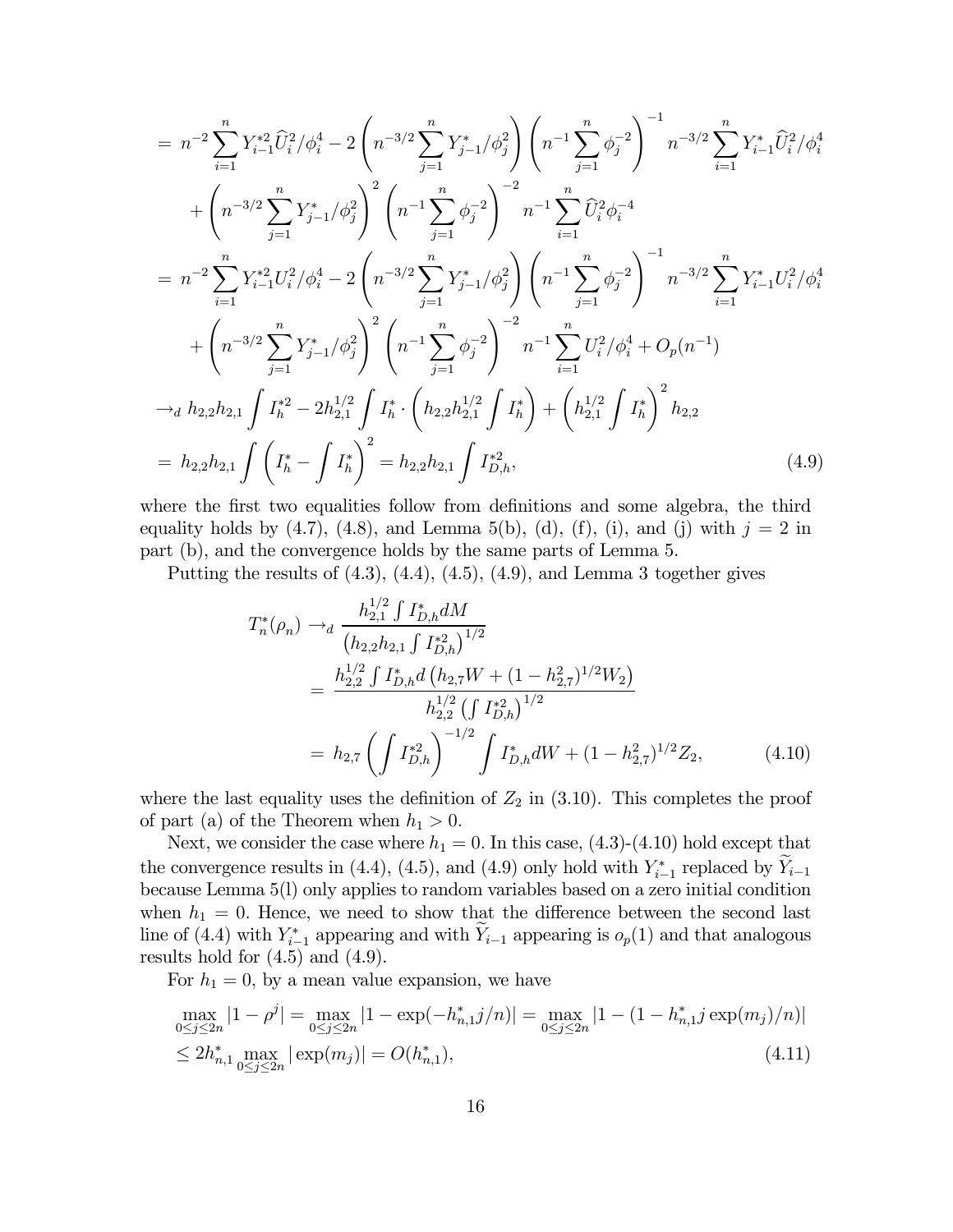for  $0 \leq |m_j| \leq h_{n,1}^* j/n \leq 2h_{n,1}^* \to 0$ , where  $h_{n,1}^*$  is defined just above (4.1).

Using the decomposition in (4.1), we have  $Y_{i-1}^* = \overline{Y}_{i-1} + \rho^{i-1}Y_0^*$ . To show the desired result for (4.4), we write the second last line of (4.4) as

$$
n^{-2} \sum_{i=1}^{n} \left( Y_{i-1}^{*} / \phi_i - \left( \sum_{j=1}^{n} Y_{j-1}^{*} / \phi_j^{2} \right) \left( \sum_{j=1}^{n} \phi_j^{-2} \right)^{-1} \phi_i^{-1} \right)^{2}
$$
  
\n
$$
= n^{-2} \sum_{i=1}^{n} \left( \widetilde{Y}_{i-1} / \phi_i + \rho^{i-1} Y_0^{*} / \phi_i - \left( \sum_{j=1}^{n} \widetilde{Y}_{j-1} / \phi_j^{2} + \rho^{j-1} Y_0^{*} / \phi_j^{2} \right) \left( \sum_{j=1}^{n} \phi_j^{-2} \right)^{-1} \phi_i^{-1} \right)^{2}
$$
  
\n
$$
= n^{-2} \sum_{i=1}^{n} \left( \widetilde{Y}_{i-1} / \phi_i - \left( \sum_{j=1}^{n} \widetilde{Y}_{j-1} / \phi_j^{2} \right) \left( \sum_{j=1}^{n} \phi_j^{-2} \right)^{-1} \phi_i^{-1} + O_p(h_{n,1}^{*} Y_0^{*}) / \phi_i \right)^{2} (4.12)
$$
  
\n
$$
= n^{-2} \sum_{i=1}^{n} \left( \widetilde{Y}_{i-1} / \phi_i - \left( \sum_{j=1}^{n} \widetilde{Y}_{j-1} / \phi_j^{2} \right) \left( \sum_{j=1}^{n} \phi_j^{-2} \right)^{-1} \phi_i^{-1} \right)^{2} + O_p(n^{-1/2} h_{n,1}^{*} Y_0^{*}),
$$

where the second equality holds because  $\rho^{i-1} = 1 + O(h_{n,1}^*)$  uniformly in  $i \leq n$  by (4.11), and the third equality holds using Lemma 5. Next, Lemma 2 and  $h_{n,1}^*/h_{n,1} \to 1$ (which is established at the beginning of the proof of Lemma 2) show that  $n^{-1/2} h_{n,1}^* Y_0^*$  $= O_p(h_{n,1}^{*1/2}) = o_p(1)$ . This completes the proof of the desired result for (4.4) when  $h_1 = 0$ . The proofs for (4.5) and (4.9) are similar. This completes the proof of part (a) of the Theorem.

It remains to consider the case where  $h_1 = \infty$ , i.e., part (b) of the Theorem. The results in part (b) generalize the results in Giraitis and Phillips (2006) in the following ways: (i) from a no-intercept model to a model with an intercept, (ii) to a case in which the innovation distribution depends on  $n$ , (iii) to allow for conditional heteroskedasticity in the error distribution, (iv) to cover a quasi-GLS estimator in place of the LS estimator, and (v) to cover the standard deviation estimator as well as the GLS/LS estimator itself.

It is enough to consider the two cases  $\rho \to \rho^*$  < 1 and  $\rho \to 1$ . First, assume  $\rho \to 1$ and  $n(1-\rho) \to \infty$ . In this case, the sequences  $a_n$  and  $d_n$  are equal to the expressions in (3.6) up to lower order terms. We first prove  $a_n(\hat{\rho}_n - \rho) \rightarrow_d N(0, 1)$ . Note that

$$
a_n(\widehat{\rho}_n - \rho) = \left(n^{-1} \frac{X_1' M_{X_2} X_1}{E(Y_0^{*2} / \phi_1^2)}\right)^{-1} \frac{n^{-1/2} X_1' M_{X_2} U}{(E(Y_0^{*2} U_1^2 / \phi_1^4))^{1/2}} \equiv \nu_n \xi_n, \tag{4.13}
$$

where  $\nu_n$  and  $\xi_n$  have been implicitly defined. We now show  $\nu_n \to_p 1$  and  $\xi_n \to_d$  $N(0, 1)$ .

To show the latter, define the martingale difference sequence

$$
\zeta_i \equiv n^{-1/2} \frac{Y_{i-1}^* U_i / \phi_i^2}{(E(Y_0^{*2} U_1^2 / \phi_1^4))^{1/2}}.
$$
\n(4.14)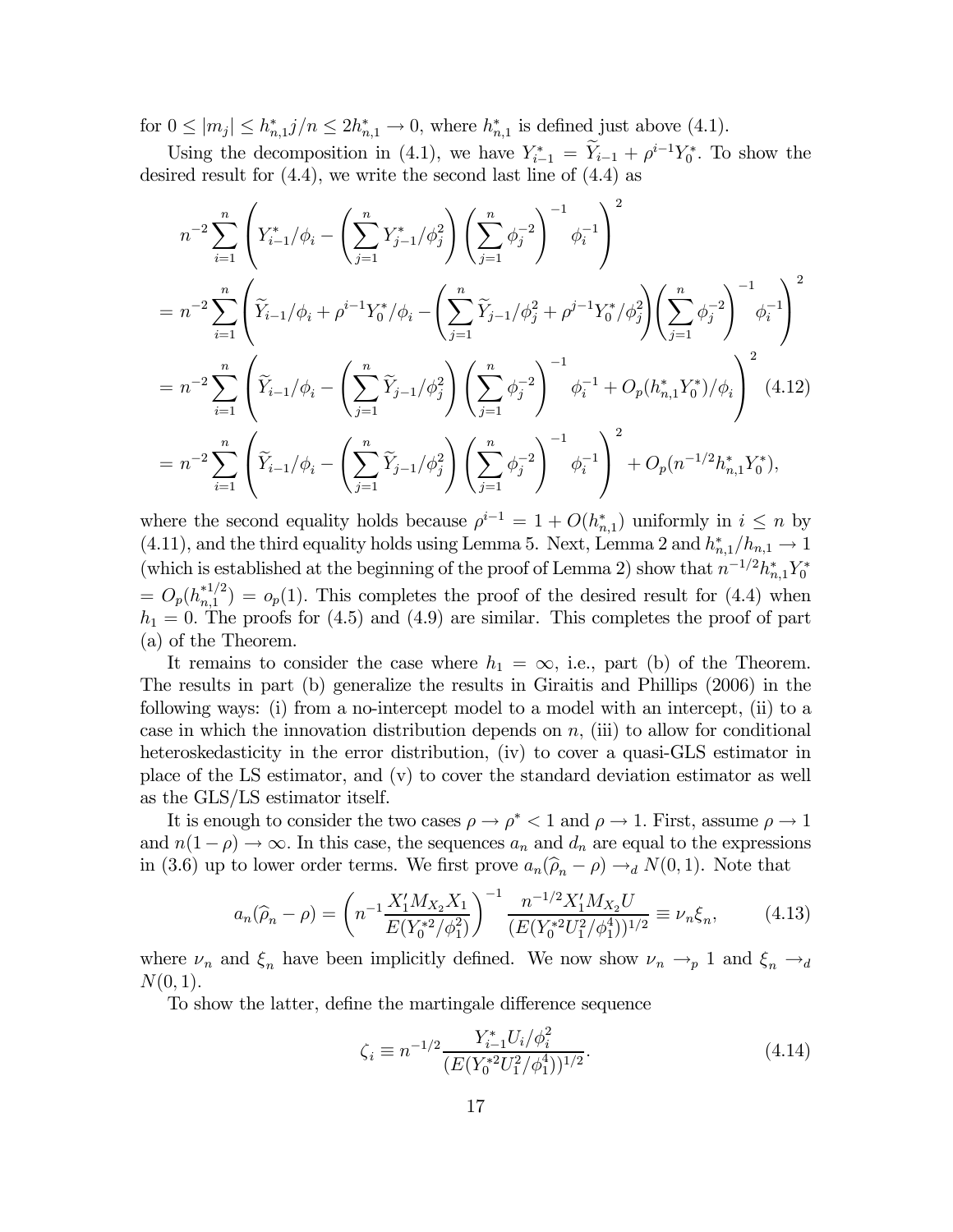We show that

$$
\frac{n^{-1/2}X_1'P_{X_2}U}{(E(Y_0^{*2}U_1^2/\phi_1^4))^{1/2}} \to_p 0 \text{ and } \sum_{i=1}^n \zeta_i \to_d N(0,1). \tag{4.15}
$$

To show the first result, note that  $n^{-1/2}X_2'U = n^{-1/2}\sum_{i=1}^n U_i/\phi_i^2 = O_p(1)$  by a CLT for a triangular array of martingale difference random variables  $U_i/\phi_i^2$  for which  $E|U_i/\phi_i^2|^3 < \infty$  and  $n^{-1}\sum_{i=1}^n (U_i^2/\phi_i^4 - EU_i^2/\phi_i^4) \to_p 0$ . The latter convergence in probability condition holds by Lemma 5(d). Furthermore,  $(n^{-1}X_2'X_2)^{-1} = O_p(1)$  by Lemma 5(d) and Assumption INNOV(vii). Finally,  $n^{-1}(1-\rho)^{1/2}X_1'X_2 = n^{-1}(1-\rho)^{1/2}X_2'X_3'$  $(\rho)^{1/2} \sum_{i=1}^{n} Y_{i-1}^* / \phi_i^2 = o_p(1)$  by Lemma 8(a). The first result in (4.15) then follows because  $E(Y_0^{*2}U_1^2/\phi_1^4) = O((1 - \rho)^{-1})$  by Lemma 6.

To show the latter we adjust the proof of Lemma 1 in Giraitis and Phillips (2006). It is enough to prove the analogue of equations (11) and (12) in Giraitis and Phillips (2006), namely the Lindeberg condition  $\sum_{i=1}^{n} E(\zeta_i^2 1(|\zeta_i| > \delta) | \mathcal{G}_{i-1}) \to_p 0$  for any  $\delta > 0$  and  $\sum_{i=1}^{n} E(\zeta_i^2 | \mathcal{G}_{i-1}) \to_p 1$ . Lemma 9 shows the former and Lemma 7 implies the latter, because by stationarity (within rows) we have  $\sum_{i=1}^{n} E \zeta_i^2 = 1$ .

By Lemma 8(b) and Lemma 6

$$
\frac{n^{-1}X_1'X_1}{E(Y_0^{*2}/\phi_1^2)} \to_p 1 \text{ and } \frac{n^{-1}X_1'P_{X_2}X_1}{E(Y_0^{*2}/\phi_1^2)} \to_p 0 \tag{4.16}
$$

which imply  $\nu_n \rightarrow_p 1$ .

We next show that  $d_n\hat{\sigma}_n \rightarrow_p 1$ . By (4.16) it is enough to show that

$$
\frac{n^{-1}X_1'M_{X_2}\Delta^2 M_{X_2}X_1}{E(Y_0^{*2}U_1^2/\phi_1^4)} \to_p 1.
$$
\n(4.17)

Lemma 8(e)-(g) shows that  $(E(Y_0^{*2}U_1^2/\phi_1^4))^{-1}n^{-1}X_1^{\prime}\Delta^2X_1 \rightarrow_p 1$ ,  $(1-\rho)^{1/2}$  $\times n^{-1}(X_2'\Delta^2 X_1) = O_p(1)$ , and  $n^{-1}(X_2'\Delta^2 X_2) = O_p(1)$ . These results combined with Lemma 6,  $(n^{-1}X_2'X_2)^{-1} = O_p(1)$ , and  $n^{-1}(1-\rho)^{1/2}X_1'X_2 = o_p(1)$  imply (4.17).

In the case  $\rho \to \rho^*$  < 1, Theorem 1(b) follows by using appropriate CLTs for martingale difference sequences and weak laws of large numbers. For example, the analogue to the expression in parentheses in (4.13) satisfies

$$
\frac{n^{-1}X_1'M_{X_2}X_1}{E(Y_0^{*2}/\phi_1^2) - (E(Y_0^*/\phi_1^2))^2/E(\phi_1^{-2})} \to_p 1.
$$
\n(4.18)

This follows by a weak law of large numbers for triangular arrays of mean zero,  $L^{1+\delta}$ bounded (for some  $\delta > 0$ ), near-epoch dependent random variables. Andrews (1988, p.464) shows that the latter conditions imply that the array is a uniformly integrable  $L<sup>1</sup>$  mixingale for which a WLLN holds, see Andrews (1988, Thm. 2). For example, to show  $n^{-1}X_1'X_1 - E(Y_0^{*2}/\phi_1^2) \to_p 0$ , note that  $Y_{i-1}^{*2}/\phi_1^2 - EY_0^{*2}/\phi_1^2$  is near-epoch dependent with respect to the  $\sigma$ -field  $\mathcal{G}_i$  using the moment conditions in Assumption INNOV(iv),  $\sum_{j=0}^{\infty} \rho^{*j} = (1 - \rho^*)^{-1} < \infty$ , and  $\rho \to \rho^* < 1$ .  $\Box$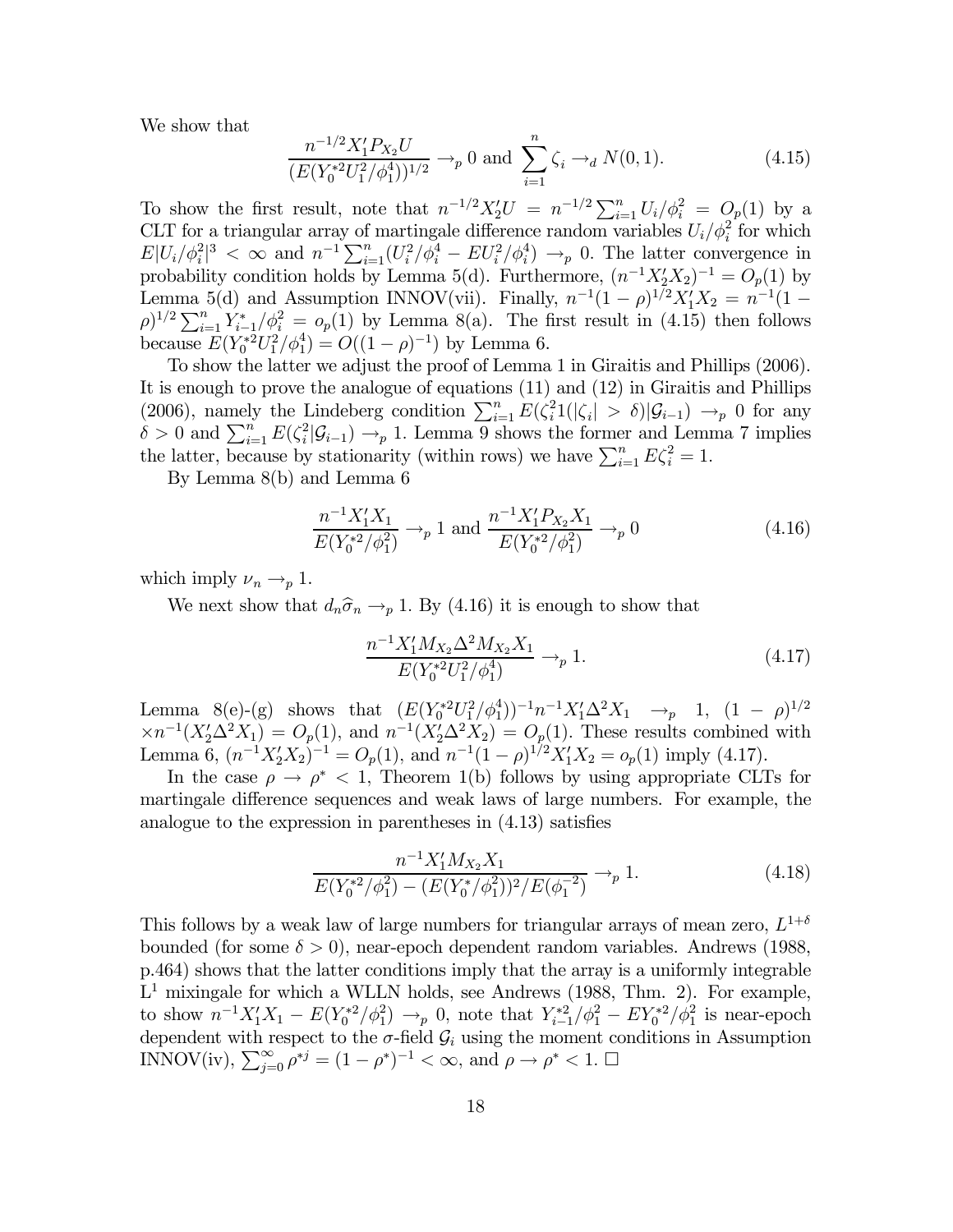#### 4.1.3 Proof of Lemmas 2-9

**Proof of Lemma 2.** We have:  $\rho_n = 1 - h_{n,1}/n$  and  $h_{n,1} = O(1)$  implies that  $\rho_n \to 1$ . Hence,  $\exp(-h_{n,1}^*/n) = \rho_n \to 1$  and  $h_{n,1}^* = o(n)$ . By a mean-value expansion of  $\exp(-h_{n,1}^*/n)$  about 0,

$$
0 = \rho_n - \rho_n = \exp(-h_{n,1}^*/n) - (1 - h_{n,1}/n) = h_{n,1}/n - \exp(-h_{n,1}^{**}/n)h_{n,1}^*/n, \tag{4.19}
$$

where  $h_{n,1}^{**} = o(n)$  given that  $h_{n,1}^{*} = o(n)$ . Hence,  $h_{n,1} - (1+o(1))h_{n,1}^{*} = 0$ ,  $h_{n,1}^{*}/h_{n,1} \to$ 1, and it suffices to prove the result with  $h_{n,1}^*$  in place of  $h_{n,1}$ .

Let  $\{m_n : n \geq 1\}$  be a sequence such that  $m_n h_{n,1}^*/n \to \infty$ . By Assumption STAT (which holds because  $\rho_n < 1$ ), we can write  $(2h_{n,1}^*/n)^{1/2} Y_0^* / \lambda_{n,1}^{1/2} = A_{1n} + A_{2n}$  for  $A_{1n} = (2h_{n,1}^*/n)^{1/2} \sum_{j=0}^{m_n} \rho_n^j U_{-j} \lambda_{n,1}^{1/2}$  and  $A_{2n} = (2h_{n,1}^*/n)^{1/2} \sum_{j=m_n+1}^{\infty} \rho_n^j U_{-j} \lambda_{n,1}^{1/2}$ . Note that  $EA_{2n} = 0$  and

$$
var(A_{2n}) = (2h_{n,1}^*/n) \sum_{j=m_n+1}^{\infty} \rho_n^{2j} = (2h_{n,1}^*/n)\rho_n^{2(m_n+1)}/(1-\rho_n^2)
$$
(4.20)  
=  $(2h_{n,1}^*/n)\rho_n^{2(m_n+1)}/((2h_{n,1}^*/n)(1+o(1))) = O(\exp(-2(m_n+1)h_{n,1}^*/n)) = o(1),$ 

where the third equality holds because 
$$
\rho_n^2 = \exp(-2h_{n,1}^*/n) = 1 - (2h_{n,1}^*/n)(1 + o(1))
$$
  
by a mean value expansion and the last equality holds because  $m_n h_{n,1}^*/n \to \infty$  by assumption. Therefore,  $A_{2n} \to_p 0$ .

The result now follows from  $A_{1n} \rightarrow d Z_1$  which holds by the CLT in Corollary 3.1 in Hall and Heyde (1980) with their  $X_{n,i}$  being equal to  $(2h_{n,1}^*/n)^{1/2} \rho_n^i U_{-i}/\lambda_{n,1}^{1/2}$ . To apply their Corollary 3.1 we have to verify their (3.21), a Lindeberg condition, and a conditional variance condition. For all  $i=..., 0, 1, ...$  set  $\mathcal{F}_{0,i} = \emptyset$  and define recursively  $\mathcal{F}_{n+1,i} = \sigma(\mathcal{F}_{n,i} \cup \sigma(U_{n+1,j} : j = 0, -1, ..., -i))$  for  $n \ge 1$ . Then, (3.21) in Hall and Heyde (1980) holds automatically. To check the remaining two conditions, note first that  $\sum_{i=0}^{m_n} E(X_{n,i}^2 | \mathcal{F}_{n,i-1}) = \sum_{i=0}^{m_n} E(X_{n,i}^2) = 2h_{n,1}^* \sum_{i=0}^{m_n} \rho_n^{2i} / n \to 1$  which holds because  $\sum_{i=0}^{m_n} \rho_n^{2i} = (1 - \rho_n^{2(m_n+1)})/(1 - \rho_n^2), \ \rho_n^{2(m_n+1)} = \exp(-2h_{n,1}^*(m_n+1)/n) \to 0,$  and

$$
n(1 - \rho_n^2) = n(1 - \rho_n)(1 + \rho_n) = h_{n,1}(1 + \rho_n) \to 2h. \tag{4.21}
$$

Secondly, for  $\varepsilon > 0$ ,

$$
\sum_{i=0}^{m_n} E(X_{n,i}^2 I(|X_{ni}| > \varepsilon) | \mathcal{F}_{n,i-1})
$$
\n
$$
= \sum_{i=0}^{m_n} E(X_{n,i}^2 I(|X_{n,i}| > \varepsilon)
$$
\n
$$
\leq (2h_{n,1}^*/n) \sum_{i=0}^{m_n} \rho_n^{2i} E((U_{-i}^2/\lambda_{n,1}) I(2h_{n,1}^* U_{-i}^2/(n\lambda_{n,1}) > \varepsilon^2))
$$
\n
$$
= (2h_{n,1}^*/n) [\sum_{i=0}^{m_n} \rho_n^{2i}] E((U_0^2/\lambda_{n,1}) I(2h_{n,1}^* U_0^2/\lambda_{n,1} > n\varepsilon^2))
$$
\n
$$
= O(1)o(1), \qquad (4.22)
$$

where the second equality holds because the  $U_{-i}$  have identical distributions. For the last equality, write  $W_n = (U_0^2/\lambda_{n,1})$ . For any  $\nu > 0$ ,  $W_n I((2h_{n,1}^*W_n/(n\varepsilon^2))^{\nu} > 1) \le$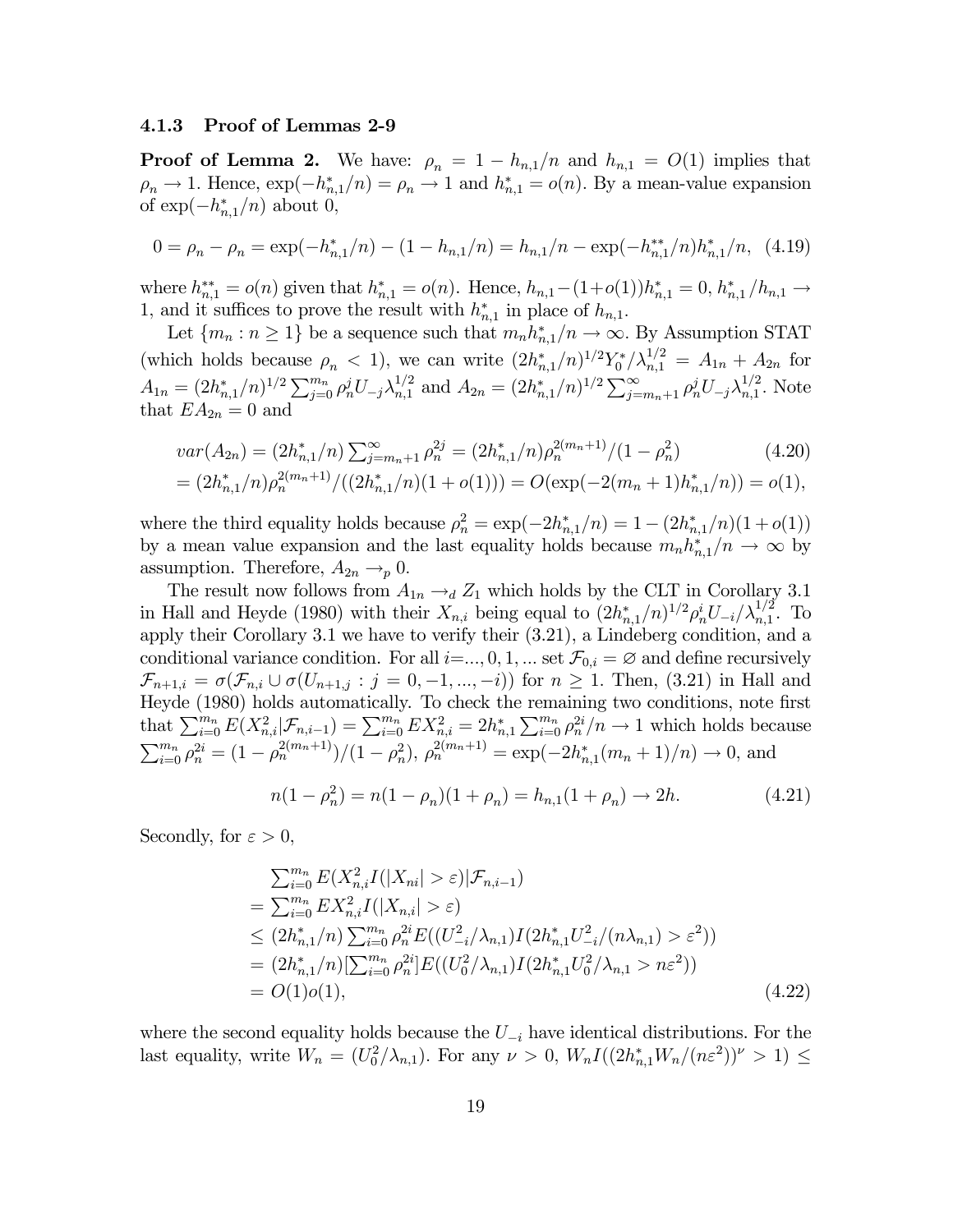$W_n^{1+\nu}(2h_{n,1}^*/(n\varepsilon^2))^{\nu}$  and the result follows from Assumption INNOV which implies that  $(2h_{n,1}^*/(n\varepsilon^2))^{\nu} E W_n^{1+\nu} = O(n^{-\nu}).$   $\Box$ 

**Proof of Lemma 3.** We decompose  $M(r)$  into the sum of two independent Brownian motions, one of which is  $W(r)$ . (The decomposition is as in Guo and Phillips (2001) but with the added complication that  $\phi_i^2 \neq \sigma_i^2$ .) Let

$$
\Sigma = A\Omega A' = \begin{bmatrix} h_{2,1} & 0 \\ 0 & h_{2,2}h_{2,3}^{-2} - h_{2,1}^{-1} \end{bmatrix}, \text{ where } A = \begin{bmatrix} 1 & 0 \\ -h_{2,1}^{-1} & h_{2,3}^{-1} \end{bmatrix}. \tag{4.23}
$$

Hence,  $W(r)$  and  $W_2^0(r)$  are independent Brownian motions, where  $W_2^0(r)$  is defined by

$$
\begin{pmatrix} h_{2,1}^{1/2}W(r) \\ W_2^0(r) \end{pmatrix} = A \begin{pmatrix} h_{2,1}^{1/2}W(r) \\ M(r) \end{pmatrix} = \begin{pmatrix} h_{2,1}^{1/2}W(r) \\ h_{2,3}^{-1}M(r) - h_{2,1}^{-1/2}W(r) \end{pmatrix} = BM(\Sigma). \tag{4.24}
$$

Let

$$
W_2(r) = (h_{2,2}h_{2,3}^{-2} - h_{2,1}^{-1})^{-1/2}W_2^0(r). \tag{4.25}
$$

As defined,  $W_2$  is a standard univariate Brownian motion on [0, 1]. We have

$$
M(r) = h_{2,3} \left( h_{2,1}^{-1/2} W(r) + W_2^0(r) \right)
$$
  
=  $h_{2,3} \left( h_{2,1}^{-1/2} W(r) + (h_{2,2} h_{2,3}^{-2} - h_{2,1}^{-1})^{1/2} W_2(r) \right)$   
=  $h_{2,3} (h_{2,2}^{1/2} h_{2,3}^{-1}) \left( h_{2,7} W(r) + (1 - h_{2,7}^2)^{1/2} W_2(r) \right)$   
=  $h_{2,2}^{1/2} \left( h_{2,7} W(r) + (1 - h_{2,7}^2)^{1/2} W_2(r) \right).$  (4.26)

This concludes the proof.  $\square$ 

**Proof of Lemma 4.** Parts (a) and (b) of the Lemma follow from Theorem 4.4 of Hansen (1992) when  $X_{n,i}$  is defined with zero initial conditions and  $\{v_{n,i}: i \leq n, n \geq n\}$ 1} is a sequence rather than a triangular array. Part (c) of the Lemma follows from a combination of Theorems 4.2 and 4.4 of Hansen (1992) under the same conditions as just stated. (Note that the same argument as in Hansen (1992) can be used when the random variables form a triangular array as when they form a sequence, given the conditions of the Lemma.) Hence, parts (a)-(c) of the Lemma hold when  $h_1 = 0$ .

When  $h_1 > 0$ , the first element of  $X_{n,i}$  is based on a stationary initial condition. In this case, (4.1) applies with  $Y_i^*$  and  $U_i$  denoting the first element of  $X_{n,i}$  and  $v_{n,i}$ , respectively. By the proof of Lemma 2, the result of Lemma 2 holds with  $Y_0^*$  denoting the first element of  $X_{n,0}$  and with  $\lambda_{n,1}$  replaced by  $\Omega_{0,1,1}$ . In consequence, we have

$$
n^{-1/2}Y_{[nr]}^* = n^{-1/2}\widetilde{Y}_{[nr]} + \exp(-h_{n,1}^*[nr]/n)(2h_n)^{-1/2}(2h_n/n)^{1/2}Y_0^*
$$
  
\n
$$
\Rightarrow \int_0^r \exp((r-s)h_1)dB_1(s) + (2h_1)^{-1/2}\exp(-h_1r)\Omega_{0,1,1}^{1/2}Z_1, \quad (4.27)
$$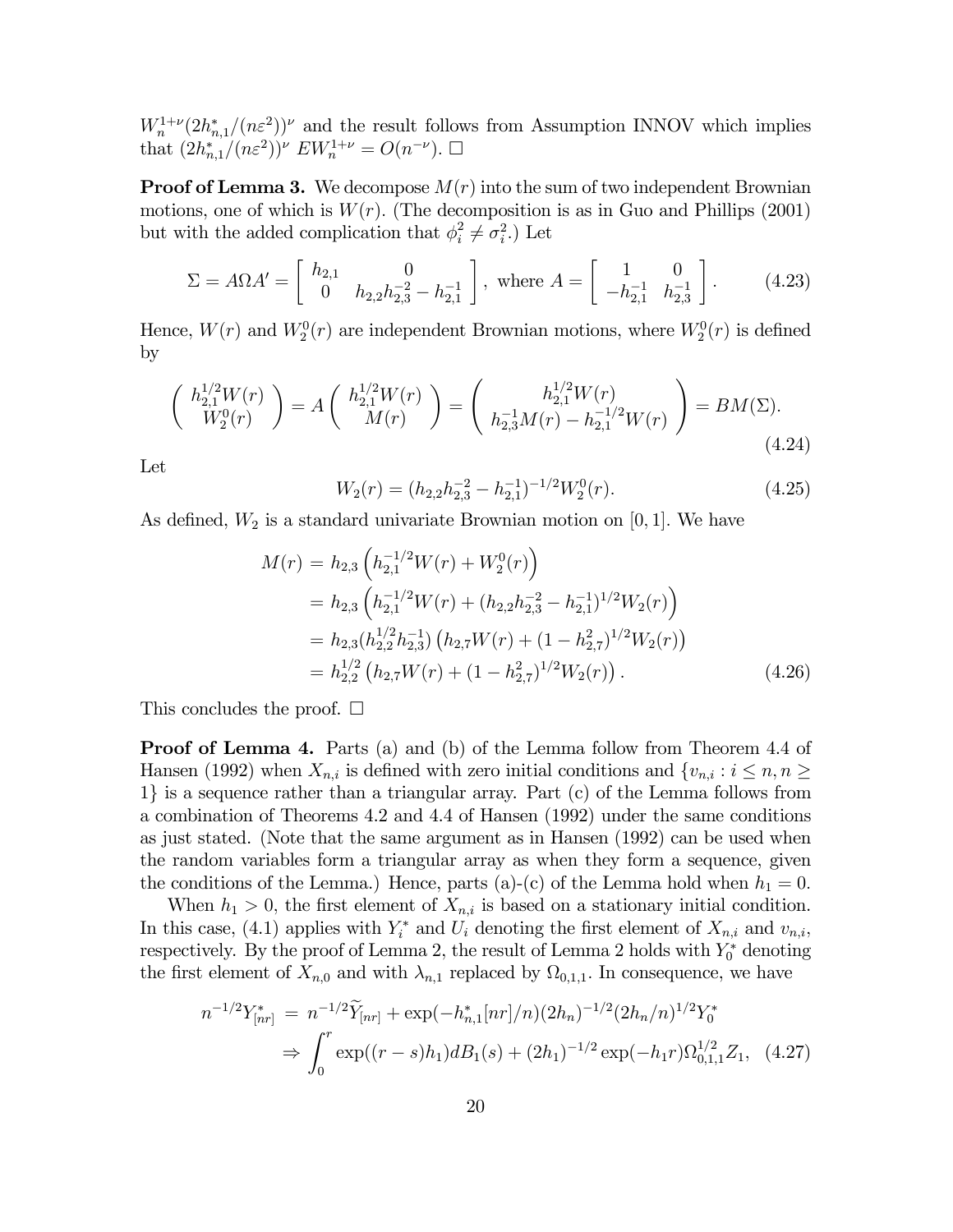where  $Y_{[nr]} = Y_{n,[nr]}$  and  $h_{n,1}^*$  are defined as in the paragraph containing (4.1),  $B_1(s)$ denotes the first element of  $B(s)$ , the first summand converges by Thm. 4.4 of Hansen (1992), the second summand converges by the result of Lemma 2 and the convergence of  $\exp(-h_{n,1}^*[nr]/n)$  to  $\exp(-h_1r)$ , which holds uniformly over  $r \in [0,1]$ , and the convergence of the two summands holds jointly. The limit random quantities  $B_1(\cdot)$  and  $Z_1$  are independent due to the strong-mixing assumption. In addition, the convergence of the first element of  $X_{n,i}$ , given in (4.27), holds jointly with the convergence of the remaining elements, whose weak limit is that stated in the Lemma by Thm. 4.4 of Hansen (1992). This concludes the proof of part (a) when  $h_1 > 0$ .

When  $h_1 > 0$ , the effect of the stationary initial condition of the first element of  $X_{n,i}$  on the limit distribution in parts (b) and (c) of the Lemma is established in a similar way to that given above for part (a).  $\square$ 

**Proof of Lemma 5.** Part (a) holds by applying Lemma 4(a) with  $h_1 > 0$ ,  $d_v = 1$ ,  $v_{n,i} = U_i$ ,  $\Omega_0$  (=  $\Omega_{0,1,1}$ ) =  $h_{2,1}$ ,  $K_h^*(r) = h_{2,1}^{1/2} I_h^*(r)$ , and  $\tau = 3$ , using Assumptions INNOV and STAT.

Parts (b)-(d) hold by a weak law of large numbers for triangular arrays of  $L^{1+\delta}$ bounded strong-mixing random variables for  $\delta > 0$ , e.g., see Andrews (1988), using the moment conditions in Assumption INNOV(iv).

The convergence in parts (e) and (g) holds by applying Lemma 4 with  $h_1 > 0$ ,  $d_v = 2, v_{n,i} = (U_i, U_i/\phi_i^2)'$ ,  $\Omega_0 = \Omega$  (where  $\Omega$  is defined in Lemma 3),  $\Lambda = 0$  (because  $\{(U_i, U_i/\phi_i^2) : i \leq n\}$  is a martingale difference array) and  $\tau = 3$ , using Assumptions INNOV and STAT. In particular, we use  $\sup_{n\geq 1} [E|U_i|^{\zeta} + E|U_i/\phi_i^2|^{\zeta}] < \infty$  for some  $\zeta > 3$  by Assumption INNOV(iv). Let  $B(r) = (h_{2,1}^{1/2} W(r), M(r))' = BM(\Omega)$ . Then, the first element of  $K_h^*(r)$  can be written as  $h_{2,1}^{1/2} I_h^*(r)$  and the second element of  $B(r)$ equals  $M(r)$ . The convergence in part (e) holds by the convergence to  $M(1)$  of the second element of  $X_{n,[nr]}$  in Lemma 4(a) with  $r=1$ . The convergence in part (g) holds by the convergence of the (1,2) element of  $n^{-1} \sum_{i=1}^{n} X_{n,i-1} v'_{n,i}$  in Lemma 4(b). The (1, 2) element of  $\int K_h^* dB'$  equals  $h_{2,1}^{1/2} \int I_h^* dM$ . The last equalities of parts (e) and (g) hold by Lemma 3.

The equality in part (f) holds by applying Lemma 4(b) with  $v_{n,i} = (U_i, \phi_i^{-2} - E\phi_1^{-2})$ and  $\tau = 3$  because the appropriate element of this vector result gives  $n^{-1} \sum_{i=1}^{n}$  $Y_{i-1}^*(\phi_i^{-2} - E\phi_1^{-2}) = O_p(1)$ . The equality in part (h) holds by applying Lemma 4(c) with  $v_{n,i} = (U_i, \phi_i^{-2} - E\phi_1^{-2})$  and  $\tau = 3$  because the appropriate element of this matrix result gives  $n^{-3/2} \sum_{i=1}^n \hat{Y}_{i-1}^{*2} (\phi_i^{-2} - E \phi_1^{-2}) = O_p(1)$ . This result uses the assumption that  $\sup_{n\geq 1} E\phi_1^{-2\zeta} < \infty$  for some  $\zeta > 3$  in Assumption INNOV(iv). The equality in parts (i) and (j) holds by applying Lemma 4(b) and (c), respectively, with  $v_{n,i} =$  $(U_i, U_i^2/\phi_i^4 - E(U_1^2/\phi_1^4))$ . This result uses the assumption that  $\sup_{n\geq 1} E|U_i/\phi_i^2|^{2\zeta} < \infty$ for some  $\zeta > 3$  in Assumption INNOV(iv).

The convergence in parts (f) and (h)-(j) holds by Assumption INNOV(vii) and by part (a) of the current Lemma combined with the continuous mapping theorem using standard arguments (e.g., see the proof of Lemma 1 of Phillips (1987)) which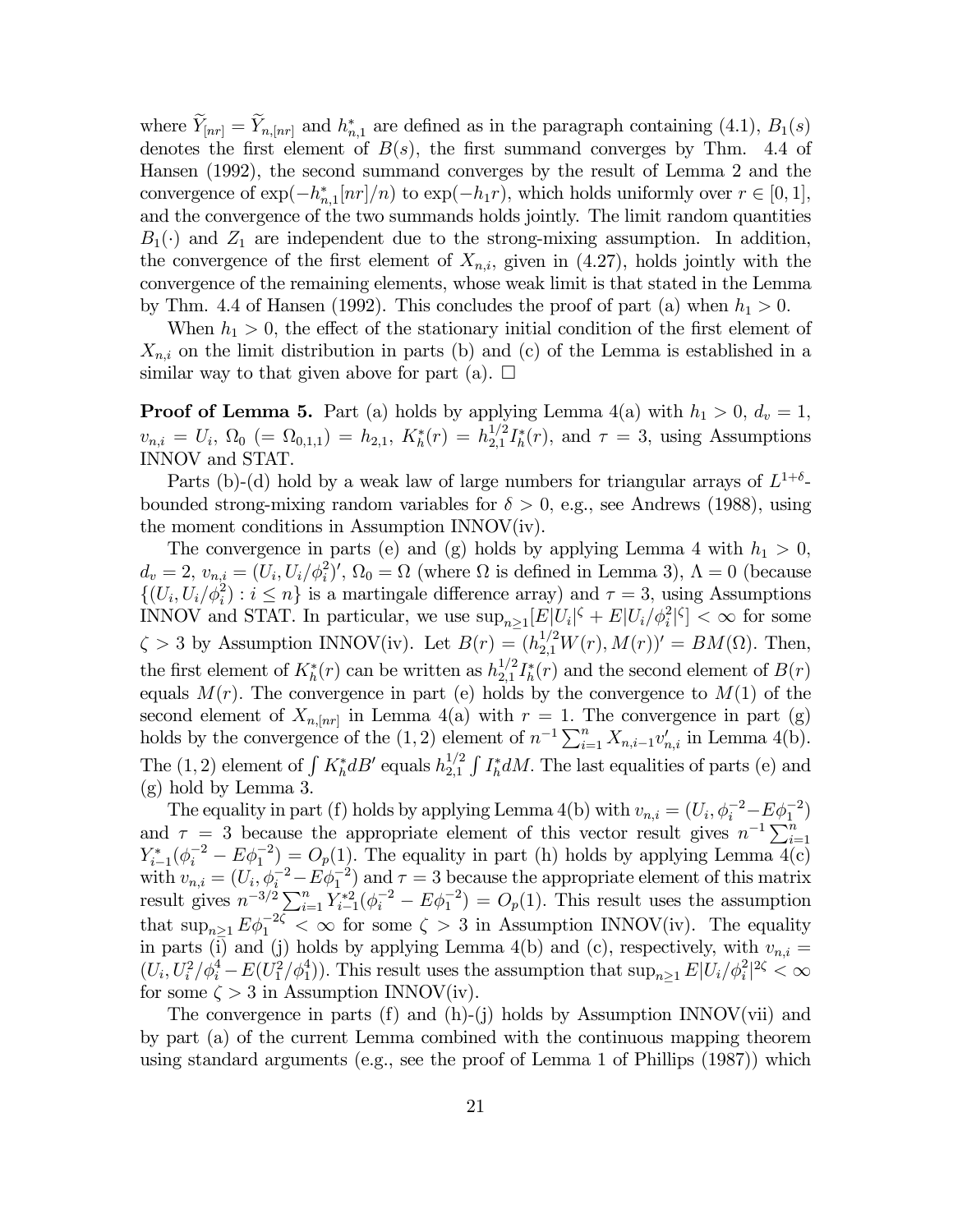gives  $n^{-3/2} \sum_{i=1}^{n} Y_{i-1}^* \to_d \int I_h^*$  and  $n^{-2} \sum_{i=1}^{n} Y_{i-1}^{*2} \to_d \int I_h^{*2}$ .

This concludes the proof of parts (a)-(j).

Part (k) holds because

$$
|n^{-1-\ell_1/2} \sum_{i=1}^n Y_{i-1}^{*\ell_1} U_i^{\ell_2} / \phi_i^4| \le \sup_{i \le n} |n^{-1/2} Y_{i-1}^*|^{\ell_1} \cdot n^{-1} \sum_{i=1}^n |U_i|^{\ell_2} / \phi_i^4 = O_p(1), \quad (4.28)
$$

where the equality holds by part (a) of the current Lemma combined with the continuous mapping theorem and the weak law of large numbers (referred to above).

Part (l) holds by the same argument as given above for parts (a)-(k), but without the extra detail needed to cover the case of a non-zero initial condition.  $\Box$ 

**Proof of Lemma 6.** Using  $Y_i^* = \sum_{j=0}^{\infty} \rho^j U_{i-j}$  and stationarity (within the rows of the triangular array),

$$
E(Y_0^{*2}U_1^2/\phi_1^4)
$$
  
= 
$$
\sum_{u=0}^{\infty} \sum_{v=0}^{\infty} \rho^{u+v} EU_{-u}U_{-v}U_1^2/\phi_1^4
$$
  
= 
$$
\sum_{u=0}^{\infty} \rho^{2u} EU_{-u}^2U_1^2/\phi_1^4 + 2 \sum_{u=0}^{\infty} \sum_{v=0}^{u-1} \rho^{u+v} EU_{-u}U_{-v}U_1^2/\phi_1^4
$$
  
= 
$$
(1 - \rho^2)^{-1}EU_1^2EU_1^2/\phi_1^4 + O(1).
$$
 (4.29)

The last equality holds by the following argument. First, for  $u > v$ , we have  $EU_{-u}U_{-v}U_1^2/\phi_1^4 = Cov(U_{-u}, U_{-v}U_1^2/\phi_1^4) = Cov(U_{-u}U_{-v}, U_1^2/\phi_1^4)$ . This,  $\alpha$ -mixing, (4.2), and Assumption INNOV(iv) give

$$
EU_{-u}U_{-v}U_1^2/\phi_1^4
$$
  
=  $O(1) \max\{||U_{-u}U_{-v}||_{\zeta}||U_1^2/\phi_1^4||_{\zeta}, ||U_{-u}||_{\zeta}||U_{-v}U_1^2/\phi_1^4||_{\zeta}\}\times$   
 $\alpha_n^{-1-2\zeta^{-1}}(\max\{(u-v),(1+v)\})$   
=  $O((\max\{(u-v),(1+v)\})^{-3-\epsilon})$  (4.30)

for some  $\varepsilon > 0$  because  $\alpha_n^{1-2\zeta^{-1}}(m) = O(m^{-3\zeta(1-2\zeta^{-1})/(\zeta-3)}) = O(m^{-3-\varepsilon})$ . Therefore,

$$
\sum_{u=0}^{\infty} \sum_{v=0}^{u-1} \rho^{u+v} EU_{-u} U_{-v} U_1^2 / \phi_1^4
$$
  
=  $O(1) \sum_{u=0}^{\infty} \sum_{v=0}^{u-1} \rho^{u+v} \min\{(u-v)^{-3-\epsilon}, (1+v)^{-3-\epsilon}\}\$   
=  $O(1) \sum_{u=0}^{\infty} \sum_{v=0}^{u/2} (u-v)^{-3-\epsilon} + O(1) \sum_{u=0}^{\infty} \sum_{v=u/2+1}^{u} v^{-3-\epsilon}$   
=  $O(1) \sum_{u=0}^{\infty} u^{-2-\epsilon} + O(1) \sum_{u=0}^{\infty} u^{-2-\epsilon}$   
=  $O(1)$ . (4.31)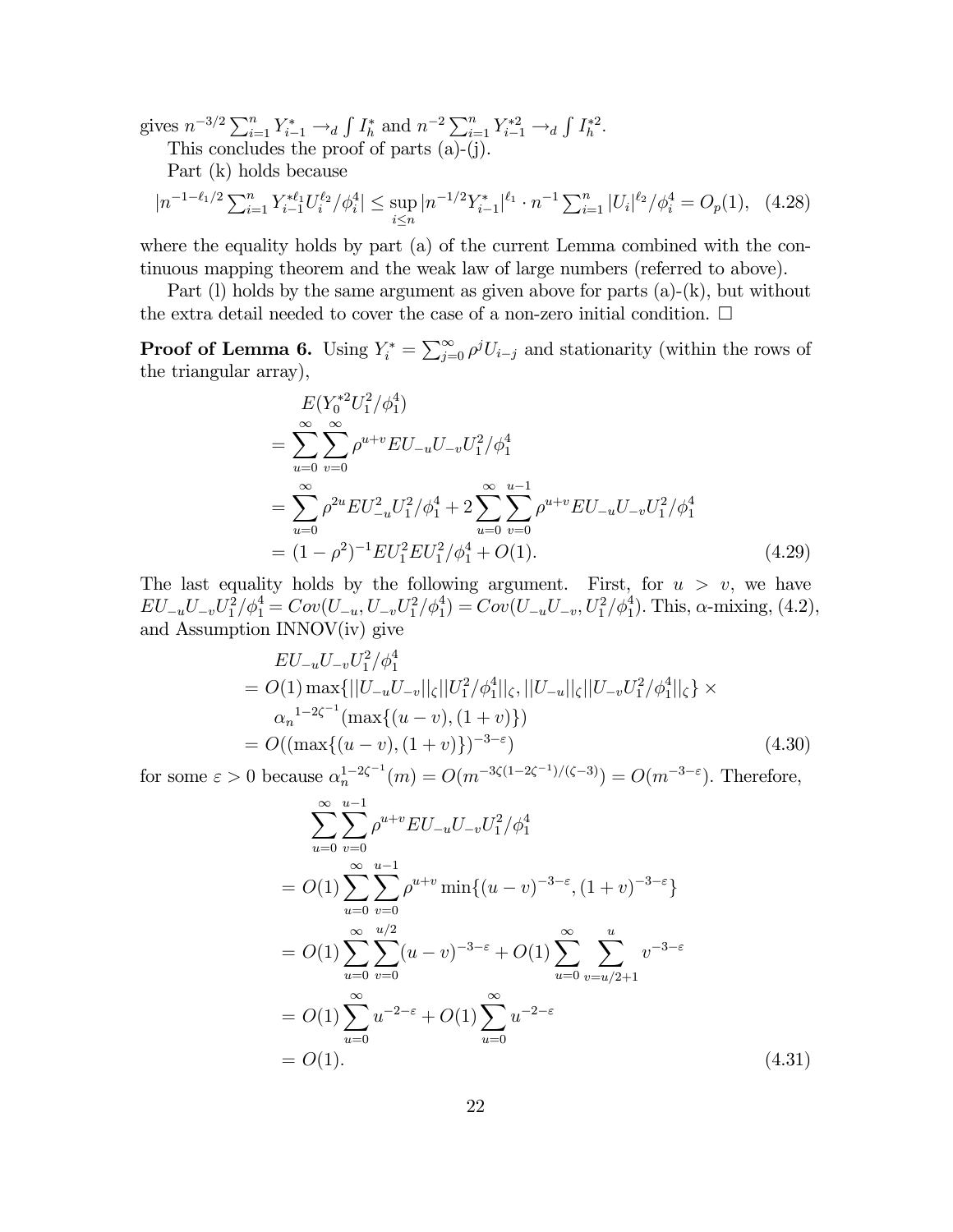Second,

$$
\sum_{u=0}^{\infty} \rho^{2u} EU_{-u}^{2} U_{1}^{2} / \phi_{1}^{4} = \sum_{u=0}^{\infty} \rho^{2u} [Cov(U_{-u}^{2}, U_{1}^{2} / \phi_{1}^{4}) + EU_{-u}^{2} EU_{1}^{2} / \phi_{1}^{4}]
$$
  
=  $O(1) \sum_{u=0}^{\infty} u^{-3-\epsilon} + \sum_{u=0}^{\infty} \rho^{2u} EU_{1}^{2} EU_{1}^{2} / \phi_{1}^{4}$   
=  $O(1) + (1 - \rho^{2})^{-1} EU_{1}^{2} EU_{1}^{2} / \phi_{1}^{4}$ . (4.32)

The other statements in the Lemma are proven analogously. For example, for the last statement note that  $E(Y_0^* U_1^2 / \phi_1^4) = \sum_{u=0}^{\infty} \rho^u E U_{-u} U_1^2 / \phi_1^4$  and  $|E U_{-u} U_1^2 / \phi_1^4| =$  $O((u+1)^{-3-\epsilon})$  give the desired result.  $\Box$ 

**Proof of Lemma 7.** Using  $Y_i^* = \sum_{j=0}^{\infty} \rho^j U_{i-j}$  and stationarity (within rows), we have

$$
E\left(\sum_{i=1}^{n} [E\zeta_{i}^{2} - E(\zeta_{i}^{2}|\mathcal{G}_{i-1})] \right)^{2} = \frac{E(\sum_{i=1}^{n} (Y_{i-1}^{*2}\sigma_{i}^{2}/\phi_{i}^{4} - EY_{0}^{*2}U_{1}^{2}/\phi_{1}^{4}))^{2}}{n^{2}(E(Y_{0}^{*2}U_{1}^{2}/\phi_{1}^{4}))^{2}}
$$
  
\n
$$
= \frac{\sum_{i,j=1}^{n} Cov(Y_{i-1}^{*2}\sigma_{i}^{2}/\phi_{i}^{4}, Y_{j-1}^{*2}\sigma_{j}^{2}/\phi_{j}^{4})}{n^{2}(E(Y_{0}^{*2}U_{1}^{2}/\phi_{1}^{4}))^{2}} = \frac{\sum_{i=1}^{n} (n-i+1)Cov(Y_{i-1}^{*2}\sigma_{i}^{2}/\phi_{i}^{4}, Y_{0}^{*2}\sigma_{1}^{2}/\phi_{1}^{4})}{n^{2}(E(Y_{0}^{*2}U_{1}^{2}/\phi_{1}^{4}))^{2}}
$$
  
\n
$$
= \frac{\sum_{i=1}^{n} (n-i+1) \sum_{s,t=0}^{\infty} \rho^{s+t} \sum_{u,v=0}^{\infty} \rho^{u+v}Cov(U_{i-1-s}U_{i-1-t}U_{i}^{2}/\phi_{i}^{4}, U_{-u}U_{-v}U_{1}^{2}/\phi_{1}^{4})}{n^{2}(E(Y_{0}^{*2}U_{1}^{2}/\phi_{1}^{4}))^{2}}.
$$
  
\n(4.33)

The key portion of the proof is to bound the covariance term  $C(i, s, t, u, v)$  $Cov(U_{i-1-s}U_{i-1-t}U_i^2/\phi_i^4, U_{-u}U_{-v}U_1^2/\phi_1^4)$  using strong mixing. However, it is not enough to use the strong-mixing inequality (4.2) in the case where  $i - 1 - s$  and  $i - 1 - t$ are both strictly positive and to exploit  $C(i, s, t, u, v) = O((\max\{i - 1 - s, i - 1$ t})<sup>-3 $\zeta(1-2\zeta)/(\zeta-3)$  in this case. The trick is to consider disjoint sets A and B such</sup> that  $A \cup B = \{U_{i-1-s}, U_{i-1-t}, U_i^2/\phi_i^4, U_{-u}, U_{-v}, U_1^2/\phi_1^4\}$  and to note that

$$
|C(i, s, t, u, v)|
$$
  
\n
$$
\leq |EU_{i-1-s}U_{i-1-t}(U_i^2/\phi_i^4)U_{-u}U_{-v}U_1^2/\phi_1^4| + |EU_{i-1-s}U_{i-1-t}U_i^2/\phi_i^4 \cdot EU_{-u}U_{-v}U_1^2/\phi_1^4|
$$
  
\n
$$
\leq |E\prod_{a\in A} aE\prod_{b\in B} b + Cov(\prod_{a\in A} a, \prod_{b\in B} b)| + |EU_{i-1-s}U_{i-1-t}U_i^2/\phi_i^4 \cdot EU_{-u}U_{-v}U_1^2/\phi_1^4|.
$$
  
\n(4.34)

Note that if  $A \in \{ \{U_{i-1-s}, U_{i-1-t}, U_i^2/\phi_i^4\}, \{U_{-u}, U_{-v}, U_i^2/\phi_i\} \}$  then the simpler bound  $|C(i, s, t, u, v)| \leq |Cov(\prod_{a \in A} a, \prod_{b \in B} b)|$  applies. We will pick the partition  $A \cup B$  such that  $E \prod_{a \in A} a \cdot E \prod_{b \in B} b = 0$  and then apply the strong-mixing inequality (4.2) to bound  $Cov(\prod_{a \in A} a, \prod_{b \in B} b)$  and also  $|EU_{i-1-s}U_{i-1-t}U_i^2/\phi_i^4 \cdot EU_{-u}U_{-v}U_1^2/\phi_1^4|$ . In fact,  $E\prod_{a\in A} a\cdot E\prod_{b\in B} b=0$  holds true for any partition, unless 1 is the largest subindex in one group  $A$  or  $B$ .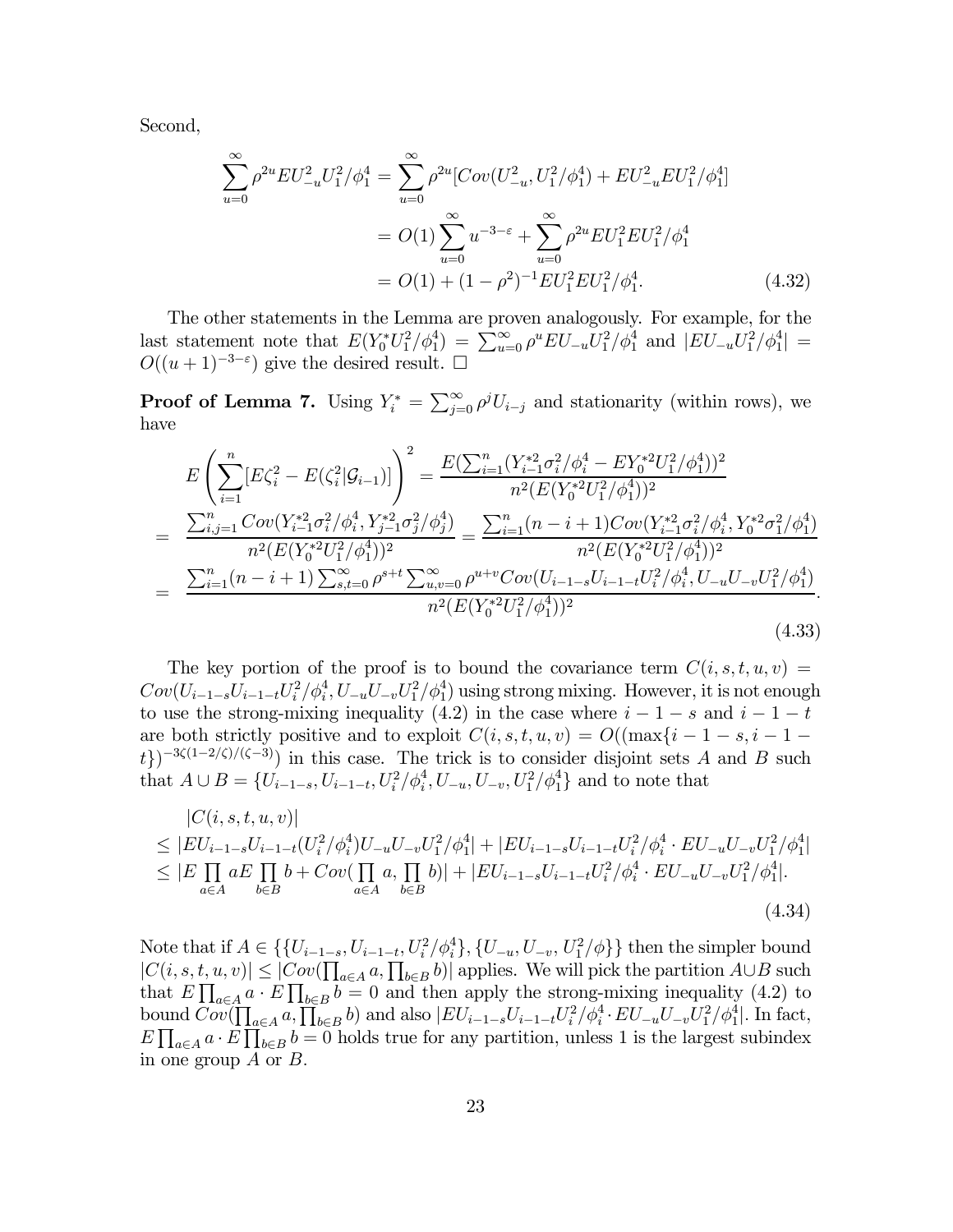First we show that we can assume that all the subindices  $i-1-s$ ,  $i-1-t$ ,  $i, -u$ ,  $-v$ , 1 that appear in the covariance expression (4.33) are different because the sum of all summands, where at least two of these subindices are equal, is of order  $o(1)$ . To see this, consider first the case where there is more than one pair of subindices that coincides, e.g. when  $i - 1 - s = i - 1 - t = -u$  or when  $i - 1 - t = 1$  and  $-u = -v$ . For example, assume  $i - 1 - s = -u$  and  $i - 1 - t = 1$  (the other cases are proven analogously). Then  $i = -u + s + 1 = t + 2$  and the numerator in (4.33) equals

$$
O(1) \sum_{i=1}^{n} (n-i+1) \sum_{s,t=0}^{\infty} \rho^{s+t} \sum_{u,v=0}^{\infty} \rho^{u+v} = O(n) \sum_{u,v=0}^{\infty} \rho^{u+v} \sum_{s=0}^{\infty} \rho^{s} \rho^{-u+s-1} = O(n(1-\rho)^{-3}).
$$
\n(4.35)

Because  $E(Y_0^{*2}U_1^2/\phi_1^4)$  is of order  $(1 - \rho)^{-1}$  by Lemma 6 and  $n(1 - \rho) \to \infty$ , the result follows. We can therefore assume there is *exactly* one pair of subindices that coincides, for example,  $i - 1 - s = 1$ . (The other cases are proven analogously.) Then the numerator in (4.33) is bounded by

$$
2n\sum_{u=0}^{\infty}\sum_{v=0}^{u-1}\rho^{u+v}\sum_{t=0}^{\infty}\sum_{s=0}^{n-2}\rho^{s+t}|Cov(U_1U_{s+1-t}U_{s+2}^2/\phi_{s+2}^4,U_{-u}U_{-v}U_1^2/\phi_1^4)|,\tag{4.36}
$$

where the summations are such that all subindices  $1, s + 1 - t, -u, -v$  are different. There are four cases to consider: (i)  $1 < s + 1 - t$ , (ii)  $-v < s + 1 - t < 1$ , (iii)  $-u < s + 1 - t < -v$ , and (iv)  $s + 1 - t < -u$ . In case (i), we use (4.34) with  $A = \{U_{-u}, U_{-v}\}\$ and  $B = \{U_1, U_{s+1-t}, U_{s+2}^2/\phi_{s+2}^4, U_1^2/\phi_1^4\}$ . This leads to

$$
|C(s+2, s, t, u, v)|
$$
  
\n
$$
\leq |Cov(\prod_{a \in A} a, \prod_{b \in B} b)| + |EU_1U_{s+1-t}U_{s+2}^2/\phi_{s+2}^4| \cdot |EU_{-u}U_{-v}U_1^2/\phi_1^4|
$$
  
\n
$$
\leq (v+1)^{-3\zeta(1-2\zeta^{-1})/(\zeta-3)} + (\max\{v+1, u-v\})^{-3\zeta(1-2\zeta^{-1})/(\zeta-3)}
$$
  
\n
$$
\leq (v+1)^{-3-\varepsilon} + (\max\{v+1, u-v\})^{-3-\varepsilon}
$$
\n(4.37)

for some  $\varepsilon > 0$ , where in the second to last inequality we use Assumption IN- $NOV(iv)$  and  $(4.2)$  and apply an argument analogous to  $(4.34)$  to the expectation  $EU_{-u}U_{-v}U_1^2/\phi_1^4$ , namely,  $EU_{-u}U_{-v}U_1^2/\phi_1^4 = Cov(U_{-u}, U_{-v}U_1^2/\phi_1^4) = Cov(U_{-u}U_{-v},$  $U_1^2/\phi_1^4$ ). In the last inequality we use the fact that  $-3\zeta(1-2\zeta^{-1})/(\zeta-3) < -3 - \varepsilon$ for some  $\varepsilon > 0$ . Picking  $A = \{U_{-u}\}\$ and  $B = \{U_{-v}, U_1, U_{s+1-t}, U_{s+2}^2/\phi_{s+2}^4, U_1^2/\phi_1^4\}$ the same argument can be used to show that  $|C(s + 2, s, t, u, v)| \leq (u - v)^{-3-\epsilon}+$  $(\max\{v+1, u-v\})^{-3-\varepsilon}$ . Therefore,  $|C(s+2, s, t, u, v)| \leq 2(\max\{v+1, u-v\})^{-3-\varepsilon}$ . Thus, the summands in (4.36) over case (i) are bounded by

$$
4n\sum_{u=0}^{\infty}\sum_{v=0}^{u-1}\rho^{u+v}\sum_{t=0}^{\infty}\sum_{s=t+1}^{n-2}\rho^{s+t}(\max\{v+1,u-v\})^{-3-\varepsilon}
$$
  

$$
\leq O(n)\sum_{u=0}^{\infty}\sum_{v=0}^{u-1}(\max\{v+1,u-v\})^{-3-\varepsilon}\sum_{t=0}^{\infty}\sum_{s=t+1}^{n-2}\rho^{s+t}
$$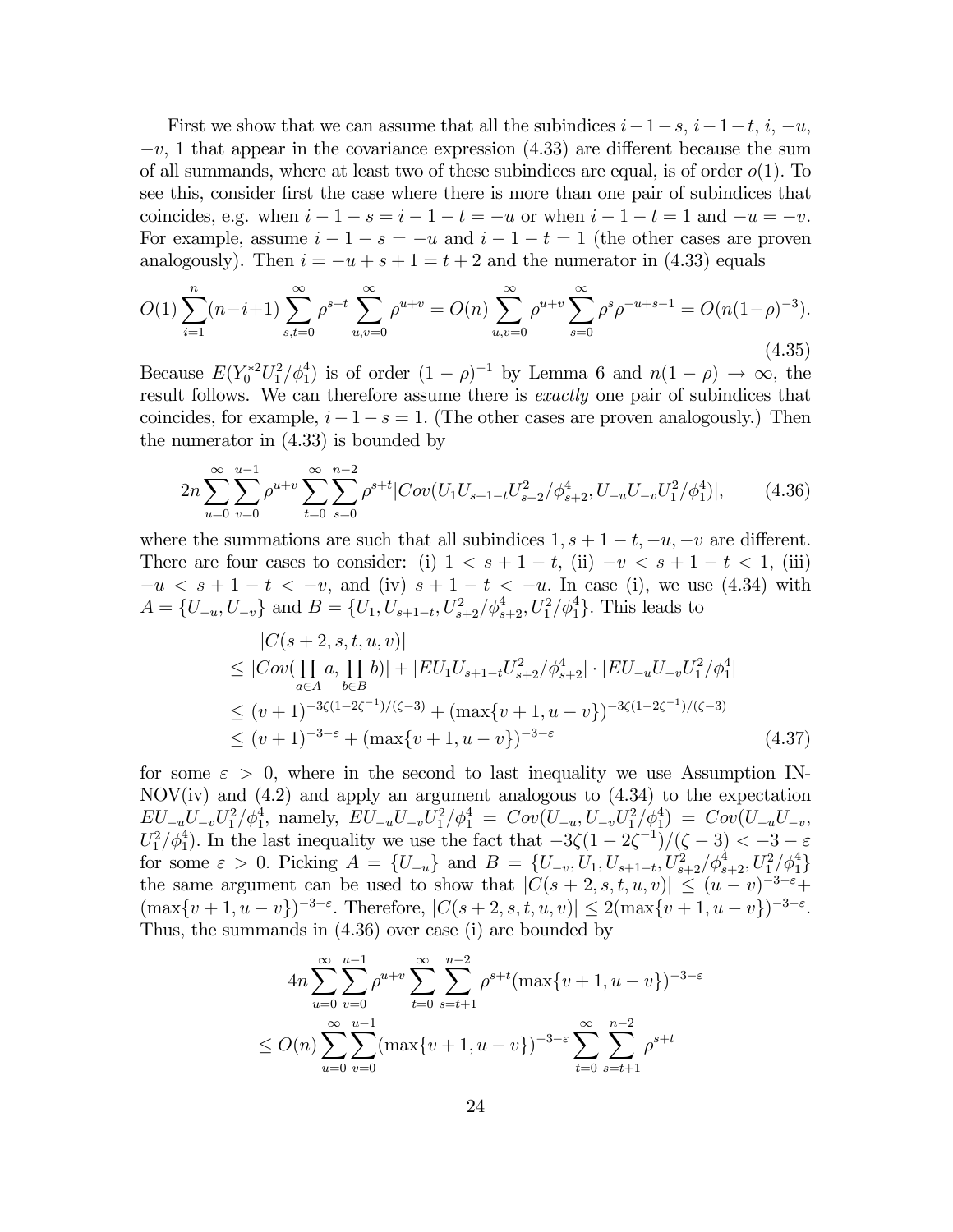$$
\leq O(n(1-\rho)^{-2}) \sum_{u=0}^{\infty} \left( \sum_{v=0}^{\lfloor u/2 \rfloor} (u/2)^{-3-\varepsilon} + \sum_{v=\lfloor u/2 \rfloor}^{u-1} (u/2)^{-3-\varepsilon} \right)
$$
  
=  $O(n(1-\rho)^{-2}) \sum_{u=0}^{\infty} (u/2)^{-2-\varepsilon}$   
=  $O(n(1-\rho)^{-2}).$  (4.38)

Because by Lemma 6 the denominator is of order  $n^2(1-\rho)^{-2}$  the result follows. Cases  $(ii)$ – $(iv)$  are handled analogously.

From now on, we can therefore assume that all the subindices  $i - 1 - s$ ,  $i - 1 - t$ , i,  $-u$ ,  $-v$ , 1 that appear in the covariance expression in (4.33) are different. From now on, all summations are subject to this restriction without explicitly stating it.

We now show that the second summand in (4.34), i.e.,  $|EU_{i-1-s}U_{i-1-t}U_i^2/\phi_i^4 \times$  $EU_{-u}U_{-v}U_1^2/\phi_1^4$ , is negligible when substituted into (4.33). Note that  $EU_{-u}U_{-v}U_1^2/\phi_1^4$  $= Cov(U_{-u}, U_{-v}U_1^2/\phi_1^4) = Cov(U_{-v}, U_{-u}U_1^2/\phi_1^4)$  whenever  $u \neq v$ . Therefore, for some  $\varepsilon > 0$ , (4.2) and Assumption INNOV(iv) yield

$$
EU_{-u}U_{-v}U_1^2/\phi_1^4 = O(\max\{|v-u|, 1+v, 1+u\}^{-3\zeta(1-2\zeta^{-1})/(\zeta-3)})
$$
  
=  $O(\max\{|v-u|, 1+v, 1+u\}^{-3-\epsilon})$  (4.39)

if  $u \neq v$  and likewise for the term  $EU_{i-1-s}U_{i-1-t}U_i^2/\phi_i^4$ . Therefore, in the numerator of (4.33), the contribution of the second summand of (4.34) is

$$
\sum_{i=1}^{n} (n - i + 1) \sum_{s,t=0}^{\infty} \rho^{s+t} \sum_{u,v=0}^{\infty} \rho^{u+v} |EU_{i-1-s}U_{i-1-t}U_i^2/\phi_i^4 \cdot EU_{-u}U_{-v}U_1^2/\phi_1^4|
$$
  
=  $O(n^2) \sum_{s,t=0}^{\infty} \sum_{u,v=0}^{\infty} \max\{|v-u|, 1+v, 1+u\}^{-3-\varepsilon} \max\{|s-t|, s+1, t+1\}^{-3-\varepsilon}$   
=  $O(n^2) \left(\sum_{u,v=0}^{\infty} \max\{|v-u|, 1+v, 1+u\}^{-3-\varepsilon}\right)^2$ . (4.40)

By symmetry in  $u, v$ , the latter equals

$$
O(n^2) \left( \sum_{u=0}^{\infty} \sum_{v=0}^{u-1} \max\{u-v, 1+u\}^{-3-\varepsilon} \right)^2
$$
  
= 
$$
O(n^2) \left( \sum_{u=0}^{\infty} \sum_{v=0}^{[u/2]} (u/2)^{-3-\varepsilon} + \sum_{u=0}^{\infty} \sum_{v=[u/2]+1}^{u} (u/2)^{-3-\varepsilon} \right)^2
$$
  
= 
$$
O(n^2) \sum_{u=0}^{\infty} (u/2)^{-2-\varepsilon}
$$
  
= 
$$
O(n^2).
$$
 (4.41)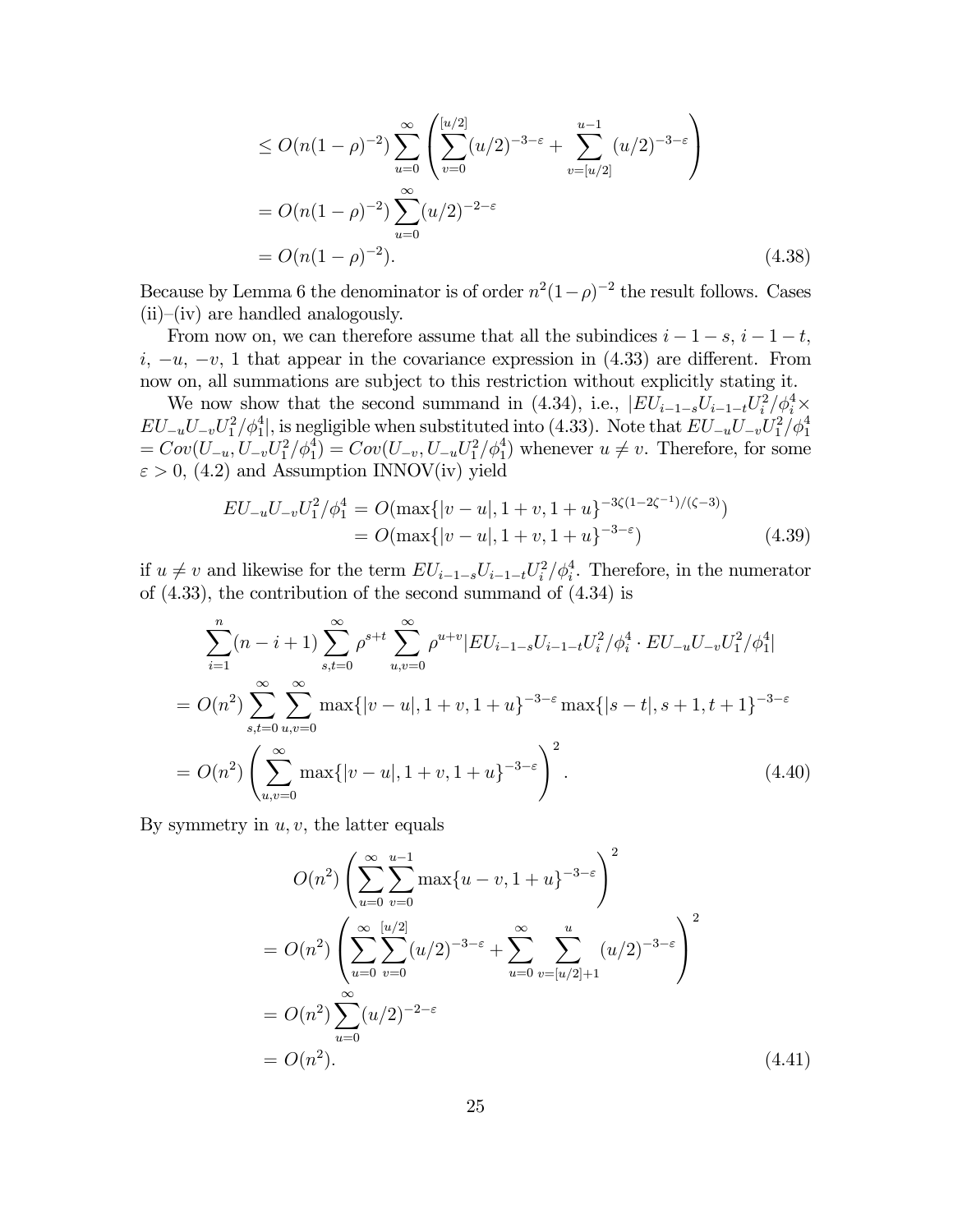Because the denominator  $n^2(E(Y_0^{*2}U_1^2/\phi_1^4))^2$  in (4.33) is of order  $n^2(1-\rho)^{-2}$  by Lemma 6, we have shown that the summands  $|EU_{i-1-s}U_{i-1-t}U_i^2/\phi_i^4 \cdot EU_{-u}U_{-v}U_1^2/\phi_1^4|$  in (4.33) are negligible.

We are now left to show that the sum of all summands in the last line of (4.33) is  $o(1)$  when all the subindices  $i-1-s$ ,  $i-1-t$ ,  $i, -u, -v, 1$  that appear in the covariance expression (4.33) are different. We can assume  $u > v$  and  $s > t$ . We can also impose the bound  $|C(i, s, t, u, v)| \leq |E| \prod_{a \in A} aE \prod_{b \in B} b + Cov(\prod_{a \in A} a, \prod_{b \in B} b)|$  because we have shown that the contributions of the last summand in (4.34) are negligible. We only consider partitions  $A$  and  $B$  where 1 is not the largest subindex in any of the two sets A or B in which case we have  $|C(i, s, t, u, v)| \leq |Cov(\prod_{a \in A} a, \prod_{b \in B} b)|$ . There are ten different cases to consider regarding the order of  $i - 1 - s$  and  $i - 1 - t$  relative to 1,  $-u$ , and  $-v$ . In case (1)  $i-1-s>1$  (which implies  $i-1-t>1$  because we assume  $s > t$ ,  $(2)$   $1 > i - 1 - s > -v$  (which implies  $i - 1 - s > -u$  because  $u > v$ ) and  $i-1-t>1$ ,  $(3) -v>i-1-s>-u$  and  $i-1-t>1$ ,  $(4) -u>i-1-s$  and  $i-1-t > 1$ ,  $(5) -v < i-1-s < 1$  and  $-v < i-1-t < 1$ ,  $(6) -u < i-1-s < -v$  and  $-v < i-1-t < 1, (7) -u < i-1-s$  and  $-v < i-1-t < 1, (8) -u < i-1-s < -v$ and  $-v < i-1-t < -u$ , (9)  $-u < i-1-s$  and  $-u < i-1-t < -u$ , and (10)  $-u < i - 1 - s$  and  $-u < i - 1 - t < -u$ . We will only deal with the two cases (1) and (2), the other cases can be handled analogously.

Case (1). Consider the partitions A and B of  $\{U_{-u}, U_{-v}, U_1^2/\phi_1^4, U_{i-1-s}, U_{i-1-t}, U_i\}$  $U_i^2/\phi_i^4$ , where  $A = \{U_{-u}\}, A = \{U_{-u}, U_{-v}\}, \text{ and } A = \{U_{-u}, U_{-v}, U_1^2/\phi_1^4, U_{i-1-s}, \dots\}$  $U_{i-1-t}$ . The strong-mixing covariance inequality implies that

 $|C(i, s, t, u, v)| \leq |Cov(\prod_{a \in A} a, \prod_{b \in B} b)| \leq (\max\{u - v, v + 1, t + 1\})^{-3-\varepsilon}.$  (4.42)

Therefore,

$$
\frac{\sum_{i=1}^{n} (n-i+1) \sum_{s>t=0}^{\infty} \rho^{s+t} \sum_{u>v=0}^{\infty} \rho^{u+v} |C(i, s, t, u, v)|}{n^2 (E(Y_0^{*2} U_1^2 / \phi_1^4))^2}
$$
  
=  $O(1-\rho) \sum_{t=0}^{\infty} \sum_{u>v=0}^{\infty} (\max\{u-v, v+1, t+1\})^{-3-\epsilon},$  (4.43)

where we use  $\sum_{s=0}^{\infty} \rho^s = (1 - \rho)^{-1}$ , (4.42), and Lemma 6. We now consider three subcases 1(i)  $t + 1 > u - v$  and  $t + 1 > v + 1$ , 1(ii)  $u - v > t + 1$  and  $u - v > v + 1$ ,  $1(iii)$   $v+1 > t+1$  and  $v+1 > u-v$ . In case  $1(i)$ , the sum over s, t, u, v in (4.43) can be bounded by

$$
\sum_{t=0}^{\infty} \sum_{v=0}^{t-1} \sum_{u=v}^{t+1+v} (t+1)^{-3-\varepsilon} \le \sum_{t=0}^{\infty} \sum_{v=0}^{t-1} (t+1)^{-2-\varepsilon} = \sum_{t=0}^{\infty} (t+1)^{-1-\varepsilon} = O(1). \tag{4.44}
$$

In case 1(ii), the sum over  $s, t, u, v$  in (4.43) can be bounded by

$$
\sum_{u=1}^{\infty} \sum_{v=0}^{[u/2]} \sum_{t=0}^{u-v-1} (u-v)^{-3-\varepsilon} \le \sum_{u=1}^{\infty} \sum_{v=0}^{[u/2]} (u-v)^{-2-\varepsilon} \le \sum_{u=1}^{\infty} (u/2)^{-1-\varepsilon} = O(1). \tag{4.45}
$$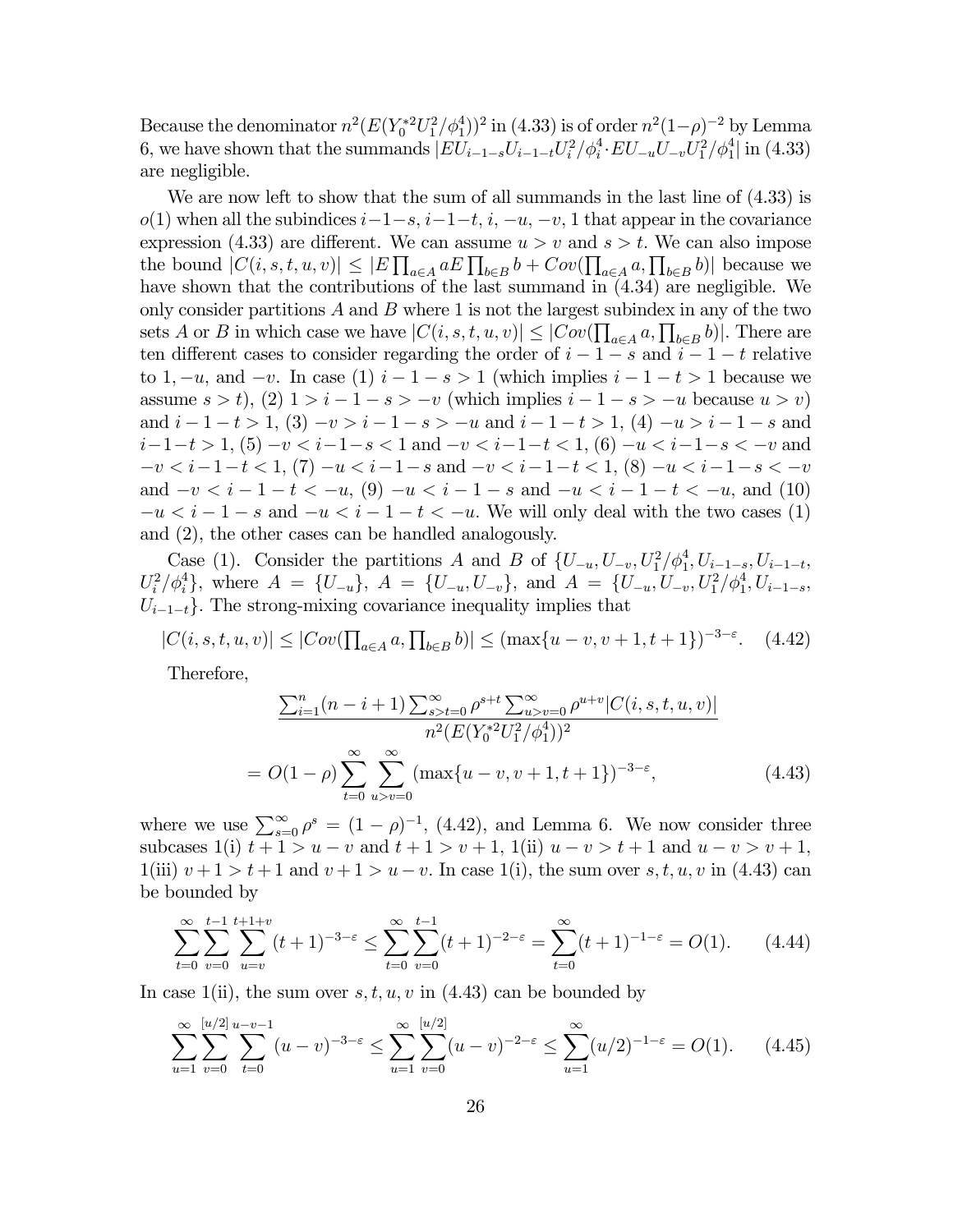In case 1(iii), the sum over  $s, t, u, v$  in (4.43) can be bounded by

$$
\sum_{u=1}^{\infty} \sum_{t=0}^{u-1} \sum_{v=\max(t+1,[(u-1)/2])}^{u-1} (v+1)^{-3-\varepsilon} \leq \sum_{u=1}^{\infty} \sum_{t=0}^{u-1} \sum_{v=[(u-1)/2]}^{u-1} (v+1)^{-3-\varepsilon}
$$
  

$$
\leq \sum_{u=1}^{\infty} \sum_{t=0}^{u-1} (u/2)^{-2-\varepsilon} = O(1). \qquad (4.46)
$$

This proves case (1). We next deal with case (2).

Case (2). Consider the partitions A and B of  $\{U_{-u}, U_{-v}, U_1^2/\phi_1^4, U_{i-1-s}, U_{i-1-t},\}$ U<sup>2</sup> <sup>i</sup> /φ<sup>4</sup> <sup>i</sup> }, where A = {U−<sup>u</sup>, U−<sup>v</sup>}, A = {U−<sup>u</sup>, U−<sup>v</sup>, U<sup>i</sup>−1−<sup>s</sup>}, or A = {U−<sup>u</sup>, U−<sup>v</sup>, U<sup>i</sup>−1−<sup>s</sup>,  $U_1^2/\phi_1^4, U_{i-1-t}$ . The strong-mixing covariance inequality implies that

$$
|C(i, s, t, u, v)| \le |Cov(\prod_{a \in A} a, \prod_{b \in B} b)| \le (\max\{i - 1 - s + v, 2 - i + s, t + 1\})^{-3 - \varepsilon}.
$$
\n(4.47)

We consider several subcases. In case  $2(i)$  suppose that  $i - 1 - s + v < t + 1$ . Then,

$$
\frac{\sum_{i=1}^{n} (n-i+1) \sum_{s>t=0}^{\infty} \rho^{s+t} \sum_{u>v=0}^{\infty} \rho^{u+v} |C(i, s, t, u, v)|}{n^2 (E(Y_0^{*2} U_1^2 / \phi_1^4))^2}
$$
\n
$$
= O\left(n^{-1} (1-\rho)^2 \sum_{u>v=0}^{\infty} \rho^{u+v} \sum_{s>t=0}^{\infty} \rho^{s+t} \sum_{i=s-v+1}^{t+s-v+2} (t+1)^{-3+\varepsilon}\right), \qquad (4.48)
$$

where the restrictions on the summation over i result from  $i - 1 - s > -v$  and  $i-1-s+v < t+1$ . The expression in (4.48) is of order  $O(n^{-1}\sum_{s=0}^{\infty}\rho^{s}\sum_{t=0}^{\infty}(t+1)^{-2+\varepsilon})$ because of Lemma 6 and  $t + s - v + 2 - (s - v + 1) = t + 1$ . But the latter expression is  $o(1)$  because  $n(1-\rho) \to \infty$  and  $\sum_{t=0}^{\infty} (t+1)^{-2+\varepsilon} = O(1)$ .

In case 2(ii) suppose that  $t + 1 > 2 - i + s$ . Therefore,

$$
\frac{\sum_{i=1}^{n} (n-i+1) \sum_{s>t=0}^{\infty} \rho^{s+t} \sum_{u>v=0}^{\infty} \rho^{u+v} |C(i, s, t, u, v)|}{n^2 (E(Y_0^{*2} U_1^2 / \phi_1^4))^2}
$$
  
=  $O(n^{-1}(1-\rho)^{-2} \sum_{u>v=0}^{\infty} \rho^{u+v} \sum_{s>t=0}^{\infty} \rho^{s+t} \sum_{i=s-t+1}^{s+2} (t+1)^{-3+\epsilon}),$  (4.49)

where the restrictions on the summation over i result from  $t + 1 > 2 - i + s$  and  $1 > i - 1 - s$ . The expression in (4.49) is of order  $O(n^{-1} \sum_{s=0}^{\infty} \rho^s \sum_{t=0}^{\infty} (t+1)^{-2+\epsilon})$ . The latter expression is  $o(1)$  as in case  $2(i)$ .

Finally consider the case 2(iii) where  $i - 1 - s + v > t + 1$  and  $t + 1 < 2 - i + s$ . Assume first that  $i - 1 - s + v < 2 - i + s$ . This implies that  $i < -v/2 + s + 3/2$ . Therefore,

$$
\frac{\sum_{i=1}^{n} (n-i+1) \sum_{s>t=0}^{\infty} \rho^{s+t} \sum_{u>v=0}^{\infty} \rho^{u+v} |C(i, s, t, u, v)|}{n^2 (E(Y_0^{*2} U_1^2 / \phi_1^4))^2}
$$
  
=  $O(n^{-1}(1-\rho)^2 \sum_{s>t=0}^{\infty} \rho^{s+t} \sum_{u>v=0}^{\infty} \rho^{u+v} \sum_{i=-v+s-1}^{[-v/2+s+3/2]} (2-i+s)^{-3+\epsilon}).$  (4.50)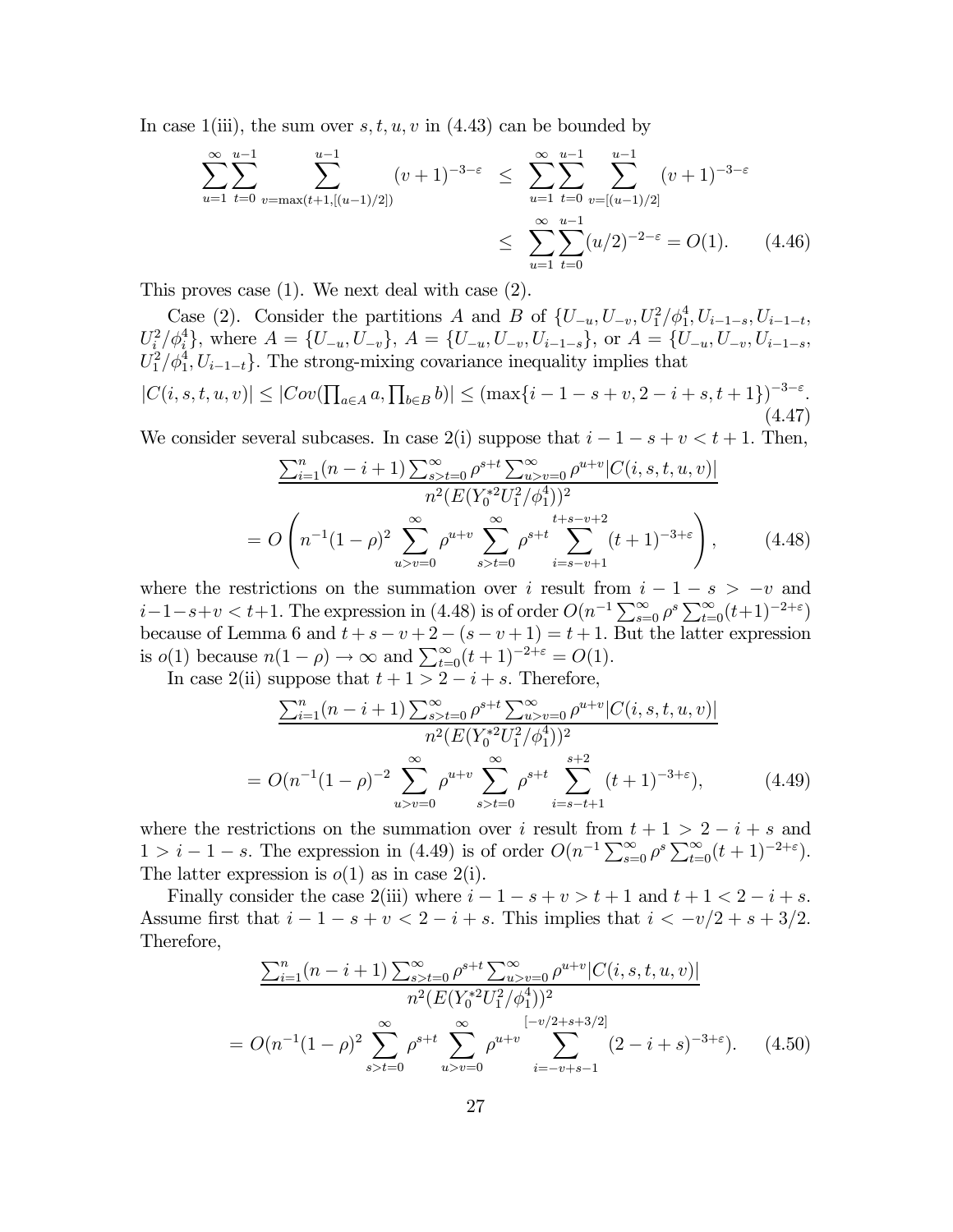The expression in (4.50) is of order  $O(n^{-1}\sum_{u=0}^{\infty}\rho^u\sum_{v=0}^{\infty}(v/2)(v/2)^{-3+\epsilon})$ . The latter expression is  $o(1)$  as in case  $2(i)$ .

The subcase  $i - 1 - s + v \ge 2 - i + s$  of case 2(iii) can be handled using the same steps. That completes the proof of case (2).  $\square$ 

**Proof of Lemma 8.** To prove (a), by Markov's inequality it is enough to show that  $n^{-2}(1-\rho)E(X_1'X_2)^2 = o(1)$ . Note that

$$
E(X_1'X_2)^2 = \sum_{i,k=1}^n \sum_{j,l=0}^\infty \rho^{j+l} E U_{i-1-j} \phi_i^{-2} U_{k-1-l} \phi_k^{-2}.
$$
 (4.51)

The contribution of the summands where  $i = k$  is  $\sum_{i=1}^{n} \sum_{j,l=0}^{\infty} \rho^{j+l} EU_{i-1-j} \phi_i^{-4} U_{i-1-l}$ which is of order  $O(n(1 - \rho)^{-2})$  and thus negligible because  $n(1 - \rho) \to \infty$ . It is therefore enough to study the sum  $\sum_{i>k=1}^{n} \sum_{j,l=0}^{\infty} \rho^{j+l} EU_{i-1-j} \phi_i^{-2} U_{k-1-l} \phi_k^{-2}$ . We have to consider several subcases, namely, (1)  $i-1-j < k-1-l$ , (2)  $k-1-l \leq i-1-j < k$ , and (3)  $k \leq i - 1 - j$ . In case (1), the sum in (4.51) can be bounded by

$$
\sum_{j,l=0}^{\infty} \rho^{j+l} \sum_{k=1}^{n} \sum_{i=k+1}^{k+j-l} \max\{l+1, k-l-i+j\}^{-3-\varepsilon}
$$
 (4.52)

 $\text{noting that } EU_{i-1-j}\phi_i^{-2}U_{k-1-l}\phi_k^{-2} = Cov(U_{i-1-j}, U_{k-1-l}\phi_i^{-2}\phi_k^{-2}) = Cov(U_{i-1-j}U_{k-1-l},$  $\phi_i^{-2} \phi_k^{-2}$  and using (4.2) and Assumption INNOV(iv). The sum in (4.52) can be bounded by

$$
\sum_{j,l=0}^{\infty} \rho^{j+l} \sum_{k=1}^{n} \left[ \sum_{i=k+1}^{k-2l+j-1} (k-l-i+j)^{-3-\epsilon} + \sum_{i=k-2l+j}^{k+j-l} (l+1)^{-3-\epsilon} \right]
$$
  

$$
\leq \sum_{j,l=0}^{\infty} \rho^{j+l} \sum_{k=1}^{n} [l^{-3-\epsilon} \max\{j-2l, 0\} + (l+1)^{-2-\epsilon}]
$$
  

$$
= O(n(1-\rho)^{-2} + n(1-\rho)^{-1}), \qquad (4.53)
$$

where the last equality holds because

$$
\sum_{j,l=0}^{\infty} \rho^{j+l} \sum_{k=1}^{n} l^{-3-\varepsilon} \max\{j-2l, 0\} \le n \sum_{l=0}^{\infty} \rho^l l^{-3-\varepsilon} \sum_{j=2l}^{\infty} \rho^j (j-2l) = O(n) \sum_{j=0}^{\infty} \rho^j j \tag{4.54}
$$

and  $\sum_{j=0}^{\infty} \rho^j j = \rho (1 - \rho)^{-2}$ . This proves case (1). Cases (2) and (3) can be proved analogously.

Next, we prove part (b) of the Lemma. It is enough to show that

$$
E\left(\frac{n^{-1}X_1'X_1 - E(Y_0^{*2}/\phi_1^2)}{E(Y_0^{*2}/\phi_1^2)}\right)^2 \to 0.
$$
\n(4.55)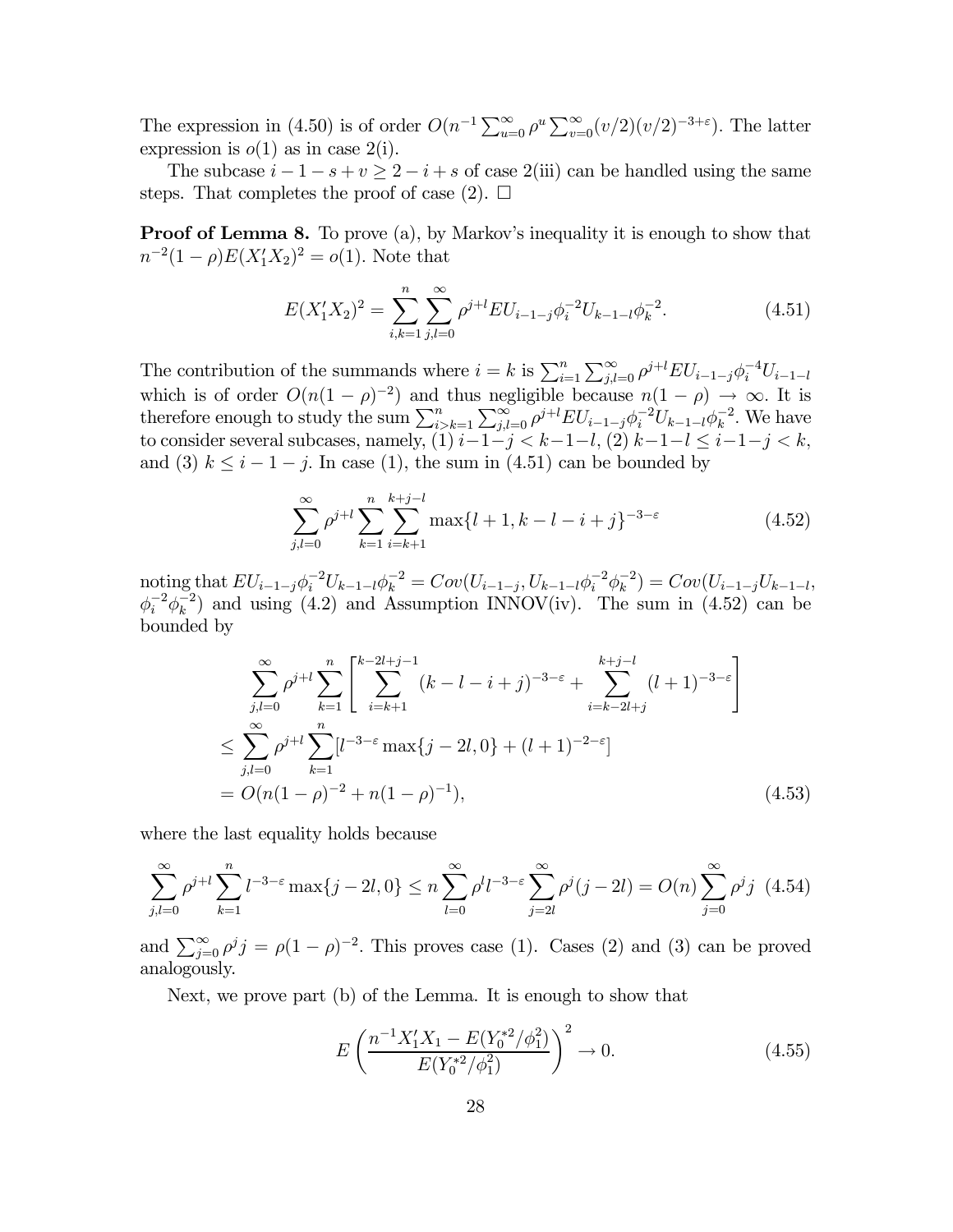By Lemma 6, this holds if

$$
((1 - \rho)^2/n^2) \sum_{i,j=1}^n Cov(Y_{i-1}^{*2}/\phi_i^2, Y_{j-1}^{*2}/\phi_j^2) = o(1).
$$
 (4.56)

The latter can be established using the same approach as was used in (4.33) to establish that  $(E(Y_0^{*2}U_1^2/\phi_1^4))^{-2} n^{-2} \sum_{i,j=1}^n Cov(Y_{i-1}^{*2}\sigma_i^2/\phi_i^4, Y_{j-1}^{*2}\sigma_j^2/\phi_j^4) = o(1)$ .

We can show part (c) by proceeding as in part (b).

Next, we prove part (d) of the Lemma. Note that

$$
(n^{-1}X'X)^{-1}n^{-1}X'U = \det^{-1}(T_1, T_2)', \text{ where}
$$

$$
\det = n^{-1} \sum_{i=1}^n (Y_{i-1}^{*2}/\phi_i^2)n^{-1} \sum_{i=1}^n \phi_i^{-2} - \left(n^{-1} \sum_{i=1}^n Y_{i-1}^{*}/\phi_i^2\right)^2,
$$
(4.57)

$$
T_1 = \left(n^{-1} \sum_{i=1}^n \phi_i^{-2}\right) \left(n^{-1} \sum_{i=1}^n Y_{i-1}^* U_i / \phi_i^2\right) - \left(n^{-1} \sum_{i=1}^n Y_{i-1}^* / \phi_i^2\right) n^{-1} \sum_{i=1}^n U_i / \phi_i^2, \text{ and}
$$
  
\n
$$
T_2 = -n^{-1} \sum_{i=1}^n (Y_{i-1}^* / \phi_i^2) \left(n^{-1} \sum_{i=1}^n Y_{i-1}^* U_i / \phi_i^2\right) + n^{-1} \sum_{i=1}^n (Y_{i-1}^{*2} / \phi_i^2) n^{-1} \sum_{i=1}^n U_i / \phi_i^2.
$$

Using parts (a) and (b) of the Lemma, (4.15),  $n^{-1} \sum_{i=1}^{n} U_i / \phi_i^2 = O_p(n^{-1/2})$ , and Lemma 6, it follows that  $\det^{-1} = O_p(1-\rho)$ ,  $T_1 = O_p((n(1-\rho))^{-1/2})$ , and  $T_2 = O_p(1-\rho)$  $O_p((1-\rho)^{-1}n^{-1/2})$ , which proves the claim.

Next we prove part (e). Note that since  $\Delta = Diag(M_XY) = Diag(M_XU)$  we have

$$
X_1' \Delta^2 X_1 = \sum_{i=1}^n (Y_{i-1}^{*2} / \phi_i^2) \{ U_i / \phi_i - (Y_{i-1}^* / \phi_i, \phi_i^{-1}) (X'X)^{-1} X' U \}^2.
$$
 (4.58)

By part (c), we are left to show that

$$
(E(Y_0^{*2}U_1^2/\phi_1^4))^{-1}n^{-1}\sum_{i=1}^n (Y_{i-1}^{*2}/\phi_i^2)(U_i/\phi_i)(Y_{i-1}^*/\phi_i, \phi_i^{-1})(X'X)^{-1}X'U \to_p 0 \text{ and}
$$
  

$$
(E(Y_0^{*2}U_1^2/\phi_1^4))^{-1}n^{-1}\sum_{i=1}^n (Y_{i-1}^{*2}/\phi_i^2)[(Y_{i-1}^*/\phi_i, \phi_i^{-1})(X'X)^{-1}X'U]^2 \to_p 0.
$$
\n(4.59)

Part (d) and Lemma 6 imply that it is sufficient to show that

$$
O_p((1-\rho)n^{-1})\sum_{i=1}^n (Y_{i-1}^{*2}U_i/\phi_i^4)O_p(n^{-1/2}) = o_p(1),
$$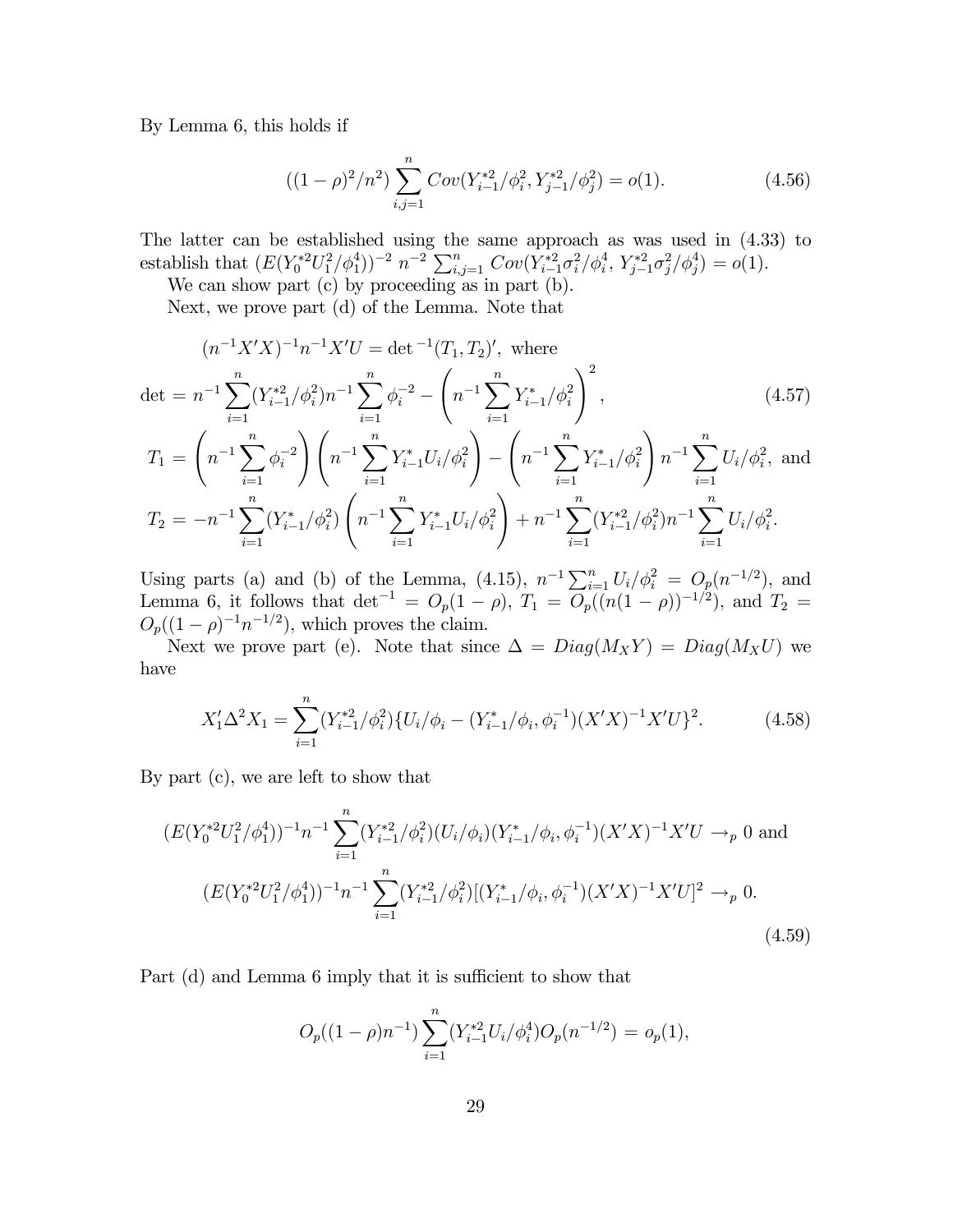$$
O_p((1 - \rho)n^{-1}) \sum_{i=1}^n (Y_{i-1}^{*2}/\phi_i^4) O_p(n^{-1}) = o_p(1),
$$
  
\n
$$
O_p((1 - \rho)n^{-1}) \sum_{i=1}^n (Y_{i-1}^{*3} U_i/\phi_i^4) O_p((1 - \rho)^{1/2} n^{-1/2}) = o_p(1),
$$
  
\n
$$
O_p((1 - \rho)n^{-1}) \sum_{i=1}^n (Y_{i-1}^{*3}/\phi_i^4) O_p((1 - \rho)^{1/2} n^{-1}) = o_p(1),
$$
 and  
\n
$$
O_p((1 - \rho)n^{-1}) \sum_{i=1}^n (Y_{i-1}^{*4}/\phi_i^4) O_p((1 - \rho)n^{-1}) = o_p(1).
$$
 (4.60)

The first and second conditions follow by proofs as for parts (c) and (b), respectively. The other conditions can be proven along the same lines as above. For example, one can establish that

$$
(1 - \rho)^{3/2} n^{-2} \sum_{i=1}^{n} (Y_{i-1}^{*3} / \phi_i^4) = o_p(1)
$$
\n(4.61)

by using Markov's inequality and methods as in Lemma 7.

Finally, for the proofs of parts (f) and (g) note that

$$
X_1' \Delta^2 X_2 = \sum_{i=1}^n (Y_{i-1}^*/\phi_i^2) [U_i/\phi_i - (Y_{i-1}^*/\phi_i, \phi_i^{-1})(X'X)^{-1}X'U]^2 \text{ and}
$$
  
\n
$$
X_2' \Delta^2 X_2 = \sum_{i=1}^n \phi_i^{-2} [U_i/\phi_i - (Y_{i-1}^*/\phi_i, \phi_i^{-1})(X'X)^{-1}X'U]^2.
$$
\n(4.62)

Therefore the desired results are implied by showing that

$$
(1 - \rho)^{1/2} n^{-1} \sum_{i=1}^{n} (Y_{i-1}^*/\phi_i^2)(U_i^2/\phi_i^2) = O_p(1),
$$
  

$$
(1 - \rho)^{1/2} n^{-1} \sum_{i=1}^{n} (Y_{i-1}^*/\phi_i^2)(U_i/\phi_i)(Y_{i-1}^*/\phi_i, \phi_i^{-1})(X'X)^{-1}X'U = O_p(1),
$$
  

$$
(1 - \rho)^{1/2} n^{-1} \sum_{i=1}^{n} (Y_{i-1}^*/\phi_i^2)[(Y_{i-1}^*/\phi_i, \phi_i^{-1})(X'X)^{-1}X'U]^2 = O_p(1),
$$
 (4.63)

and

$$
n^{-1} \sum_{i=1}^{n} \phi_i^{-2} (U_i^2 / \phi_i^2) = O_p(1),
$$
  

$$
n^{-1} \sum_{i=1}^{n} \phi_i^{-2} (U_i / \phi_i) (Y_{i-1}^* / \phi_i, \phi_i^{-1}) (X'X)^{-1} X'U = O_p(1),
$$
  

$$
n^{-1} \sum_{i=1}^{n} \phi_i^{-2} ((Y_{i-1}^* / \phi_i, \phi_i^{-1}) (X'X)^{-1} X'U)^2 = O_p(1).
$$
 (4.64)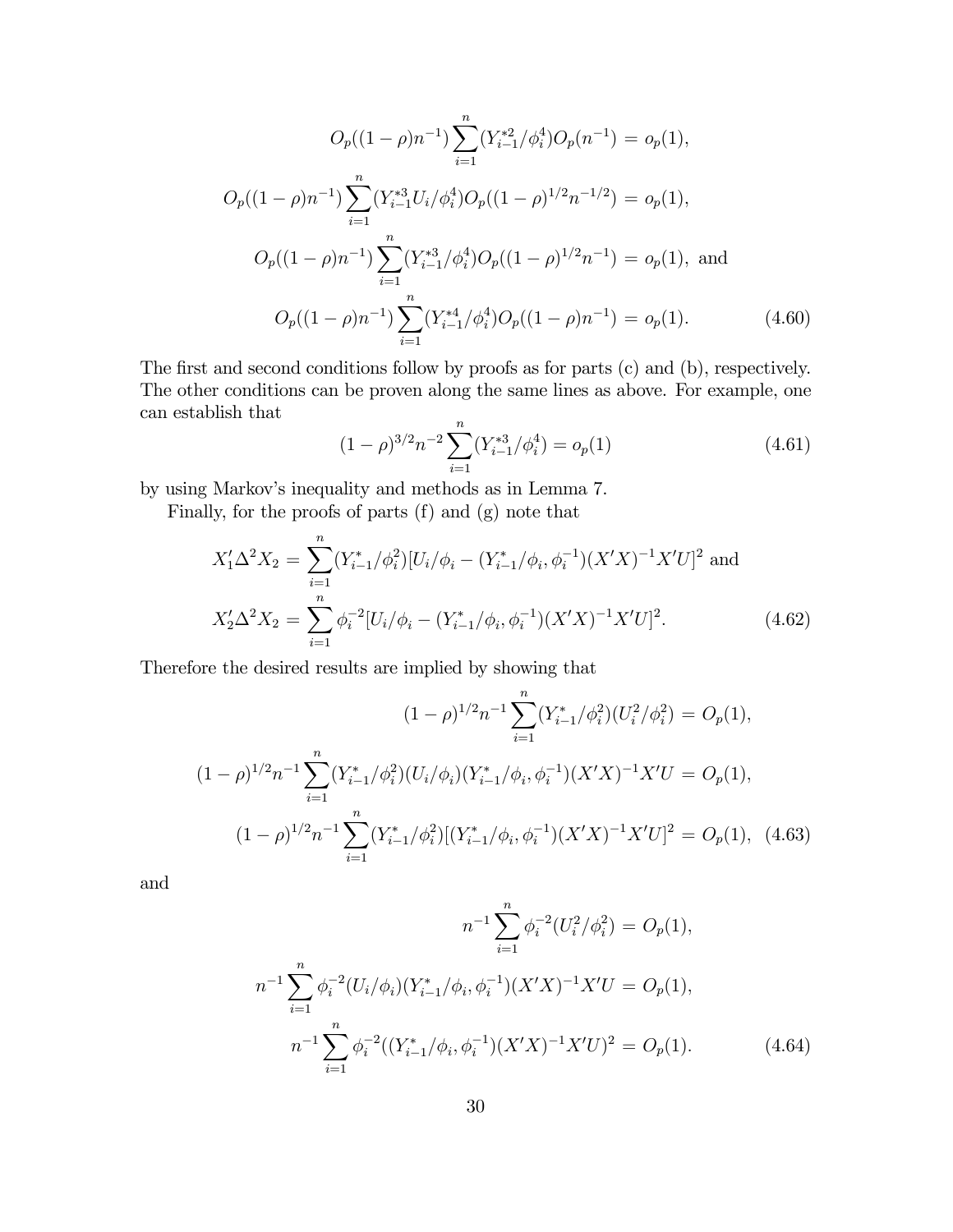All of the statements in (4.63) and (4.64) follow from earlier parts of the Lemma or by arguments used in earlier parts of the Lemma. For example,  $(1 - \rho)^{1/2} n^{-1} \sum_{i=1}^n$  $(Y_{i-1}^*U_i^2/\phi_i^4) = O_p(1)$  and  $(1-\rho)^{1/2}n^{-1}\sum_{i=1}^n (Y_{i-1}^*U_i/\phi_i^4) = O_p(1)$  are proven as part (a) of the Lemma. To show  $(1 - \rho)n^{-3/2} \sum_{i=1}^{n} (Y_{i-1}^{*2}U_i/\phi_i^4) = O_p(1)$ , one can use a proof as for part (c).  $\square$ 

**Proof of Lemma 9.** It is enough to show that  $\sum_{i=1}^{n} E(\zeta_i^2 1(|\zeta_i| > \delta)) \to 0$  for any  $\delta > 0$ . We have

$$
\sum_{i=1}^{n} E(\zeta_i^2 1(|\zeta_i| > \delta)) \le \delta^{-2} \sum_{i=1}^{n} E(\zeta_i^4) = n\delta^{-2} E(\zeta_1^4) = O(n^{-1}(1-\rho)^2) E(Y_0^* U_1/\phi_1^2)^4,
$$
\n(4.65)

by stationarity (within rows) and Lemma 6. Furthermore,

$$
E(Y_{i-1}^* U_i/\phi_i^2)^4 = \sum_{u,v,s,t=0}^{\infty} \rho^{u+v+s+t} EU_{-u} U_{-v} U_{-s} U_{-t} U_1^4/\phi_1^8.
$$
 (4.66)

The contributions of all summands for which at least two of the indices  $u, v, s, t$  are the same is  $o(n(1-\rho)^{-2})$ . For example, suppose  $u = v$ . Note that  $\sum_{u,s,t=0}^{\infty} \rho^{2u+s+t}$  $EU_{-u}^2 U_{-s} U_{-t} U_1^4 / \phi_1^8 = O((1-\rho)^{-3})$  which is indeed  $o(n(1-\rho)^{-2})$  because  $n(1-\rho) \to$  $\infty$ . We can therefore restrict attention in the sum in (4.66) to the case where all indices are different and by symmetry, we can even restrict summation to the cases where  $v = \min\{u, t, s, v\}$ . Using the strong-mixing inequality as above, we have

$$
E(Y_{i-1}^* U_i / \phi_i^2)^4 \le O(\sum_{u,t,s} \rho^{u+s+t} \sum_v (v-1)^{-3-\epsilon}) = O((1-\rho)^{-3}), \tag{4.67}
$$

which is  $o(n(1-\rho)^{-2})$  as shown above.  $\Box$ 

#### 4.2 Proof of Theorem 2

**Proof of Theorem 2.** Suppose  $h_1 < \infty$ . Inspection of the proof of Theorem 1 shows that is suffices to show that Lemma 5 holds with  $\phi_i$  in place of  $\phi_i$ . The difference between the lhs quantity in Lemma 5(b) with  $j = 1$  and the corresponding quantity with  $\hat{\phi}_i$  in place of  $\phi_i$  is  $o_p(1)$  by Assumption CHE(ii)(b) with  $(d, j) = (0, 1)$ . The same result holds for  $j = 2$  because

$$
|n^{-1} \sum_{i=1}^{n} \hat{\phi}_i^{-2} - \phi_i^{-2}|
$$
  
\n
$$
\leq n^{-1} \sum_{i=1}^{n} \hat{\phi}_i^{-1} |\hat{\phi}_i^{-1} - \phi_i^{-1}| + n^{-1} \sum_{i=1}^{n} \phi_i^{-1} |\hat{\phi}_i^{-1} - \phi_i^{-1}|
$$
  
\n
$$
\leq 2\varepsilon^{-1/2} n^{-1} \sum_{i=1}^{n} |\hat{\phi}_i^{-1} - \phi_i^{-1}| = o_p(1),
$$
\n(4.68)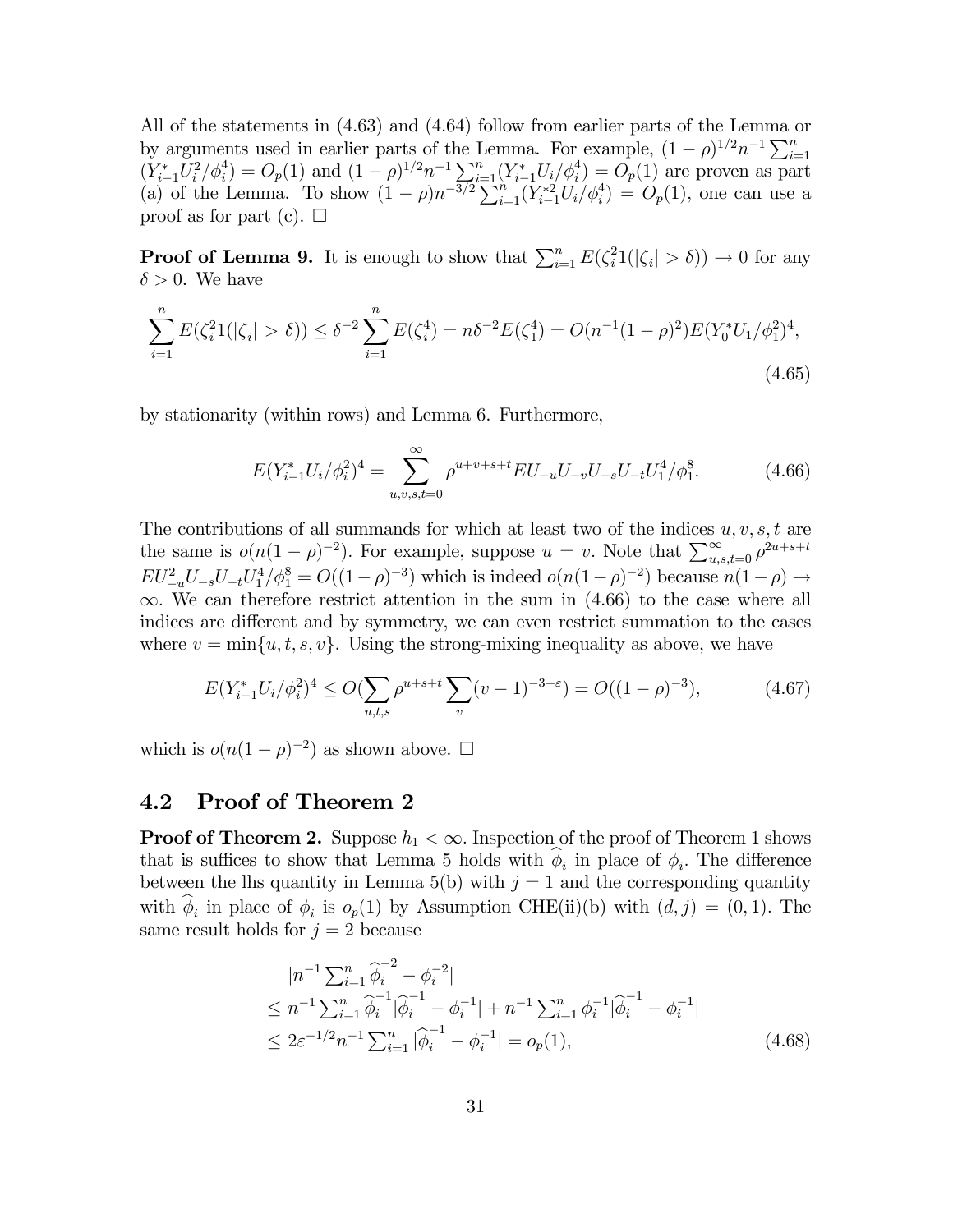where the first inequality holds by the triangle inequality, the second inequality holds by Assumption CHE(i), and the equality holds by Assumption CHE(ii)(b) with  $(d, j) = (0, 1)$ . For  $j = 4$ , the same result holds by the same argument as just given with 4 in place of 2 in the first line and 2 in place of 1 in the second and third lines.

The differences between the lhs quantities in Lemma  $5(c)$  and (d) and the corresponding quantities with  $\hat{\phi}_i$  in place of  $\phi_i$  are  $o_p(1)$  by the same argument as in (4.68) (with 4 in place of 2 in the first line and 2 in place of 1 in the second and third lines) using Assumption CHE(ii)(b) with  $(d, j) = (1, 2)$  and  $(2, 2)$ , respectively.

The differences between the lhs quantities in Lemma  $5(e)$  and  $(g)$  and the corresponding quantities with  $\hat{\phi}_i$  in place of  $\phi_i$  are  $o_p(1)$  by Assumption CHE(ii)(a) with  $j = 0$  and  $j = 1$ , respectively.

The difference between the lhs quantity in Lemma 5(f) and the corresponding quantity with  $\hat{\phi}_i$  in place of  $\phi_i$  is  $o_p(1)$  because

$$
|n^{-3/2} \sum_{i=1}^{n} Y_{i-1}^* (\widehat{\phi}_i^{-2} - \phi_i^{-2})|
$$
  
\n
$$
\leq \sup_{i \leq n, n \geq 1} |n^{-1/2} Y_{i-1}^*| \cdot n^{-1} \sum_{i=1}^{n} |\widehat{\phi}_i^{-2} - \phi_i^{-2}| = o_p(1),
$$
 (4.69)

where the equality holds by (4.68) and  $\sup_{i\leq n,n\geq 1}|n^{-1/2}Y_{i-1}^*|=O_p(1)$ , which holds by Lemma 5(a) and the continuous mapping theorem. Analogous results hold for Lemma 5(h)-(j) using Assumption CHE(ii)(b) with  $(d, j) = (2, 2)$  for parts (i) and  $(j).$ 

Next, we show that the lhs quantity in Lemma 5(k) with  $\hat{\phi}_i$  in place of  $\phi_i$  is  $o_p(n)$ . We have

$$
|n^{-1-\ell_1/2} \sum_{i=1}^n Y_{i-1}^{*\ell_1} U_i^{\ell_2} / \widehat{\phi}_i^4|
$$
  
\n
$$
\leq \varepsilon^{-2} \sup_{i \leq n, n \geq 1} |n^{-1/2} Y_{i-1}^{*}|^{\ell_1} \cdot n^{-1} \sum_{i=1}^n |U_i| = O_p(1),
$$
\n(4.70)

using Assumption CHE(i),  $\sup_{i\leq n,n\geq 1} |n^{-1/2}Y_{i-1}^*| = O_p(1)$ , and a WLLN for strongmixing triangular arrays of  $L^{1+\delta}$ -bounded random variables, see Andrews (1988), which relies on Assumption INNOV(iv). The results in Lemma  $5(1)$  hold by the same arguments as given above.

Next, suppose  $h_1 = \infty$ . Lemma 6 shows that  $E(Y_0^{*2}/\phi_1^2) = O((1 - \rho)^{-1})$  and  $E(Y_0^{*2}U_1^2/\phi_1^4) = O((1-\rho)^{-1}),$  where  $O((1-\rho)^{-1}) = O(1)$  in the case where  $\rho \to \rho^*$ 1. Inspection of the proof of Theorem 1 then shows that it suffices to show that the equivalent of (4.15)-(4.17) holds when  $\phi_i$  is replaced by  $\phi_i$ . More precisely, by Lemma 6, for (4.16) it is sufficient to show that

(i) 
$$
n^{-1}(1-\rho)\sum_{i=1}^{n} (Y_{i-1}^*)^2(\widehat{\phi}_i^{-2} - \phi_i^{-2}) = o_p(1),
$$
 (4.71)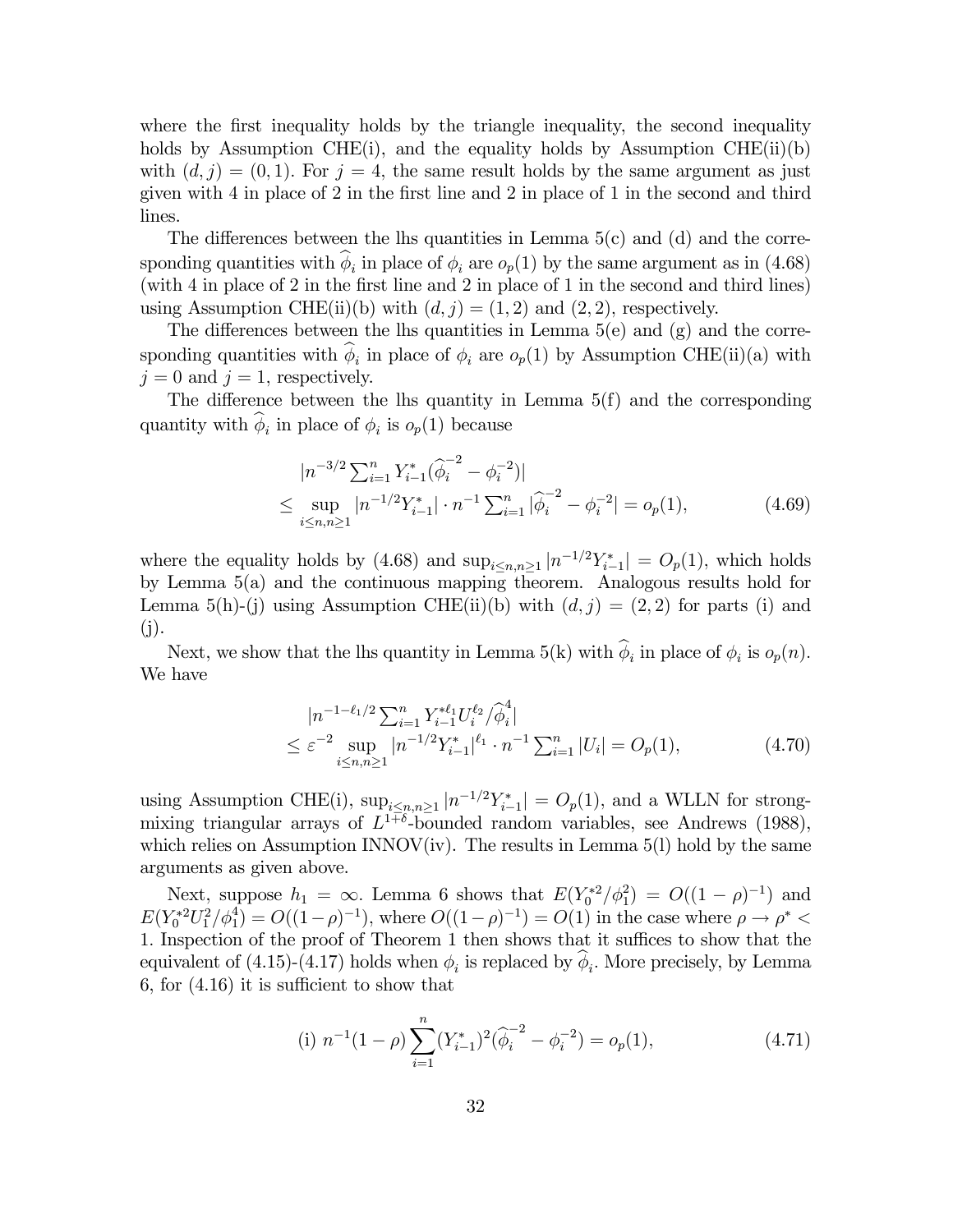(ii)  $n^{-1}(1-\rho)^{1/2}\sum_{i=1}^n Y_{i-1}^*(\hat{\phi}_i^{-2} - \phi_i^{-2}) = o_p(1)$ , and (iii)  $n^{-1}\sum_{i=1}^n (\hat{\phi}_i^{-2} - \phi_i^{-2}) = o_p(1)$ . In addition, for (4.15), it is sufficient to show that (iv)  $n^{-1/2} \sum_{i=1}^{n} ((1-\rho)^{1/2} Y_{i-1}^*)^j U_i$  $\times(\widehat{\phi}_i^{-2} - \phi_i^{-2}) = o_p(1)$  for  $j = 0, 1$ . To show (4.17), it is enough to show that in addition  $n^{-1}(1-\rho)X_1'\Delta^2 X_1 \to_p 1$ ,  $n^{-1}(1-\rho)^{1/2}(X_2'\Delta^2 X_1) = O_p(1)$ , and  $n^{-1}(X_2'\Delta^2 X_2) =$  $O_p(1)$  hold (with  $X_1, X_2$ , and  $\Delta$  defined with  $\hat{\phi}_i$ , not  $\phi_i$ ). Inspecting the proof of Lemma  $8(e)$ - $(g)$  carefully, it follows that to show the latter three conditions, it is enough to show that in addition to (i)-(iv), we have (v)  $n^{-1}(1-\rho)\sum_{i=1}^{n}(Y_{i-1}^*)^2$  $U_i^2(\hat{\phi}_i^{-4} - \phi_i^{-4}) = o_p(1)$  and (vi)  $n^{-r_1}(1-\rho)^{r_2} \sum_{i=1}^n (Y_{i-1}^*)^{r_3} U_i^{r_4}(\hat{\phi}_i^{-4} - \phi_i^{-4}) = o_p(1)$  for  $(r_1, ..., r_4) = (3/2, 1, 2, 1), (2, 1, 2, 0), (3/2, 3/2, 3, 1), (2, 3/2, 3, 0), \text{ and } (2, 3/2, 4, 0).$ These conditions come from the proof of Lemma 8 in (4.60).

Conditions (iii) and (iv) are assumed in Assumption CHE(ii)(c) and (d). Immediately below we prove (i) in (4.71) using Assumption CHE(ii)(d) with  $(d, j, k)$  =  $(2, 2, 0)$ ; (ii), (v), and (vi) can be shown using exactly the same approach by applying Assumption CHE(ii)(d) with  $(d, j, k) = (1, 2, 0), (2, 4, 0), (2, 4, 2),$  and  $(2, 4, 4),$ respectively.

We now prove (i) in  $(4.71)$ . Note that by the Cauchy-Schwarz inequality we have

$$
n^{-1}(1-\rho)\sum_{i=1}^{n}(Y_{i-1}^{*})^{2}(\widehat{\phi}_{i}^{-2}-\phi_{i}^{-2})
$$
  
 
$$
\leq\left(n^{-1}(1-\rho)^{2}\sum_{i=1}^{n}(Y_{i-1}^{*})^{4}\right)^{1/2}\left(n^{-1}\sum_{i=1}^{n}(\widehat{\phi}_{i}^{-2}-\phi_{i}^{-2})^{2}\right)^{1/2}
$$
(4.72)

and therefore by Assumption CHE(ii)(d) it is enough to show that  $n^{-1}(1-\rho)^2\sum_{i=1}^n$  $(Y_{i-1}^*)^4 = O_p(1)$ . By Markov's inequality, we have

$$
P\left(n^{-1}(1-\rho)^2\sum_{i=1}^n (Y_{i-1}^*)^4 > M\right) \le M^{-2}n^{-2}(1-\rho)^4\sum_{i,j=1}^n E(Y_{i-1}^*Y_{j-1}^*)^4. \tag{4.73}
$$

Thus, it is enough to show that for

$$
E_{ijstuvabcd} = E(U_{i-1-s}U_{i-1-t}U_{i-1-u}U_{i-1-v}U_{j-1-a}U_{j-1-b}U_{j-1-c}U_{j-1-d}),
$$
 (4.74)

we have

$$
n^{-2}(1-\rho)^4 \sum_{i,j=1}^n \sum_{s,t,u,v=0}^\infty \sum_{a,b,c,d=0}^\infty \rho^{a+b+c+d+s+t+u+v} E_{ijstuvabcd} = O(1). \tag{4.75}
$$

In the case where  $\rho \to \rho^*$  < 1, (4.75) holds by Assumption INNOV(iv). Next consider the case when  $\rho \to 1$ . Note that when the largest subindex  $i-1-s, ..., j-1-d$ in (4.75) appears only once in  $E_{ijstwabcd}$ , then the expectation equals zero because  $U_i$ is a martingale difference sequence. As in earlier proofs, one can then show that it is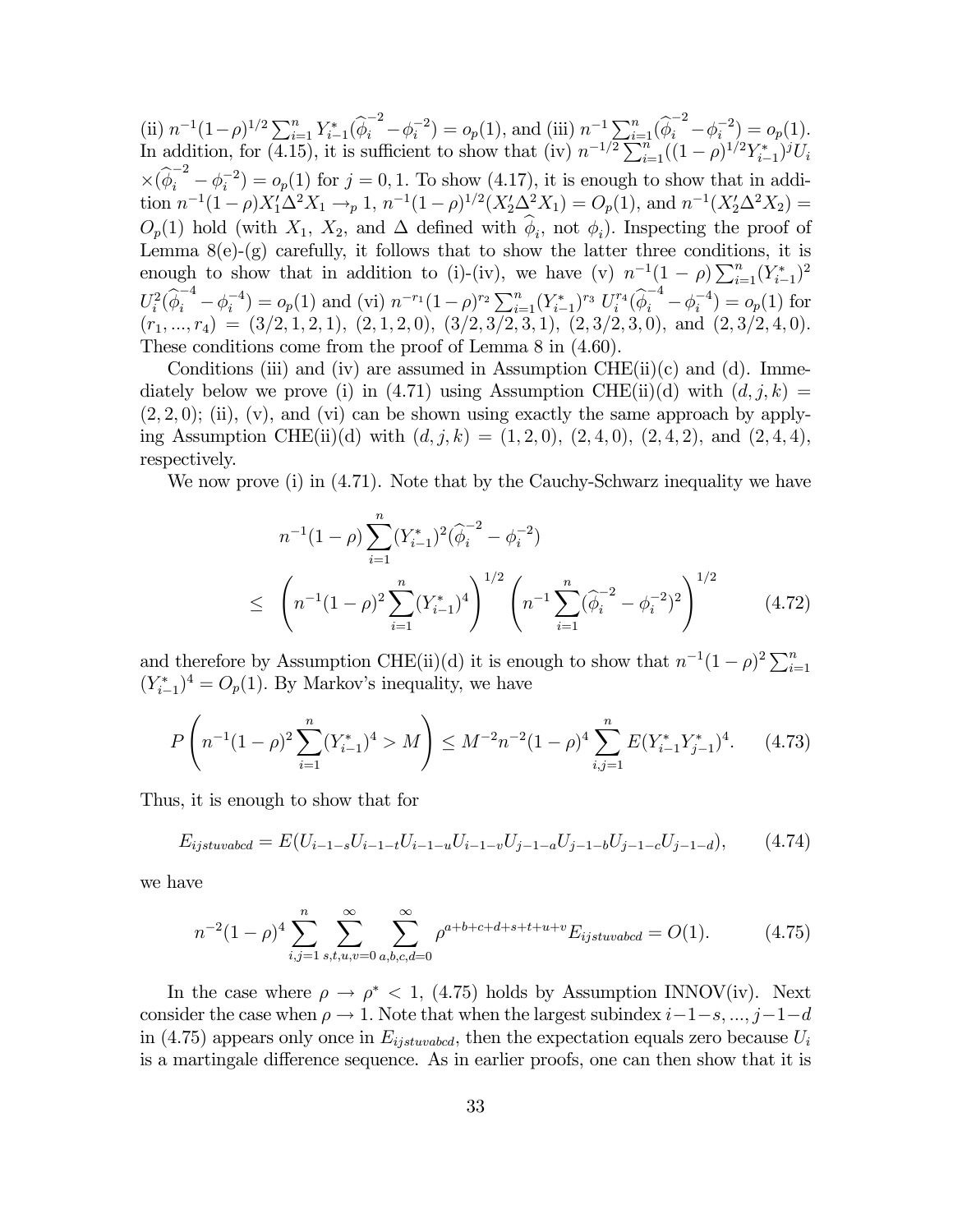enough to consider the case where the largest subindex appears twice and all other subindices are different from each other. As in earlier proofs, one has to consider different subcases regarding the order of the subindices. We consider only one case here, namely the case where  $i-1-s < i-1-t < \ldots < j-1-b < j-1-c = j-1-d$ and thus  $c = d$ . The other cases are handled using an analogous approach. We make use of the mixing inequality in  $(4.2)$  and apply Assumption INNOV(iv). Note that

$$
n^{-2}(1-\rho)^4 \sum_{i,j=1}^n \sum_{s>t>u>v=0}^\infty \sum_{a>b>c=0}^\infty \rho^{a+b+2c+s+t+u+v} E_{ijstuvabc}
$$
  
=  $O(n^{-2}(1-\rho)^4) \sum_{i,j=1}^n \sum_{s>t>u>v=0}^\infty \sum_{a>b>c=0}^\infty \rho^{a+b+2c+s+t+u+v} (\max\{s-t,t-u,b-c\})^{-3-\varepsilon}$   
=  $O(n^{-2}(1-\rho)^3) \sum_{i,j=1}^n \sum_{s>t=0}^\infty \rho^s (s-t)^{-1-\varepsilon/3} \sum_{u>v=0}^\infty \rho^s (s-t)^{-1-\varepsilon/3} \sum_{b>c=0}^\infty \rho^b (b-c)^{-1-\varepsilon/3}$   
=  $O(1),$  (4.76)

where the last equality holds because  $\sum_{b>c=0}^{\infty} \rho^b (b-c)^{-1-\varepsilon/3} = \sum_{c=0}^{\infty} \rho^c \sum_{b=1}^{\infty} \rho^b b^{-1-\varepsilon/3}$  $= O((1 - \rho)^{-1})$ . This completes the proof of (i) in (4.71).  $\Box$ 

#### 4.3 Proof of Lemma 1

**Proof of Lemma 1.** Assumption CHE(i) holds by Assumption CHE2(i) and (v). We verify Assumption CHE(ii)(a) (which applies when  $h_1 < \infty$ ) for  $j = 1$ . The proof for  $j = 0$  is similar. We need to show that

$$
n^{-1/2} \sum_{i=1}^{n} (n^{-1/2} Y_{i-1}^*) U_i [\hat{\phi}_i^{-2} - \phi_i^{-2}] = o_p(1). \tag{4.77}
$$

To do so, we need to take account of the fact that under Assumption CHE2,  $\hat{\phi}_i^2$  differs from  $\phi_i^2$  in three ways. First,  $\hat{\phi}_i^2$  is based on the estimated conditional heteroskedasticity parameter  $\tilde{\pi}_n$ , not the pseudo-true value  $\pi_n$ ; second,  $\hat{\phi}_i^2$  is based on residuals, i.e., it uses  $(\tilde{\alpha}_n, \tilde{\rho}_n)$ , not the true values  $(0, \rho_n)$ ; and third  $\hat{\phi}_i^2$  is defined using the truncated-at-time-period-one value  $L_i$ , not  $L$ .

Assumption CHE2(iii) and (iv) implies that  $||\hat{\pi}_n - \pi_n|| \leq Cn^{-\delta_2}$  wp $\rightarrow$  1 for some constant  $C < \infty$ . Hence,  $\tilde{\pi}_n \in \Pi_{n,0} = \Pi_n \cap B(\pi_n, Cn^{-\delta_2})$  wp $\rightarrow 1$  (where  $B(\pi, \delta)$ ) denotes a ball with center at  $\pi$  and radius  $\delta$ ). The set  $\Pi_{n,0}$  contains a finite number of elements and the number is bounded over  $n \geq 1$ . Without loss of generality, we can assume that  $\Pi_{n,0}$  contains  $K < \infty$  elements for each  $n \geq 1$ . We order the elements in each set  $\Pi_{n,0}$  and call them  $\pi_{n,k}$  for  $k = 1, ..., K$ . This yields K sequences  $\{\pi_{n,k} : n \geq 1\}$  for  $k = 1, ..., K$ .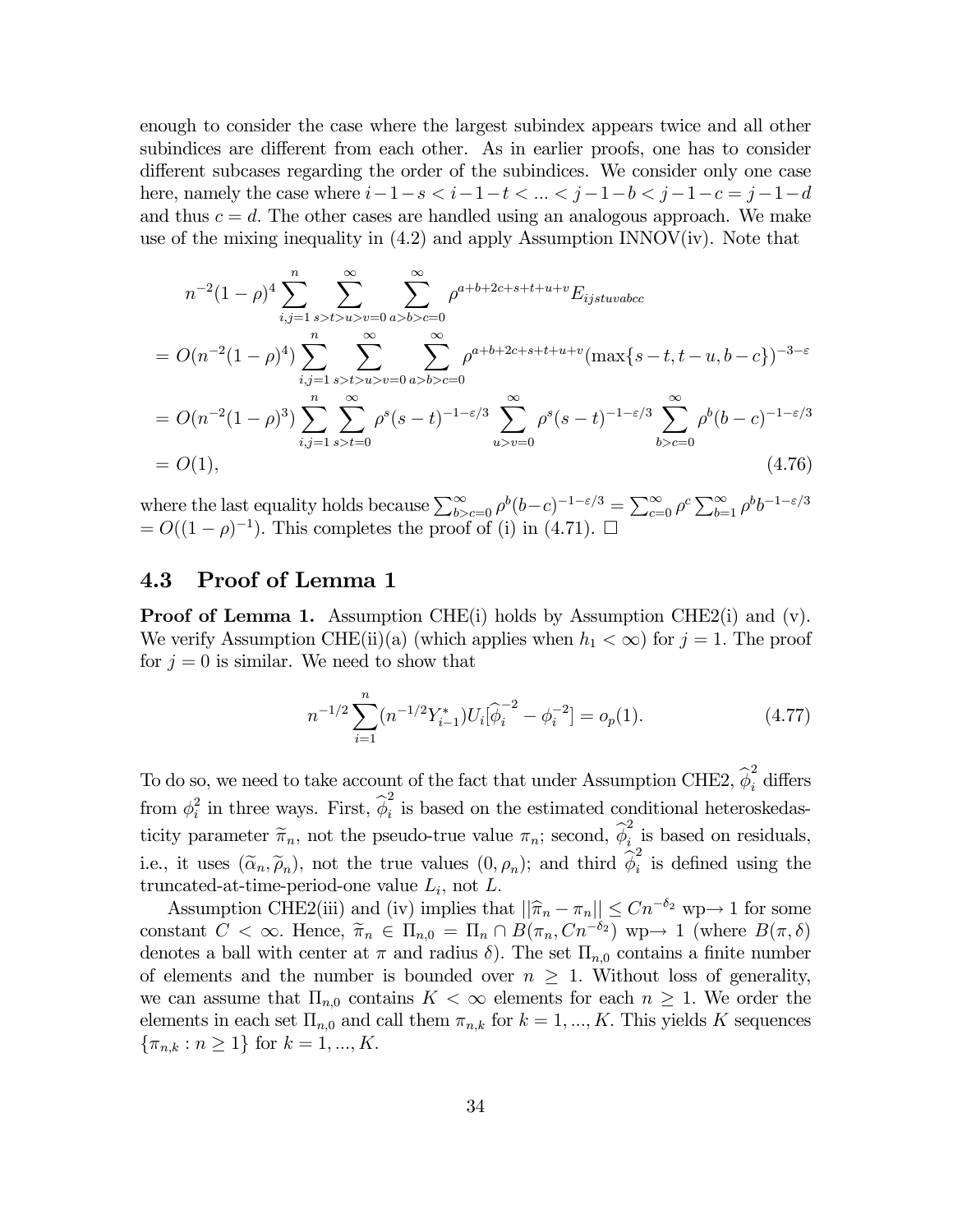To show (4.77), we use the following argument. Suppose for some random variables  $\{(Z_{n,0}, Z_n(\pi_{n,1}), ..., Z_n(\pi_{n,K}))': n \geq 1\}$  and Z, we have

$$
(Z_{n,0}, Z_n(\pi_{n,1}), ..., Z_n(\pi_{n,K}))' \to_d (Z, ..., Z)'
$$
\n(4.78)

as  $n \to \infty$ . In addition, suppose  $\widetilde{\pi}_n \in {\{\pi_{n,1}, ..., \pi_{n,K}\}}$  wp $\to$  1. Then, by the continuous mapping theorem,

$$
\min_{k \le K} Z_n(\pi_{n,k}) - Z_{n,0} \to_d \left( \min_{k \le K} Z \right) - Z = 0,
$$
\n
$$
\max_{k \le K} Z_n(\pi_{n,k}) - Z_{n,0} \to_d \left( \max_{k \le K} Z \right) - Z = 0,
$$
\n
$$
Z_n(\widetilde{\pi}_n) - Z_{n,0} \in \left[ \min_{k \le K} Z_n(\pi_{n,k}) - Z_{n,0}, \max_{k \le K} Z_n(\pi_{n,k}) - Z_{n,0} \right] \text{ wp} \to 1, \text{ and hence,}
$$
\n
$$
Z_n(\widetilde{\pi}_n) - Z_{n,0} \to_d 0.
$$
\n(4.79)

Since convergence in distribution to zero is equivalent to convergence in probability to zero, this gives  $Z_n(\tilde{\pi}_n) - Z_{n,0} \to_p 0$ . We apply this argument with

$$
Z_{n,0} = n^{-1/2} \sum_{i=1}^{n} (n^{-1/2} Y_{i-1}^*) U_i \phi_i^{-2} \text{ and}
$$
  

$$
Z_n(\pi_{n,k}) = n^{-1/2} \sum_{i=1}^{n} (n^{-1/2} Y_{i-1}^*) U_i \phi_i^{-2}(\tilde{\alpha}_n, \tilde{\rho}_n, \pi_{n,k})
$$
(4.80)

for  $k = 1, ..., K$ .

Hence, it suffices to show (4.78), where  $\{\pi_{n,k} : n \geq 1\}$  is a fixed sequence such that  $\pi_{n,k} \to \pi_0$  for  $k = 1, ..., K$ . To do so, we show below that

$$
Z_n(\pi_{n,k}) - \overline{Z}_n(\pi_{n,k}) = o_p(1), \text{ where}
$$
  

$$
\overline{Z}_n(\pi_{n,k}) = n^{-1/2} \sum_{i=1}^n (n^{-1/2} Y_{i-1}^*) U_i \phi_i^{-2}(0, \rho_n, \pi_{n,k})
$$
(4.81)

(By definition,  $\overline{Z}_n(\pi_{n,k})$  is the same as  $Z_n(\pi_{n,k})$  except that it is defined using the true parameters  $(0, \rho_n)$  rather than the estimated parameters  $(\tilde{\alpha}_n, \tilde{\rho}_n)$ .) It is then enough to show that (4.78) holds with  $\overline{Z}_n(\pi_{n,k})$  in place of  $Z_n(\pi_{n,k})$ .

For the case  $h_1 < \infty$  considered here, we do the latter by applying Lemma 4 with

$$
v_{n,i} = (U_i, U_i \phi_i^{-2}, U_i \phi_i^{-2}(0, \rho_n, \pi_{n,1}), \dots, U_i \phi_i^{-2}(0, \rho_n, \pi_{n,K})))'. \tag{4.82}
$$

Conditions (i) and (ii) of Lemma 4 hold by Assumptions INNOV and  $CHE2(v)$  (which guarantees that  $\hat{\phi}_i^{-2}$  and  $\phi_i^{-2}(0, \rho_n, \pi_{n,k})$  are uniformly bounded above). In addition,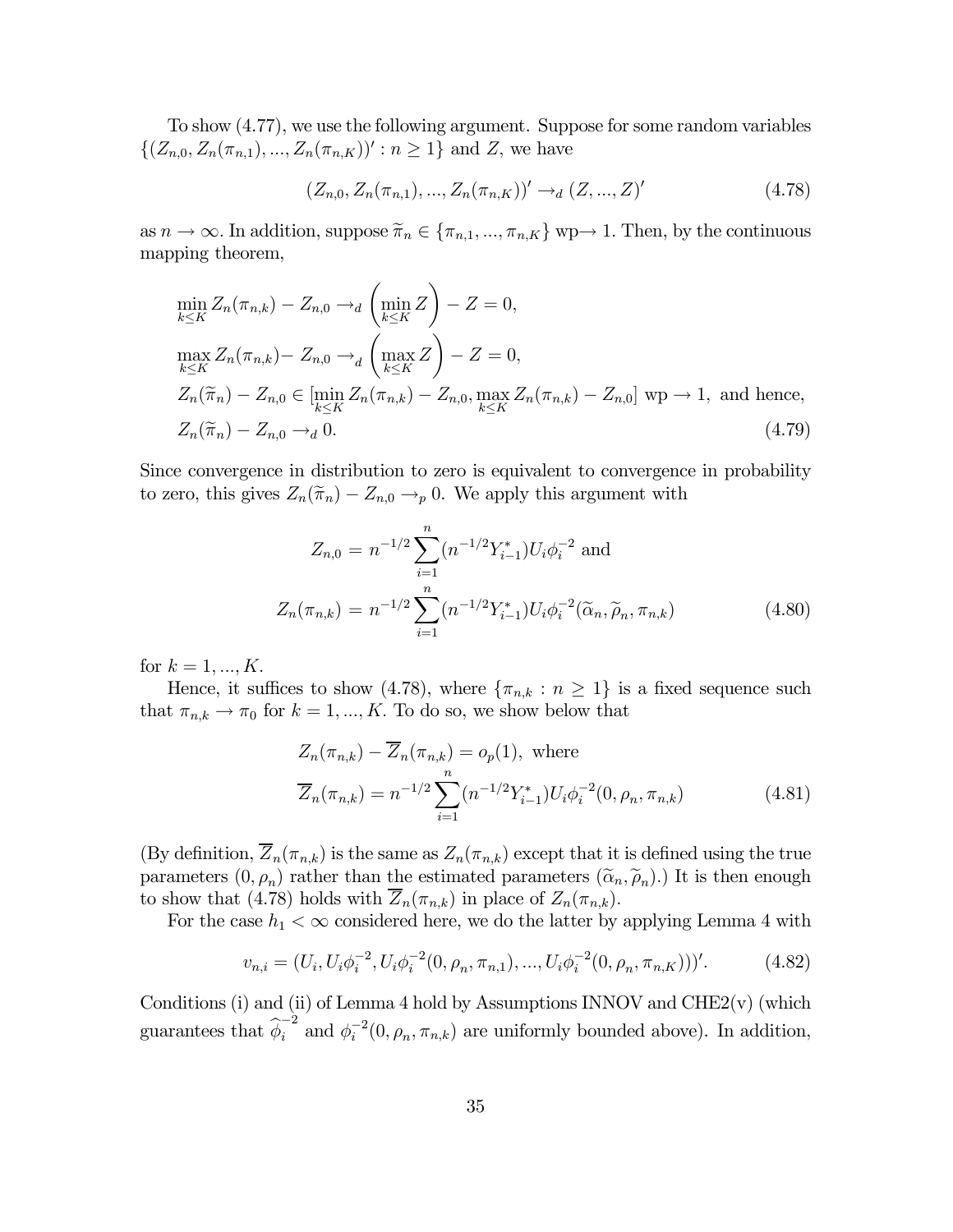$\Lambda = 0$  because  $\{(v_{n,i}, \mathcal{G}_{n,i-1}) : i = ..., 0, 1, ..., n \geq 1\}$  is a martingale difference triangular array. Using Assumption CHE2(vi), for all  $k_1, k_2, k_3, k_4 = 0, ..., K$ , we have

$$
\lim_{n \to \infty} n^{-1} E V_{n,k_1} V'_{n,k_2} = \lim_{n \to \infty} n^{-1} E V_{n,k_3} V'_{n,k_4}, \text{ where}
$$
\n
$$
V_{n,0} = \sum_{i=1}^n U_i \phi_i^{-2} = \sum_{i=1}^n U_i \left( \omega_n + \sum_{j=1}^L \mu_j(\pi_n) U_{i-j}^2 \right) \text{ and}
$$
\n
$$
V_{n,k} = \sum_{i=1}^n U_i \phi_i^{-2} (0, \rho_n, \pi_{n,k}) = \sum_{i=1}^n U_i \left( \omega_{n,k} + \sum_{j=1}^{L_i} \mu_j(\pi_{n,k}) U_{i-j}^2 \right) \quad (4.83)
$$

for  $k = 1, ..., K$ . In consequence, the matrix  $\Omega_0$  in Lemma 4 has all elements that are not in the first row or column equal to each other. For this reason, the elements in the limit random vector in (4.78) are equal to each other. We conclude that (4.78) holds when  $\overline{Z}_n(\pi_{n,k})$  appears in place of  $Z_n(\pi_{n,k})$  by Lemma 4(b). In this case,  $Z = h_{2,1}^{1/2} \int I_h^* dM$ , see Lemma 5(g) and its proof. The verification of Assumption  $CHE(ii)(a)$  when  $j = 0$  is the same as that above because one of the elements of  $X_{i-1}$  in Lemma 4(b) can be taken to equal 1 and the latter result still holds with the corresponding element of  $K<sub>h</sub><sup>*</sup>$  being equal to 1, see Hansen (1992, Thm. 3.1).

It remains to show (4.81) holds in the case  $h_1 < \infty$  considered here. We only deal with the case  $j = 1$ . The case  $j = 0$  can be handled analogously. To evaluate  $\phi_i^{-2}(\tilde{\alpha}_n, \tilde{\rho}_n, \pi_{n,k}) - \phi_i^{-2}(0, \rho_n, \pi_{n,k})$ , we use the Taylor expansion

$$
(x+\delta)^{-1} = x^{-1} - x^{-2}\delta + x_*^{-3}\delta^2,
$$
\n(4.84)

where  $x_*$  is between  $x+\delta$  and  $x$ , applied with  $x+\delta = \phi_i^2(\tilde{\alpha}_n, \tilde{\rho}_n, \pi_{n,k}), x = \phi_i^2(0, \rho_n, \pi_{n,k}),$ and

$$
\delta = \delta_i = \phi_i^2(\widetilde{\alpha}_n, \widetilde{\rho}_n, \pi_{n,k}) - \phi_i^2(0, \rho_n, \pi_{n,k}).
$$
\n(4.85)

Thus, to show Assumption CHE $(ii)(a)$ , it suffices to show that

$$
n^{-1/2} \sum_{i=1}^{n} (n^{-1/2} Y_{i-1}^*) U_i(\phi_i^{-4}(0, \rho_n, \pi_{n,k}) \delta - x_*^{-3} \delta^2) = o_p(1).
$$
 (4.86)

Note that in the Taylor expansion,  $x^{-2}$  and  $x_*^{-3}$  are both bounded above (uniformly in i) because both  $x+\delta$  and x are bounded away from zero by Assumption CHE2(v). Simple algebra gives

$$
\delta = \sum_{t=1}^{L_i} \mu_t(\pi_{n,k}) [-2U_{i-t}\widetilde{\alpha}_n - 2Y_{i-t-1}^* U_{i-t}(\widetilde{\rho}_n - \rho_n) + \widetilde{\alpha}_n^2 + 2Y_{i-t-1}^*(\widetilde{\rho}_n - \rho_n)\widetilde{\alpha}_n + Y_{i-t-1}^{*2}(\widetilde{\rho}_n - \rho_n)^2].
$$
\n(4.87)

The effect of truncation by  $L_i$  rather than L only affects the finite number of summands with  $i \leq L$  and hence its effect is easily seen to be asymptotically negligible and hence without loss of generality we can set  $L_i = L$  for the rest of the proof.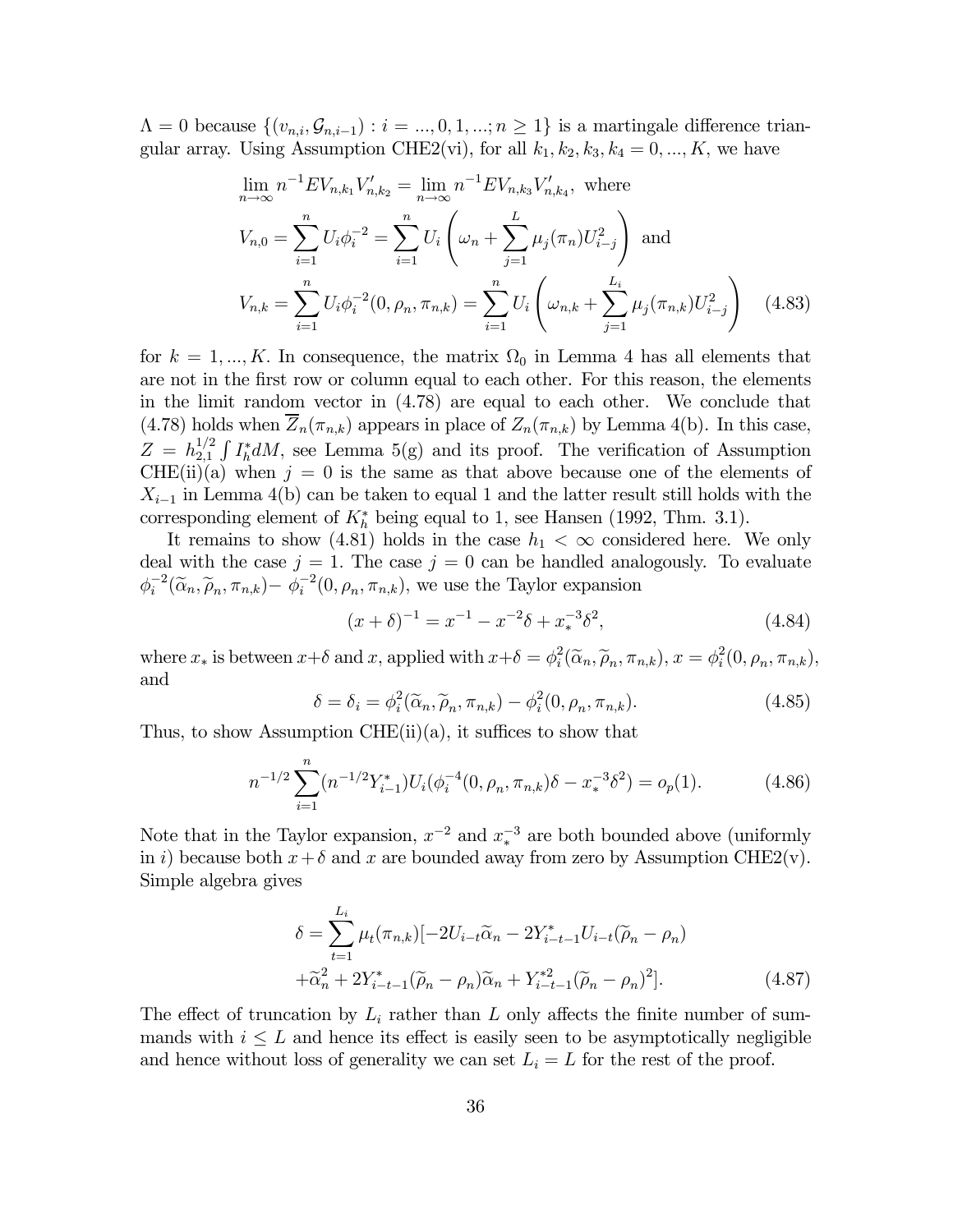We first deal with the contributions from  $\phi_i^{-4}(0, \rho_n, \pi_{n,k})\delta$  in (4.86). Rather than considering the sum  $\sum_{t=1}^{L_i}$  in (4.87) when showing (4.86), it is enough to show that for every fixed  $t = 1, ..., L$  the resulting expression in (4.86) is  $o_p(1)$ . Fix  $t \in \{1, ..., L\}$ and set  $b_i = \phi_i^{-4}(0, \rho, \pi_{n,k})$ . It is enough to show that

$$
n^{-1/2} \sum_{i=1}^{n} (n^{-1/2} Y_{i-1}^*) U_i b_i c_{it} = o_p(1),
$$
\n(4.88)

where  $c_{it}$  equals

(i) 
$$
U_{i-t}\widetilde{\alpha}_n
$$
, (ii)  $Y_{i-t-1}^*U_{i-t}(\widetilde{\rho}_n - \rho)$ , (iii)  $\widetilde{\alpha}_n^2$ ,  
(iv)  $Y_{i-t-1}^*(\widetilde{\rho}_n - \rho)\widetilde{\alpha}_n$ , or (v)  $Y_{i-t-1}^{*2}(\widetilde{\rho}_n - \rho)^2$ . (4.89)

By Assumption CHE2(iii) and because  $h_1 < \infty$ , we have  $(1)$   $\widetilde{\alpha}_n = O_p(n^{-1/2})$  and  $\widetilde{\rho}_n \rho = O_p(n^{-1})$ . Terms of the form  $(2) n^{-1} \sum_{i=1}^n Y_{i-1}^* U_i b_i U_{i-t}$  and  $n^{-3/2} \sum_{i=1}^n Y_{i-1}^* Y_{i-t-1}^*$  $\times U_iU_{i-t}b_i$  are  $O_p(1)$  by Lemma 4(b) and (c) applied with  $v_{n,i} = (U_i, U_{i-t}, U_iU_{i-t}b_i)'$ . Note here that  $b_i$  is an element of the  $\sigma$ -field  $\sigma(U_{i-L},..., U_{i-1})$  by definition of  $\phi_i^2(0, \rho, \pi_{n,k})$  in (3.14) and by Assumption CHE2(i) and (v), (3)  $\sup_{i \leq n,n \geq 1} |n^{-1/2}Y_{i-1}^*|$  $= O_p(1)$  by Lemma 5(a), (4) terms of the form  $n^{-1} \sum_{i=1}^n |U_i U_{i-1}^j|$  for  $j = 1, 2$  are  $O_p(1)$  by a WLLN for strong-mixing triangular arrays, see Andrews (1988), and (5) the  $b_i$  are  $O_p(1)$  uniformly in i. The result in (4.88) for cases (i)-(ii) of (4.89) follows from (2). Cases (iii)-(v) are established by  $|n^{-1/2}\sum_{i=1}^n (n^{-1/2}Y_{i-1}^*)U_ib_ic_{it}| \le$  $\sup_{i\leq n,n\geq 1}|n^{-1/2}Y_{i-1}^*|n^{-3/2}\sum_{i=1}^n|U_i|=o_p(1)$  using (1) and (3)-(5).

Next, we deal with the contributions from  $x_*^{-3}\delta^2$  in (4.86). Because  $x_*^{-3}$  and  $\mu_t(\pi_{n,k})$  are both  $O_p(1)$  uniformly in i, it is enough to show that

$$
n^{-1/2} \sum_{i=1}^{n} |n^{-1/2} Y_{i-1}^* U_i c_{ij_1} d_{ij_2}| = o_p(1), \qquad (4.90)
$$

where  $c_{ij}$  and  $d_{ij} \in \{U_{i-j}\widetilde{\alpha}_n, Y_{i-j-1}^*U_{i-j}(\widetilde{\rho}_n - \rho), \widetilde{\alpha}_n^2, Y_{i-j-1}^*(\widetilde{\rho}_n - \rho)\widetilde{\alpha}_n, Y_{i-j-1}^{*2}(\widetilde{\rho}_n - \rho)^2\}$ and  $j_1, j_2 \in \{1, ..., L_i\}$ . Conditions  $(1), (3),$  and  $(4)$  then imply  $(4.90)$ . This completes the proof of Assumption CHE $(ii)(a)$ .

Next, we verify Assumption CHE(ii)(b) (which applies when  $h_1 < \infty$ ). For the cases of  $(d, j) = (0, 2), (1, 2),$  and  $(2, 2),$  the proof is similar to that given below for Assumption CHE(ii)(d) but with  $a_n = O(n^{1/2}(1-\rho)^{-1/2})$  replaced by  $a_n = n$ and using the results above that (i)  $\sup_{i\leq n,n\geq 1} |n^{-1/2}Y_{i-1}^*| = O_p(1)$  and (ii) terms of the form  $n^{-1} \sum_{i=1}^n |U_i^{j_1} U_{i-1}^{j_2}|$  for  $j_1 = 1, 2$  and  $j_2 = 1, 2$  are  $O_p(1)$ , which holds using Assumption INNOV(iv). (Note that the case of  $(d, j) = (0, 2)$  is not needed for Assumption CHE(ii) but is used in the verification of Assumption CHE(ii)(b) for the case where  $(d, j) = (0, 1)$ , which follows.)

We now verify Assumption CHE(ii)(b) for  $(d, j) = (0, 1)$ . We have

$$
n^{-1} \sum_{i=1}^{n} |\widehat{\phi}_i^{-1} - \phi_i^{-1}| = n^{-1} \sum_{i=1}^{n} |\widehat{\phi}_i - \phi_i| / (\widehat{\phi}_i \phi_i)
$$
  

$$
\leq \varepsilon^{-1} n^{-1} \sum_{i=1}^{n} |\widehat{\phi}_i - \phi_i| \leq \varepsilon^{-3/2} n^{-1} \sum_{i=1}^{n} |\widehat{\phi}_i^{2} - \phi_i^{2}|,
$$
(4.91)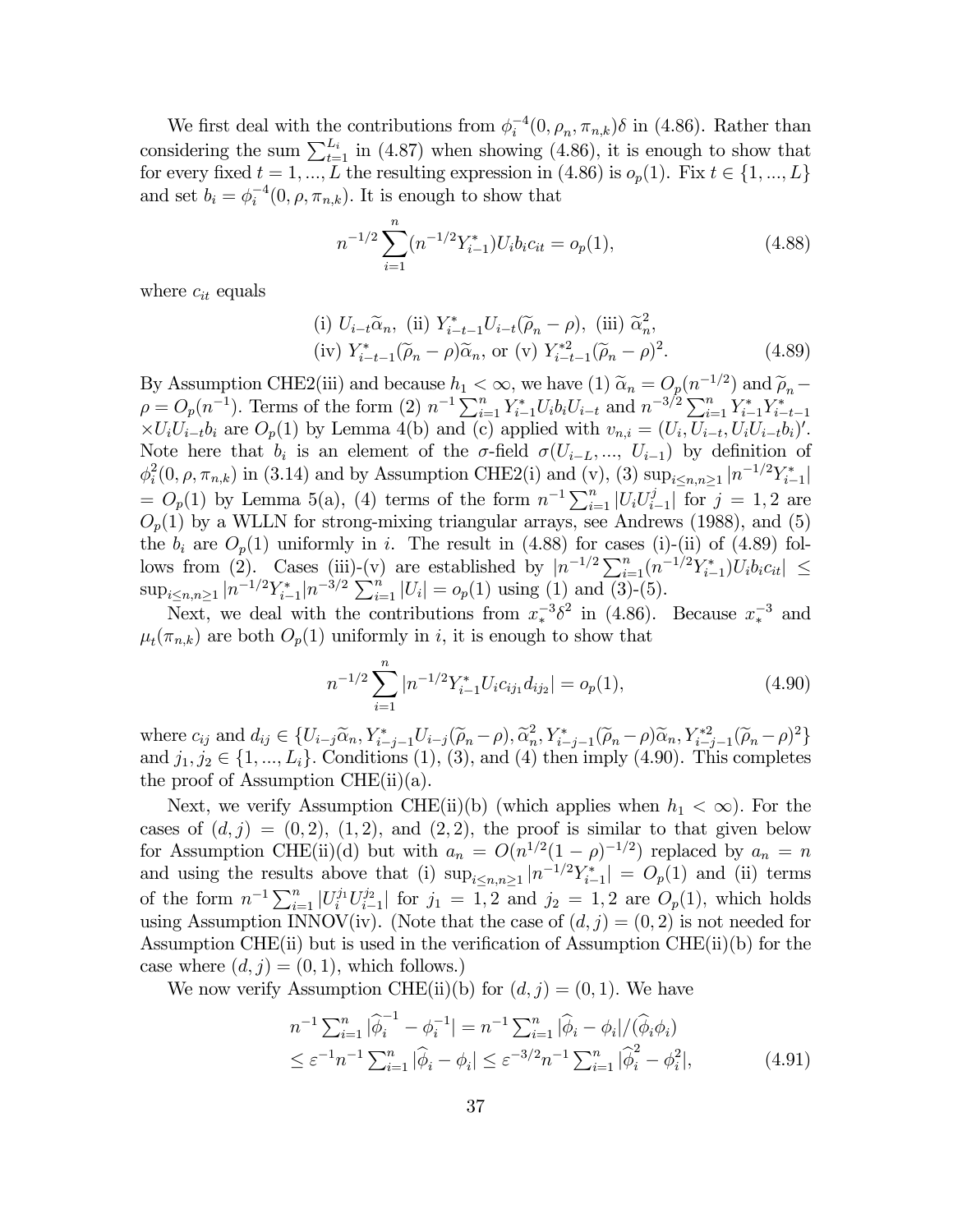where the first inequality holds because  $\hat{\phi}_i^2$  and  $\phi_i^2$  are bounded away from zero by some  $\varepsilon > 0$  by Assumption CHE2(i), (ii), and (v) and the second inequality holds by the mean-value expansion  $(x + \delta)^{1/2} = x^{1/2} + (1/2)x_*^{-1/2}\delta$ , where  $x_*$  lies between  $x + \delta$  and x, applied with  $x + \delta = \hat{\phi}_i^2$ ,  $x = \phi_i^2$ ,  $\delta = \hat{\phi}_i^2 - \phi_i^2$ , and  $x_*^{-1/2} = \phi_{i,*}^{-1} \leq \varepsilon^{-1/2}$ using Assumption CHE2(v), where  $\phi_{i,*}^2$  lies between  $\hat{\phi}_i^2$  and  $\phi_i^2$ . The rhs of (4.91) is  $o_p(1)$  by the result above that Assumption CHE(ii)(b) holds for  $(d, j) = (0, 2)$ .

Next, we verify Assumption CHE(ii)(c) (which applies when  $h_1 = \infty$ ). We only show the case  $j = 1$ , the case  $j = 0$  is handled analogously. We use a very similar approach to the one in the proof of Assumption CHE $(ii)(a)$ . We show that  $(4.81)$ holds when  $h_1 = \infty$  and that

$$
Z_{n,0} - \overline{Z}_n(\pi_{n,k}) = o_p(1) \tag{4.92}
$$

for every  $k = 1, ..., K$ , where

$$
Z_{n,0} = n^{-1/2} \sum_{i=1}^{n} ((1 - \rho)^{1/2} Y_{i-1}^*) U_i \phi_i^{-2},
$$
  
\n
$$
Z_n(\pi_{n,k}) = n^{-1/2} \sum_{i=1}^{n} ((1 - \rho)^{1/2} Y_{i-1}^*) U_i \phi_i^{-2}(\widetilde{\alpha}_n, \widetilde{\rho}_n, \pi_{n,k}),
$$
 and  
\n
$$
\overline{Z}_n(\pi_{n,k}) = n^{-1/2} \sum_{i=1}^{n} ((1 - \rho)^{1/2} Y_{i-1}^*) U_i \phi_i^{-2} (0, \rho, \pi_{n,k}).
$$
\n(4.93)

We first show (4.81). By (4.84),

$$
n^{-1/2} \sum_{i=1}^{n} ((1-\rho)^{1/2} Y_{i-1}^{*}) U_i(\phi_i^{-2}(\widetilde{\alpha}_n, \widetilde{\rho}_n, \pi_{n,k}) - \phi_i^{-2}(0, \rho, \pi_{n,k}))
$$
  
= 
$$
n^{-1/2} \sum_{i=1}^{n} ((1-\rho)^{1/2} Y_{i-1}^{*}) U_i(-\phi_i^{-4}(0, \rho, \pi_{n,k})\delta + x_{*}^{-3}\delta^2),
$$
 (4.94)

where  $\delta$  is defined in (4.87) and  $x_*$  in (4.84). Hence, it suffices to show that the expression in the second line of  $(4.94)$  is  $o_p(1)$ . First, we deal with the contributions from  $-\phi_i^{-4}(0,\rho,\pi_{n,k})\delta$  in (4.94). Rather than considering the sum  $\sum_{j=1}^{L_i}$  in (4.87) when showing (4.94), it is enough to show that for every fixed  $j = 1, ..., L_i$  the expression in the second line of (4.94) is  $o_p(1)$ . Fix  $j \in \{1, ..., L_i\}$ , set  $b_i = \phi_i^{-4}(0, \rho, \pi_{n,k})$ , and note that  $\mu_i(\pi_{n,k})$  is bounded by Assumption CHE2(vi). It is enough to show that

$$
n^{-1/2} \sum_{i=1}^{n} ((1-\rho)^{1/2} Y_{i-1}^*) U_i b_i c_{ij} = o_p(1), \qquad (4.95)
$$

where  $c_{ij}$  equals

(i) 
$$
U_{i-j}\widetilde{\alpha}_n
$$
, (ii)  $Y_{i-j-1}^*U_{i-j}(\widetilde{\rho}_n - \rho)$ , (iii)  $\widetilde{\alpha}_n^2$ ,  
(iv)  $Y_{i-j-1}^*(\widetilde{\rho}_n - \rho)\widetilde{\alpha}_n$ , or (v)  $Y_{i-j-1}^{*2}(\widetilde{\rho}_n - \rho)^2$ . (4.96)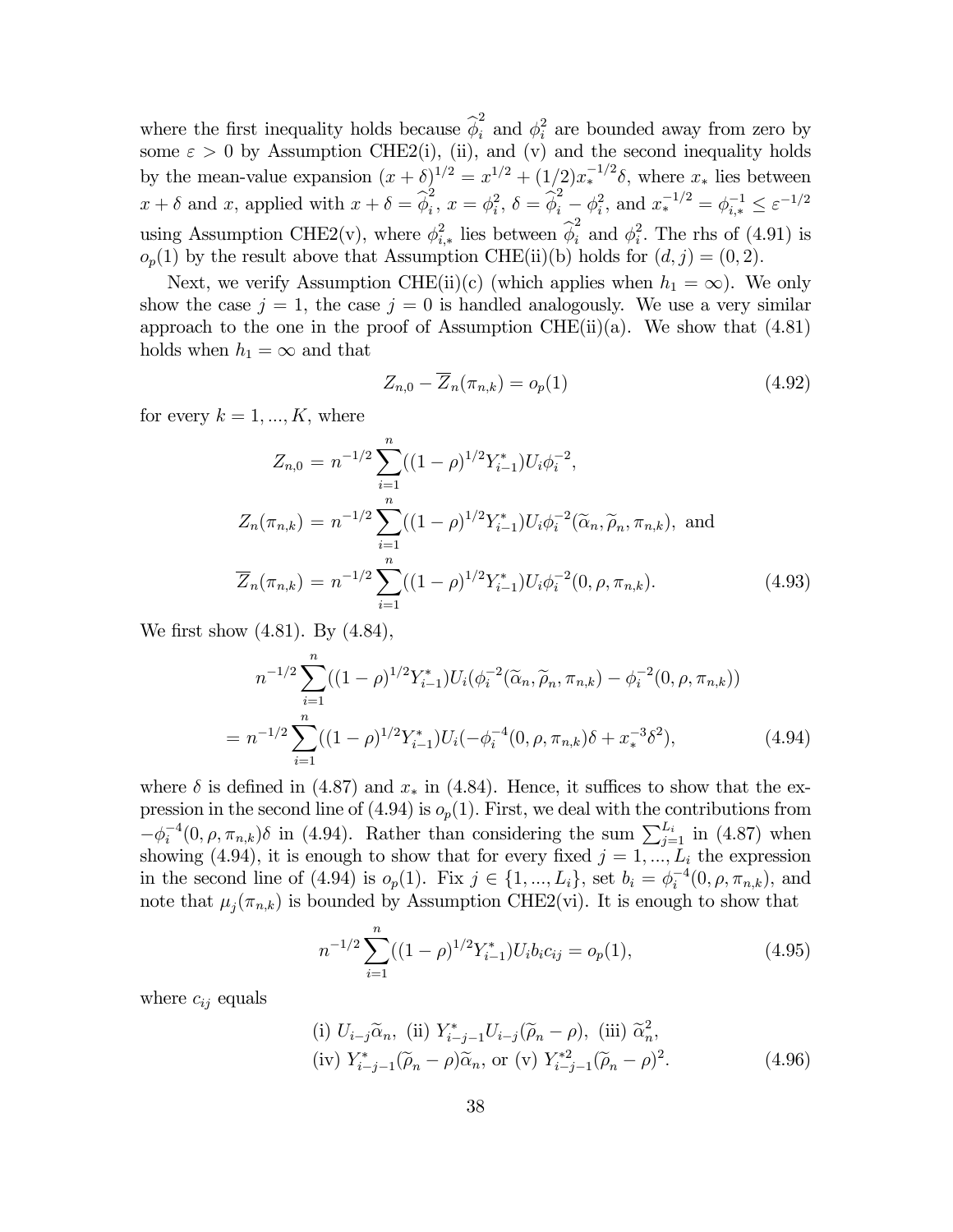In case (i) of (4.96), we use Assumption CHE2(iii) which implies  $\tilde{\alpha}_n = O_p(n^{-1/2})$ . By Markov's inequality and Assumption STAT, we have

$$
P(|n^{-1}(1-\rho)^{1/2}\sum_{i=1}^{n} Y_{i-1}^{*}U_{i}b_{i}U_{i-j}| > \varepsilon)
$$
  
=  $O(n^{-2}(1-\rho))\sum_{i,k=1}^{n} Eb_{i}b_{k}Y_{i-1}^{*}Y_{k-1}^{*}U_{i}U_{i-j}U_{k}U_{k-j}$   
=  $O(n^{-2}(1-\rho))\sum_{i,k=1}^{n}\sum_{s,t=0}^{\infty}\rho^{s+t}Eb_{i}b_{k}U_{i-s-1}U_{k-t-1}U_{i}U_{i-j}U_{k}U_{k-j}.$  (4.97)

Note that  $b_i$  is an element of the  $\sigma$ -field  $\sigma(U_{i-L},...,U_{i-1})$ . The latter holds by definition of  $\phi_i^2(0, \rho, \pi_{n,k})$  in (3.14) and by Assumption CHE2(i) and (v). To show that the last expression in  $(4.97)$  is  $o(1)$  we have to distinguish several subcases. As in several proofs above, we can assume that all subindices  $i - s - 1$ ,  $k - t - 1$ , ...,  $k - j$  are different. We only consider the case  $i - s - 1 < k - t - 1 < i - j < k - j$ . The other cases can be dealt with using an analogous approach. By Assumption  $INNOV(iv)$ and the mixing inequality in (4.2), we have

$$
\sum_{k=1}^{n} \sum_{s,t=0}^{\infty} \sum_{i=1}^{n} \rho^{s+t} E b_i b_k U_{i-s-1} U_{k-t-1} U_i U_{i-j} U_k U_{k-j}
$$
  
=  $O(1) \sum_{k=1}^{n} \sum_{s,t=0}^{\infty} \sum_{i=1}^{k-t+s-1} \rho^{s+t} (k-t-i+s)^{-3-\varepsilon}$   
=  $O(1) \sum_{k=1}^{n} \sum_{s,t=0}^{\infty} \rho^{s+t} \sum_{i=1}^{k-t+s-1} i^{-3-\varepsilon}$   
=  $O(n(1-\rho)^{-2}),$  (4.98)

where in the third line we do the change of variable  $i \mapsto k - t - i + s$ . This implies that the expression in (4.97) is  $o(1)$  because  $n(1 - \rho) \to \infty$ .

In case (ii) of (4.96), using  $\tilde{\rho}_n - \rho = O_p(n^{-1/2}(1-\rho)^{1/2})$  by Assumption CHE2(iii), (3.6), and Lemma 6, and using Markov's inequality as for case (i), it is enough to show that

$$
\sum_{i,k=1}^{n} \sum_{s,t=0}^{\infty} \sum_{u,v=0}^{\infty} \rho^{s+t+u+v} E b_{ij} b_{kj} U_{i-s-1} U_{i-j-1-t} U_i U_{i-j} U_{k-u-1} U_{k-j-1-v} U_k U_{k-j} \tag{4.99}
$$

is  $o(n^2(1-\rho)^{-2})$ . Again, one has to separately examine several subcases regarding the order of the subindices  $i - s - 1, ..., k - j$  on the random variables  $U_i$ . We can assume that all subindices are different. We only study the case  $i - s - 1 < i - j - 1 - t <$  $k - u - 1 < k - j - 1 - v < i - j$ . The other cases can be handled analogously. By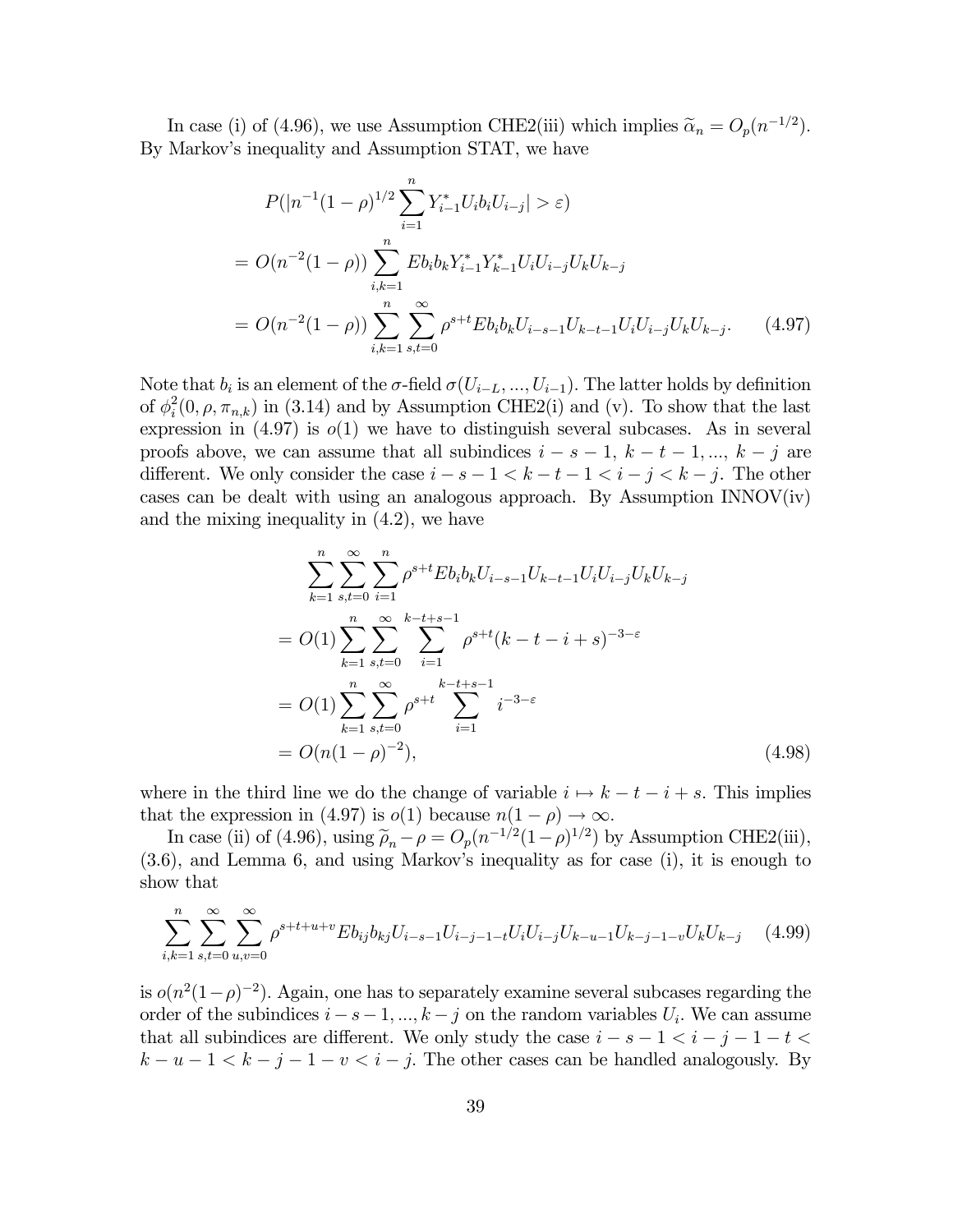Assumption INNOV(iv), boundedness of  $b_i$ , and the mixing inequality in (4.2), the expression in (4.99) is of order

$$
O(1) \sum_{k=1}^{n} \sum_{s,t=0}^{\infty} \sum_{u,v=0}^{\infty} \sum_{i=k-v}^{n} \rho^{s+t+u+v} \max(s-t-j, i-k+v+1)^{-3-\varepsilon}
$$
  
= 
$$
O(1) \sum_{u,v=0}^{\infty} \rho^{u+v} \sum_{k=1}^{n} \sum_{i=k-v}^{n} (i-k+v+1)^{-3/2} \sum_{s,t=0}^{\infty} \rho^{s+t} (s-t-j)^{-3/2}
$$
  
= 
$$
O((1-\rho)^{-3}n), \qquad (4.100)
$$

where in the first line we use  $k - 1 - v < i$  and in the last line we use  $\sum_{i=k-v}^{n} (i (k + v + 1)^{-3/2} = \sum_{i=1}^{n-k+v+1} i^{-3/2} = O(1)$ . The desired result then follows because  $n(1 - \rho) \to \infty$  implies  $O((1 - \rho)^{-3}n) = o(n^2(1 - \rho)^{-2}).$ 

Cases (iii)-(v) of  $(4.96)$  can be handled analogously.

Next, we show that the contribution from  $x_*^{-3}\delta^2$  in (4.94) is  $o_p(1)$ . Noting that  $x_*^{-3}$  and  $\mu_j(\pi_{n,k})$  are  $O_p(1)$  uniformly in i by Assumption CHE2(ii), (v), and (vi), it is enough to show that  $n^{-1/2}(1-\rho)^{1/2}\sum_{i=1}^n |Y_{i-1}^*U_i c_{ij_1}d_{ij_2}| = o_p(1)$ , where  $c_{ij}$  and  $d_{ij} \in \{U_{i-j}\widetilde{\alpha}_n, Y_{i-j-1}^*U_{i-j}(\widetilde{\rho}_n - \rho), \widetilde{\alpha}_n^2, Y_{i-j-1}^*(\widetilde{\rho}_n - \rho)\widetilde{\alpha}_n, Y_{i-j-1}^{*2}(\widetilde{\rho}_n - \rho)^2\}$  and  $j_1, j_2 \in$  $\{1, ..., L_i\}$ . Using  $\widetilde{\alpha}_n = O_p(n^{-1/2})$  and  $\widetilde{\rho}_n - \rho = O_p(n^{-1/2}(1-\rho)^{1/2})$  the latter follows easily from Markov's inequality. For example,

$$
P(n^{-1/2}(1-\rho)^{1/2}\sum_{i=1}^{n}|Y_{i-1}^{*}U_{i}(U_{i-j_{1}}\widetilde{\alpha}_{n})(U_{i-j_{2}}\widetilde{\alpha}_{n})| > \varepsilon)
$$
  
=  $O(n^{-3}(1-\rho))\sum_{i,k=1}^{n}\sum_{s,t=0}^{\infty}\rho^{s+t}E|U_{i-1-s}U_{i}U_{i-j_{1}}U_{i-j_{2}}U_{k-1-t}U_{k}U_{k-j_{1}}U_{k-j_{2}}|$   
=  $O(n^{-3}(1-\rho))(1-\rho)^{-2}n^{2}$   
=  $o(1)$  (4.101)

by Assumption INNOV(iv) and  $n(1 - \rho) \rightarrow \infty$ . Next we show that (4.92) holds. We have

$$
Z_{n,0} - \overline{Z}_n(\pi_{n,k})
$$
  
=  $n^{-1/2} \sum_{i=1}^n ((1-\rho)^{1/2} Y_{i-1}^*) U_i(\phi_i^{-2} - \phi_i^{-2}(0, \rho, \pi_{n,k}))$   
=  $n^{-1/2} (1-\rho)^{1/2} \sum_{i=1}^n Y_{i-1}^* U_i(\phi_i^2(0, \rho, \pi_{n,k}) - \phi_i^2)(\phi_i^{-2} \phi_i^{-2}(0, \rho, \pi_{n,k}))$   
=  $n^{-1/2} (1-\rho)^{1/2} \sum_{i=1}^n Y_{i-1}^* U_i \left( \omega_n - \omega_{n,k} + \sum_{j=1}^L (\mu_j(\pi_n) - \mu_j(\pi_{n,k})) U_{i-j}^2 \right)$   
 $\times (\phi_i^{-2} \phi_i^{-2}(0, \rho, \pi_{n,k})) + o_p(1),$  (4.102)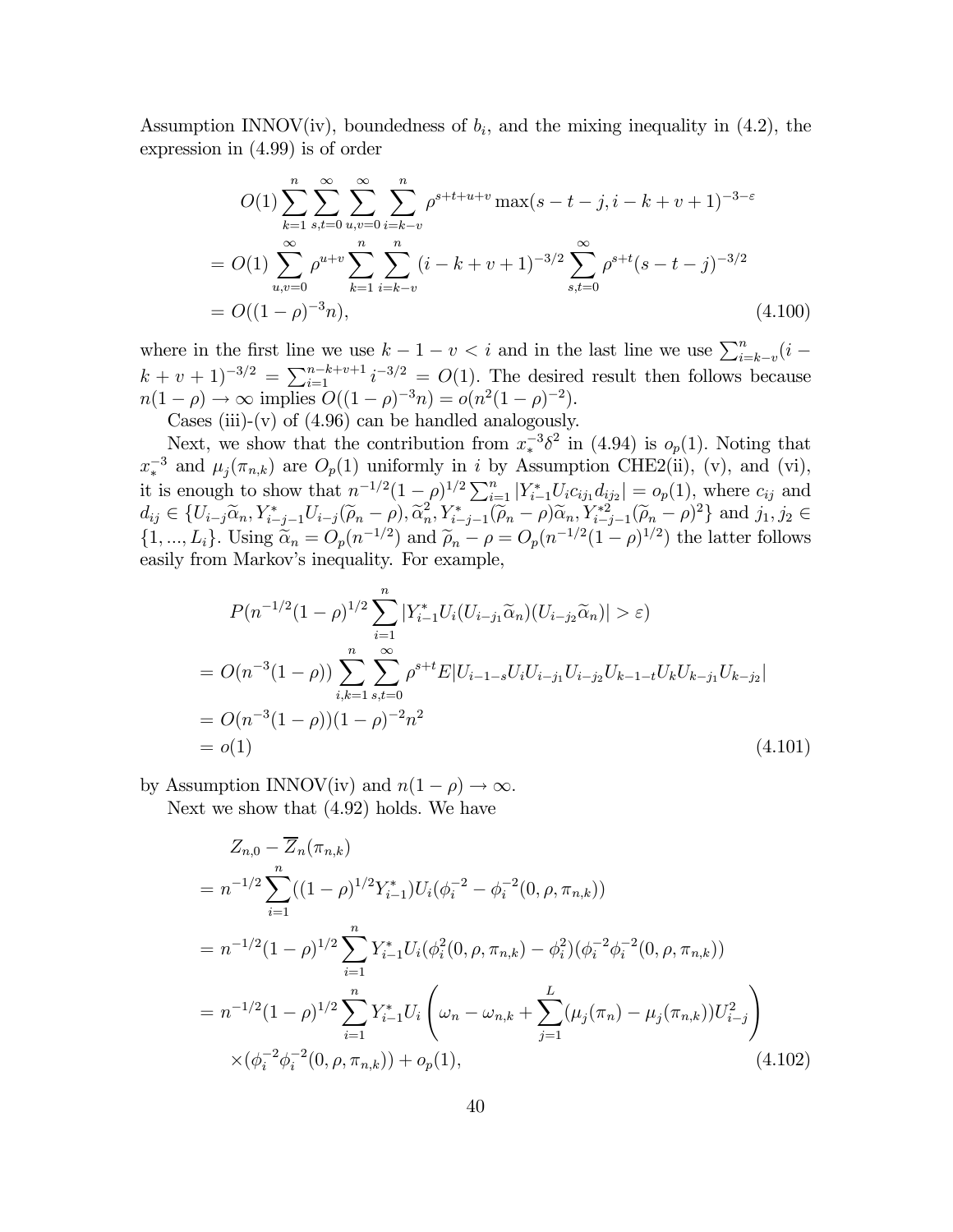where  $\omega_n$  is defined in Assumption CHE2(ii). Thus, it is enough to show that

$$
D_1 = n^{-1/2} (1 - \rho)^{1/2} \sum_{i=1}^n Y_{i-1}^* U_i(\omega_n - \omega_{n,k}) (\phi_i^{-2} \phi_i^{-2} (0, \rho, \pi_{n,k})) \text{ and}
$$
  
\n
$$
D_{2j} = n^{-1/2} (1 - \rho)^{1/2} \sum_{i=1}^n Y_{i-1}^* U_i((\mu_j(\pi_n) - \mu_j(\pi_{n,k})) U_{i-j}^2) (\phi_i^{-2} \phi_i^{-2} (0, \rho, \pi_{n,k}))
$$
\n(4.103)

are  $o_p(1)$  for  $j = 1, ..., L$ . We can prove  $D_{2j} = o_p(1)$  along the same lines as  $D_1 = o_p(1)$ and we therefore only prove  $D_1 = o_p(1)$ . By Assumption CHE2(ii) and  $\pi_{n,k} \to \pi_0$ , we have  $\omega_n - \omega_{n,k} \to 0$ . Thus, by Markov's inequality and Assumption STAT,

$$
P(|D_1| > \varepsilon)
$$
  
=  $o(n^{-1}(1 - \rho)) \sum_{i,v=1}^{n} \sum_{s,t=0}^{\infty} \rho^{s+t} EU_{i-1-s}U_iU_{v-1-t}U_v$   
 $\times \phi_i^{-2} \phi_i^{-2}(0, \rho, \pi_{n,k}) \phi_v^{-2} \phi_v^{-2}(0, \rho, \pi_{n,k}).$  (4.104)

The random variable  $e_{iv} = (\phi_i^{-2} \phi_i^{-2}(0, \rho, \pi_{n,k})) (\phi_v^{-2} \phi_v^{-2}(0, \rho, \pi_{n,k}))$  is an element of the  $\sigma$ -field  $\sigma(U_{\min\{i,v\}-L},...,U_{\max\{i,v\}})$  by definition of  $\phi_i^2(0,\rho,\pi_{n,k})$  in (3.14) and by Assumption CHE2(i) and (v). To prove that the rhs in (4.104) is  $o_p(1)$  we have to study several subcases. We only examine the subcase where all subindices  $i - 1$  $s, i, v - 1 - t, v$  are different and where  $i - 1 - s < i < v - 1 - t < v$ . The other cases can be dealt with analogously. By Assumption INNOV(iv), boundedness of  $e_{iv}$ , and the mixing inequality in (4.2), the rhs in (4.104) for the particular subcase is of order

$$
o(n^{-1}(1-\rho)) \sum_{i,v=1}^{n} \sum_{s,t=0}^{\infty} \rho^{s+t} (s+1)^{-3/2} (v-1-t-i)^{-3/2}
$$
  
= 
$$
o(n^{-1}(1-\rho)) \sum_{s,t=0}^{\infty} \rho^{s+t} (s+1)^{-3/2} \sum_{v=1}^{n} \sum_{i=1}^{v-2-t} (v-1-t-i)^{-3/2}
$$
  
= 
$$
o(n^{-1}(1-\rho))O((1-\rho)^{-1})O(n)
$$
  
= 
$$
o(1), \qquad (4.105)
$$

where in the third line a change of variable  $i \rightarrow -i - t - 1 + v$  was used. This completes the verification of Assumption CHE $(ii)(c)$ .

Finally, we show that Assumption CHE $(ii)(d)$  holds. First, note that Assumptions CHE2(i), (ii), and (v) imply  $\hat{\phi}_i^{-j} \phi_i^{-j} = O_p(1)$  uniformly in *i*. Therefore, writing  $|\hat{\phi}_i^{-j} \phi_i^{-j} |^{d}$  as  $|(\phi_i^j - \widehat{\phi}_i^j)/(\widehat{\phi}_i^j \phi_i^j)|^d$  we have

$$
n^{-1} \sum_{i=1}^{n} |U_i^k (\hat{\phi}_i^{-j} - \phi_i^{-j})^d| = O_p(1) n^{-1} \sum_{i=1}^{n} |U_i^k| \cdot |\hat{\phi}_i^j - \phi_i^j|^d.
$$
 (4.106)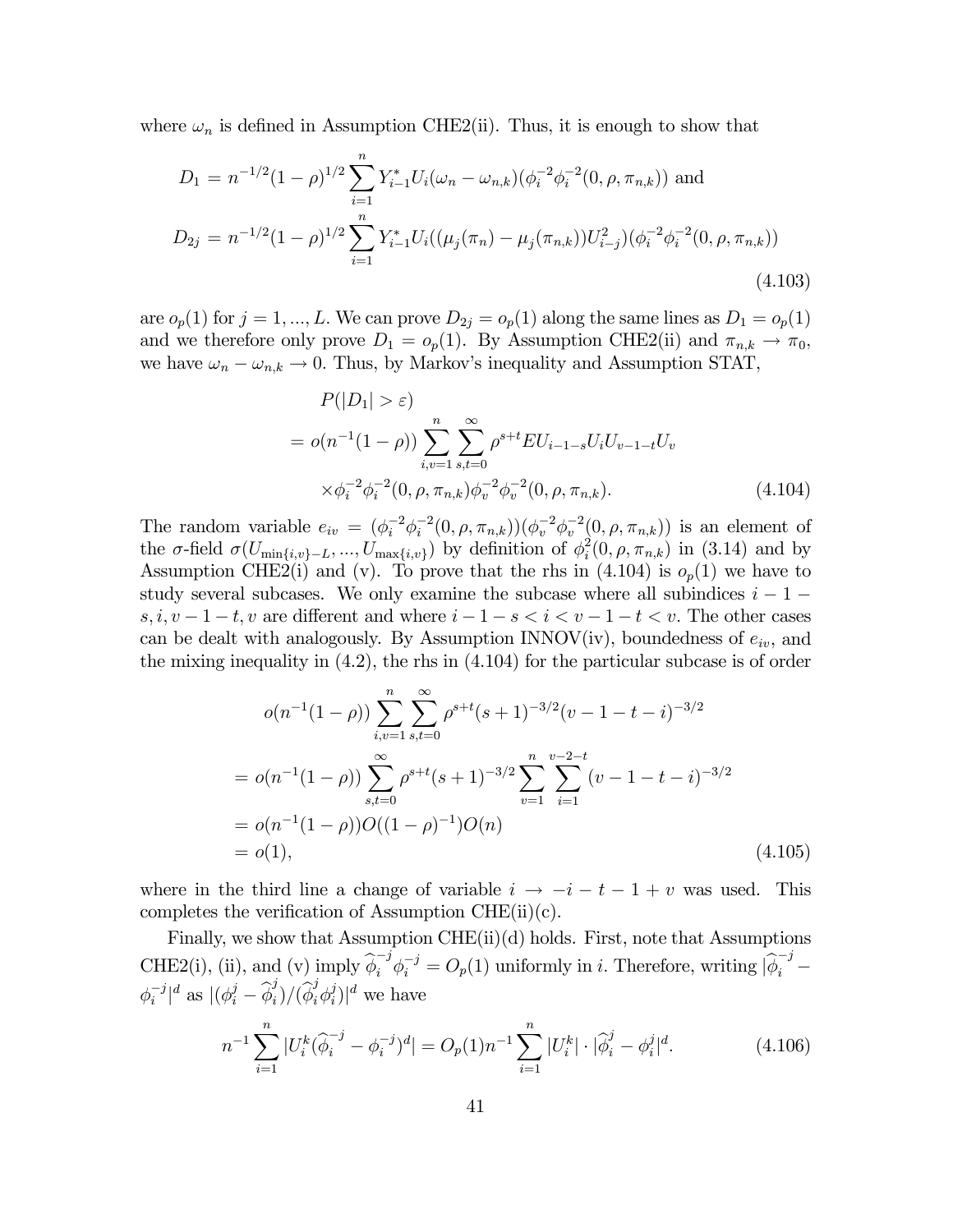We need to show that the quantity in  $(4.106)$  is  $o_p(1)$ . Note that by the definition of  $\widehat{\phi}_i^2$  in (3.14) and  $\phi_i^2$  in Assumption CHE2(ii) we have

$$
|\widehat{\phi}_i^j - \phi_i^j|^d = \left| \left( \widetilde{\omega}_n + \sum_{v=1}^{L_i} \mu_v(\widetilde{\pi}_n) \widehat{U}_{i-v}^2(\widetilde{\alpha}_n, \widetilde{\rho}_n) \right)^{j/2} - \left( \omega_n + \sum_{v=1}^L \mu_v(\pi_n) U_{i-v}^2 \right)^{j/2} \right|^d \tag{4.107}
$$

with  $\hat{U}_{i-v}^2(\tilde{\alpha}_n, \tilde{\rho}_n) = (-(\tilde{\rho}_n - \rho)Y_{i-v-1}^* - \tilde{\alpha}_n + U_{i-v})^2$ . It can be shown that the additional terms in (4.106), that arise if we replace  $L_i$  by L in (4.107), are of order  $o_p(1)$ . We first study the case where  $j = 2$ . Multiplying out in (4.107), it follows that when  $d = 1, \hat{\phi}_i^2 - \phi_i^2$  can be bounded by a finite sum of elements in  $S = \{|\tilde{\omega}_n - \omega_n|,$  $|\mu_v(\widetilde{\pi}_n) - \mu_v(\pi_n)|U_{i-v}^2$ ,  $(\widetilde{\rho}_n - \rho)^2 Y_{i-v-1}^{*2}$ ,  $\widetilde{\alpha}_n^2$ ,  $|(\widetilde{\rho}_n - \rho)Y_{i-v-1}^* \widetilde{\alpha}_n|$ ,  $|(\widetilde{\rho}_n - \rho)Y_{i-v-1}^* U_{i-v}|$ ,  $\widetilde{\alpha}_n U_{i-v}$ : for  $v = 1, ..., L$ . When  $d = 2, (\widehat{\phi}_i^j - \phi_i^j)^2$  can be bounded by a finite sum of elements given as products of two terms in  $S$ . By Assumption CHE2(iii) and  $a_n = O(n^{1/2}(1-\rho)^{-1/2})$ , we have  $\tilde{\rho}_n - \rho = O_p(n^{-1/2}(1-\rho)^{1/2})$ ,  $\tilde{\alpha}_n = O_p(n^{-1/2})$ , and  $\tilde{\omega}_n - \omega_n = O_p(n^{-\delta_2})$ . To show the quantity in (4.106) is  $o_p(1)$ , it is enough to verify that  $n^{-1} \sum_{i=1}^{n} |U_i^k s_{i1} s_{i2}| = o_p(1)$  where for  $d = 1$ ,  $s_{i1} \in S$  and  $s_{i2} = 1$  and for  $d = 2$ ,  $s_{i1}, s_{i2} \in S$ . We only show this for one particular choice of  $s_{i1}, s_{i2}$ , namely,  $s_{i1} = s_{i2} =$  $|\mu_v(\widetilde{\pi}_n) - \mu_v(\pi_n)|U_{i-v}^2$ ; the other cases can be handled analogously. In that case, we have  $|\mu_v(\tilde{\pi}_n) - \mu_v(\pi_n)|^2 n^{-1} \sum_{i=1}^n |U_i^k U_{i-v}^2| = o_p(1)$  because  $|\mu_v(\tilde{\pi}_n) - \mu_v(\pi_n)|^2 = o(1)$ by Assumption CHE2(iii), (iv), and (vi), and  $n^{-1}\sum_{i=1}^n |U_i^k U_{i-v}^2| = O_p(1)$  by a weak law of large numbers for triangular arrays of  $L^{1+\delta}$ -bounded strong-mixing random variables for  $\delta > 0$ , see Andrews (1988), using the moment conditions in Assumption INNOV(iv).

The case  $j = 4$  can be proved analogously.  $\Box$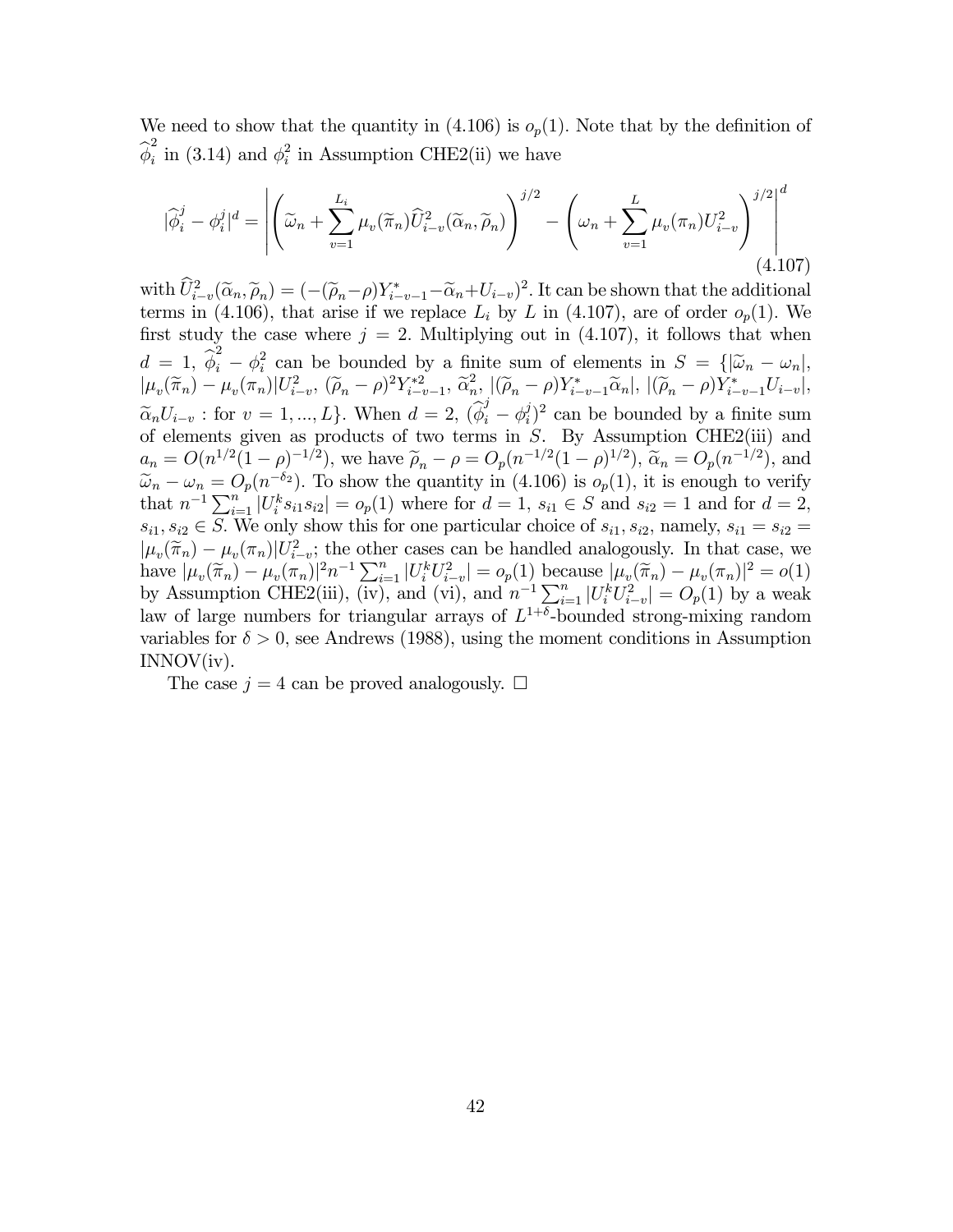# References

- Andrews, D. W. K., 1988. Laws of large numbers for dependent non-identically distributed random variables. Econometric Theory 4, 458-467.
- Andrews, D. W. K., 1993. Exactly median-unbiased estimation of first-order autoregressive/unit root models. Econometrica 61, 139-165.
- Andrews, D. W. K., Chen, H.-Y., 1994. Approximately median-unbiased estimation of autoregressive models. Journal of Business and Economic Statistics 12, 187— 204.
- Andrews, D. W. K., Guggenberger, P., 2005. Hybrid and size-corrected subsampling methods. Unpublished working paper, Cowles Foundation, Yale University.
- Bobkowski, M. J., 1983. Hypothesis testing in nonstationary time series. Unpublished Ph. D. Thesis, University of Wisconsin, Madison.
- Cavanagh, C., 1985. Roots local to unity. Unpublished manuscript, Harvard University.
- Chan, N. H., Wei, C. Z., 1987. Asymptotic inference for nearly nonstationary AR(1) processes. Annals of Statistics 15, 1050-1063.
- Chen, W., Deo R., 2007. A smooth transition to the unit root distribution via the chi-square distribution with interval estimation for nearly integrated autoregressive processes. Unpublished manuscript, Stern School of Business, New York University.
- Doukhan P., 1994. Mixing properties and examples. Lecture Notes in Statistics 85. Springer, New York.
- Elliott, G., 1999. Efficient tests for a unit root when the initial observation is drawn from its unconditional distribution. International Economic Review 40, 767- 783.
- Elliott, G., Stock, J. H., 2001. Confidence intervals for autoregressive coefficients near one. Journal of Econometrics 103, 155-181.
- Giraitis, L., Phillips, P.C.B., 2006. Uniform limit theory for stationary autoregression. Journal of Time Series Analysis, 27, 51-60. Corrigendum, forthcoming.
- Guo, B., Phillips, P.C.B., 2001. Testing for autocorrelation and unit roots in the presence of conditional heteroskedasticity of unknown form. Unpublished working paper, Department of Economics, UC Santa Cruz.